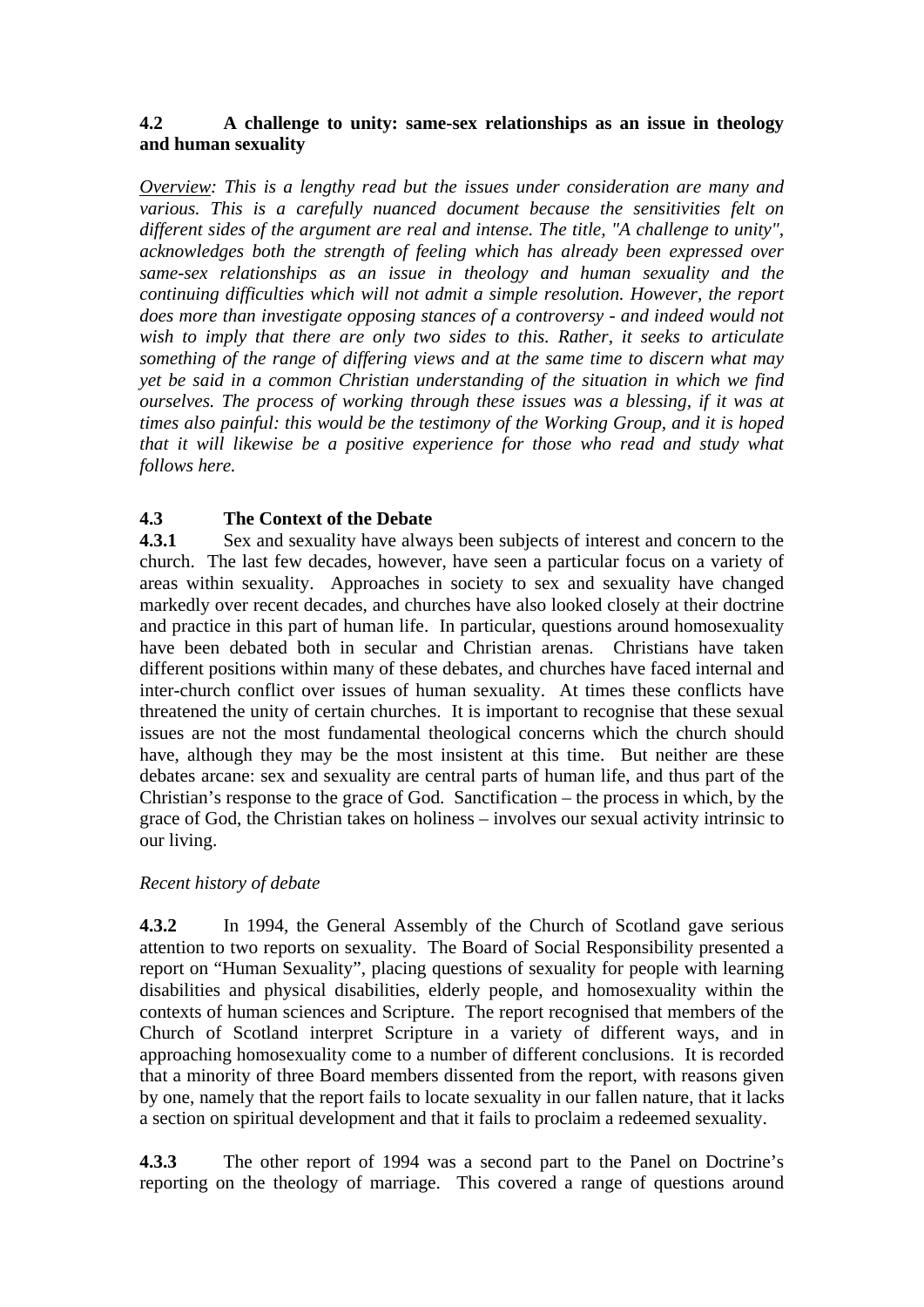marriage, including scriptural interpretation, societal change, heterosexual relationships other than marriage, same sex relationships and "ministerial affirmations" of such relationships. The report concluded, amongst other things, that cohabiting couples, whether heterosexual or homosexual, may well display all the marks of loving, faithful and committed partnership, and should not be thought sinful. While its Working Party was unanimous, the Panel on Doctrine as a whole was not, and six members signed a dissent from this report on the theology of marriage, stating that the report gives too much uncritical weight to present societal trends, misunderstands the nature of scriptural authority, and, in particular, underplays the complementarity of male and female in Scripture and creation.

**4.3.4** The General Assembly of 1994 did not come to a view as to which of these reports better expressed the mind of the church. It allowed both to be received as the basis for further consideration and debate. The Panel on Doctrine's report had advocated a process by which the Church at every level would engage with the difficult questions it had raised and the following year saw a study booklet, *Marriage Today?*, produced by representatives of the Panel on Doctrine, the Board of Social Responsibility and the Board of Parish Education, which drew on the Panel's report to help church members and others think through the various contemporary debates in sex and marriage, laying out different perspectives. Since that time, the Kirk's Department of Education and Board of Social Responsibility took up in 2000 the issue of homosexuality with particular reference to the Scottish Executive's proposed change in Section 2A of the Local Government Act 1986, in relation to promotion of homosexuality in schools. The report recognised the diversity of views within the church on the proposed legislative change, but advocated the reaffirmation of the foundational nature of marriage. $\frac{1}{1}$  $\frac{1}{1}$  $\frac{1}{1}$ 

**4.3.5** In 2004, some ten years on from its report on marriage the Panel on Doctrine began again to take up these questions, and a Working Group on issues in human sexuality was formed, which in 2005 the Mission and Discipleship Council invited to encourage and support "continuing theological reflection on sexuality, as always in the light of Scripture, our tradition and the particular circumstances of today's world". This Group, while composed of people of deep theological convictions, did not begin with any preconceptions as to the outcomes, nor necessarily anticipated unanimity. Nevertheless it was and is hoped that the Kirk will benefit from theological reflection which lays out arguments with justice, reason and charity, attempting to move beyond some of the occasionally arid positioning of the popular debates. While efforts have been made to keep the material presented here within bounds, such a reflection cannot be briefly expressed if the whole area of discussion is to be fairly reported.

**4.3.6** During 2005, quite separately, the Legal Questions Committee began to give consideration to issues arising from the introduction of Civil Partnership legislation by the government. It invited the General Assembly of 2006 to declare that ministers and deacons who conduct services marking such civil partnerships do not commit a disciplinary offence; further that no minister or deacon can be

<span id="page-1-0"></span><sup>1</sup> Reference was made further to the fact that the General Assembly of 1994, in making no new decisions, did not replace the view of the 1984 General Assembly that "the practice of homosexual acts is contrary to God's will for humankind".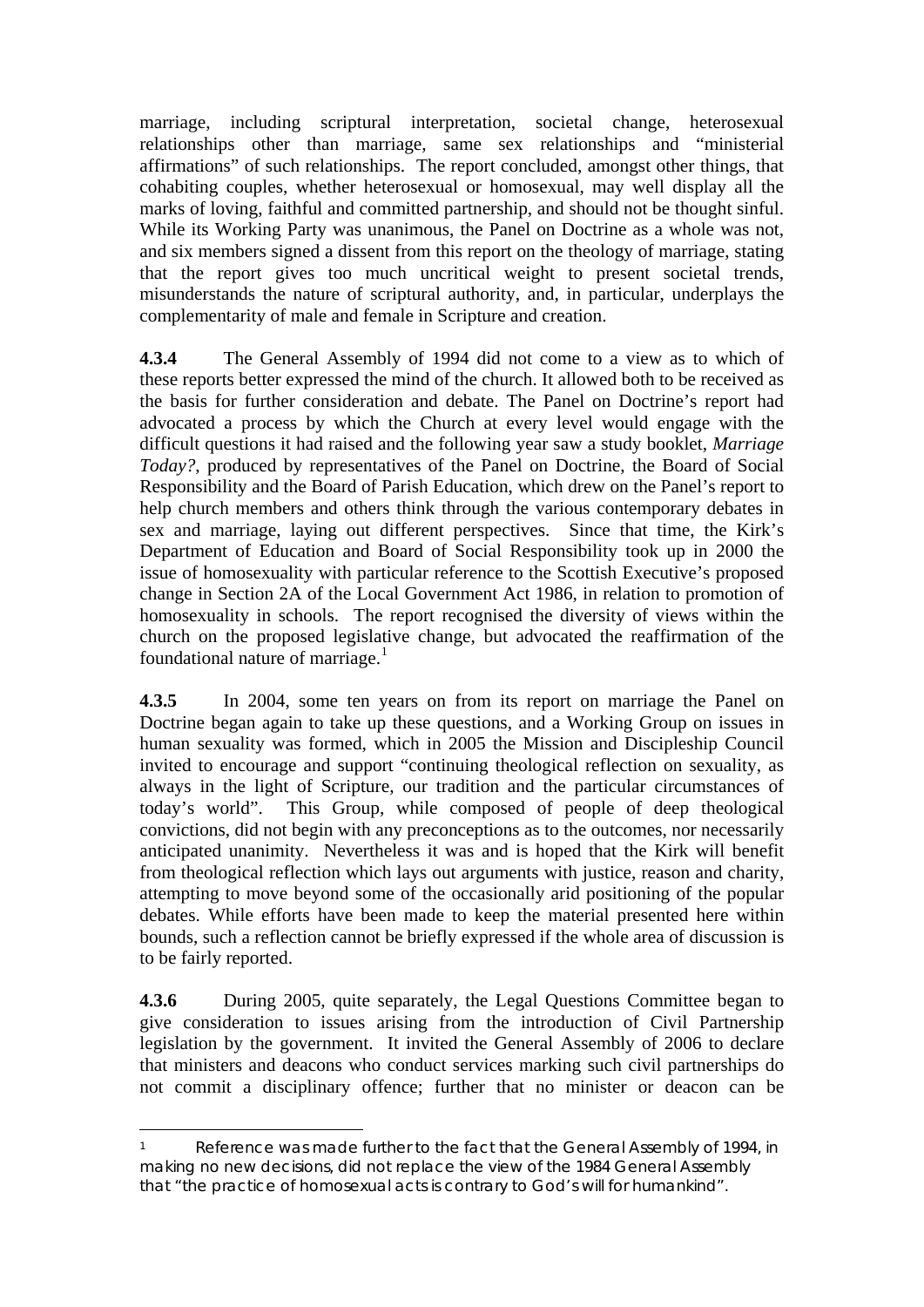compelled to conduct such a service; and finally that an officiating minister or deacon who takes a service which the parish minister has declined to conduct does not intrude in the other's parish.

**4.3.7** This proposed legislation proved both divisive and galvanising in the Church of Scotland. The divided Panel on Doctrine of 1994 was reflected twelve years later in a divided national church, on similar questions, and with many of the same positions in the debate, although both changes in civil society and legislation, and theological developments, mean that the debate cannot be assumed to be in the identical place it was before. Before and following the 2006 Assembly, commissioners and others were encouraged by a variety of affinity groups to consider arguments from Scripture, reason and experience on the proper Christian approach to homosexuality. Many people have recently spoken freely on homosexuality, a subject perhaps important in their lives on which they felt unable to speak before. Presbyteries have considered the legislation under the Barrier Act, where the votes went against it.

**4.3.8** While the Church of Scotland has had its debates, many churches elsewhere in the world, some near at hand, others more distant, have likewise been engaging on issues of human sexuality. Such engagements have had various points of focus, depending on local context and tradition, and such reports as are available make for profitable reading. Sometimes matters have come to a head through voting at synods and assemblies, but this has not been the only track pursued. Even where decision-making has been taken up, the structures by which communion is maintained within the various churches vary, and where there has been intense controversy, these have rightly been the subject of scrutiny. And notably in the World Council of Churches, serious attempts have been made in recent years at open-ended discussion which has been greatly appreciated. $^{2}$  $^{2}$  $^{2}$ 

## **4.4 Aim of the Report**

<u>.</u>

**4.4.1** The Mission and Discipleship Council believes that the Church would be helped by sustained theological reflection about broader questions of human sexuality. Of fundamental importance is that Christians, of widely differing opinions, are nevertheless one in Christ, bound together by his Spirit, part of his body, the church. The church in general and the Church of Scotland in particular is finding that consideration of certain questions in human sexuality is currently contributing to conflict within the church. There are multiple tensions surrounding attitudes to and pastoral practice concerning aspects of our sexual lives. We believe that God speaks to the church, and that we as church have the essential though difficult calling of listening to God's word, and following Jesus in his way, truth and life. And so the Council offers the following report as a resource to the Church at this time. Given the timescale of recent work, the report focuses principally on the issue of same-sex relationships, though not specifically in relation to the matter relating to civil partnerships which was sent down under the Barrier Act from the General Assembly of 2006. The report is not intended as the last word on the subject. Although

<span id="page-2-0"></span><sup>2</sup> Some of the reports of other churches have been printed, while others are available only via the worldwide web. The "ecumenical conversation" facilitated within the World Council of Churches took place both in the central committee meeting of February 2005 and at the Porto Alegre Assembly in February 2006 and was extensively reported in web news.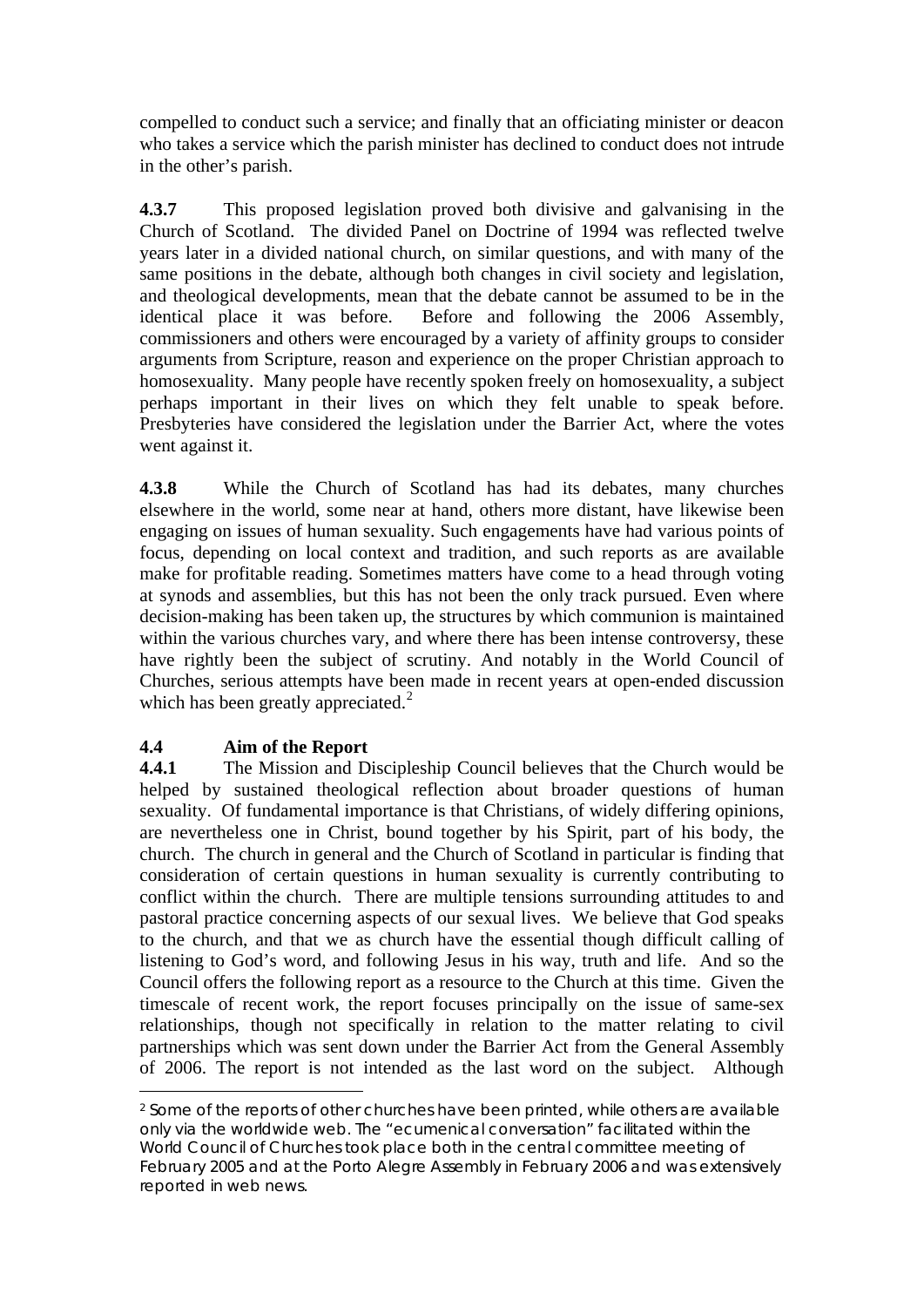Presbyteries have decided on the particular question they were asked, different understandings will remain within the Church of Scotland on homosexuality and homosexual practice<sup>[3](#page-3-0)</sup>, as will tensions arising from sharply differing views. There is a continuing need for prayerful theological discernment.

**4.4.2** In offering a report which mainly addresses questions around homosexuality, the Council intends, in view of the range of other important topics in human sexuality, that the Working Group might carry on its studies into these other areas, some of them alluded to all too briefly in what follows.

### **4.5 Process**

1

**4.5.1** Since 2004, the Working Group has read up on, listened to and discussed various questions in human sexuality. A breadth of opinion is represented within the Group's fellowship as members of the body of Christ.[4](#page-3-1) As a part of the Church charged with reflecting on these issues, the Group has opened itself to Scripture, theology and experience. A central aspect of the task has been for members, through reflection and debate, to understand their own and others' views more clearly. In discussion, members have continually forced each other to articulate views clearly, with the reasons for those views and the presuppositions behind them. Members have been willing to recognise the existence of reason, coherence and a desire for Christian integrity in positions they do not themselves hold. A major element in this process was a two-day residential seminar which provided time for extended theological reflection and a deepening of relationships within the Group that have helped members to hear more clearly what others say. The Group also benefited from the insights of a panel of external readers once this report was in draft form.

**4.5.2** Within the focus on same-sex relationships, the Group has listened to gay and lesbian Christians, including Church of Scotland ministers, who have expressed a range of perspectives. It has overheard something of the questions around homosexuality in which academics are interested, often very different from the church's preoccupations. It has listened to testimonies which have led members to recognise pastorally insensitive – indeed, sinful – attitudes on the part of the Church. There has perhaps been very little in the way of individuals radically changing their views, but there has been an appreciation that opposite views are not by definition morally or spiritually deficient: rather, the theological debate is a *Christian* theological debate. The dependence upon the God who is Father, Son and Holy Spirit is patent amongst people of all views, and is present on all sides of the debate. Debates have been friendly, convivial, frank, pointed, and laced with humour. The Group has shared communion together, prayed and sung together, studied the Bible

<span id="page-3-0"></span><sup>3</sup> A note on terminology: although defining terms is always potentially to import conclusions into the debate itself, it may be thought useful to know the rules of thumb by which the report is written. By "homosexuality" can be meant both the phenomenon of same-sex attraction and sexual (genital) activity. The report distinguishes between homosexual activity (or practice or behaviour) and a homosexual orientation (or inclination). When same-sex sexual activity, as opposed to orientation in itself, is meant, the report endeavours to make that clear. "Gay" and "lesbian" are occasionally used as adjectives, synonymously with "homosexual", and do not by themselves imply sexual practice.

<span id="page-3-1"></span>Since the question has been raised variously, it should be noted that members of the working group were not obliged to declare their own sexuality.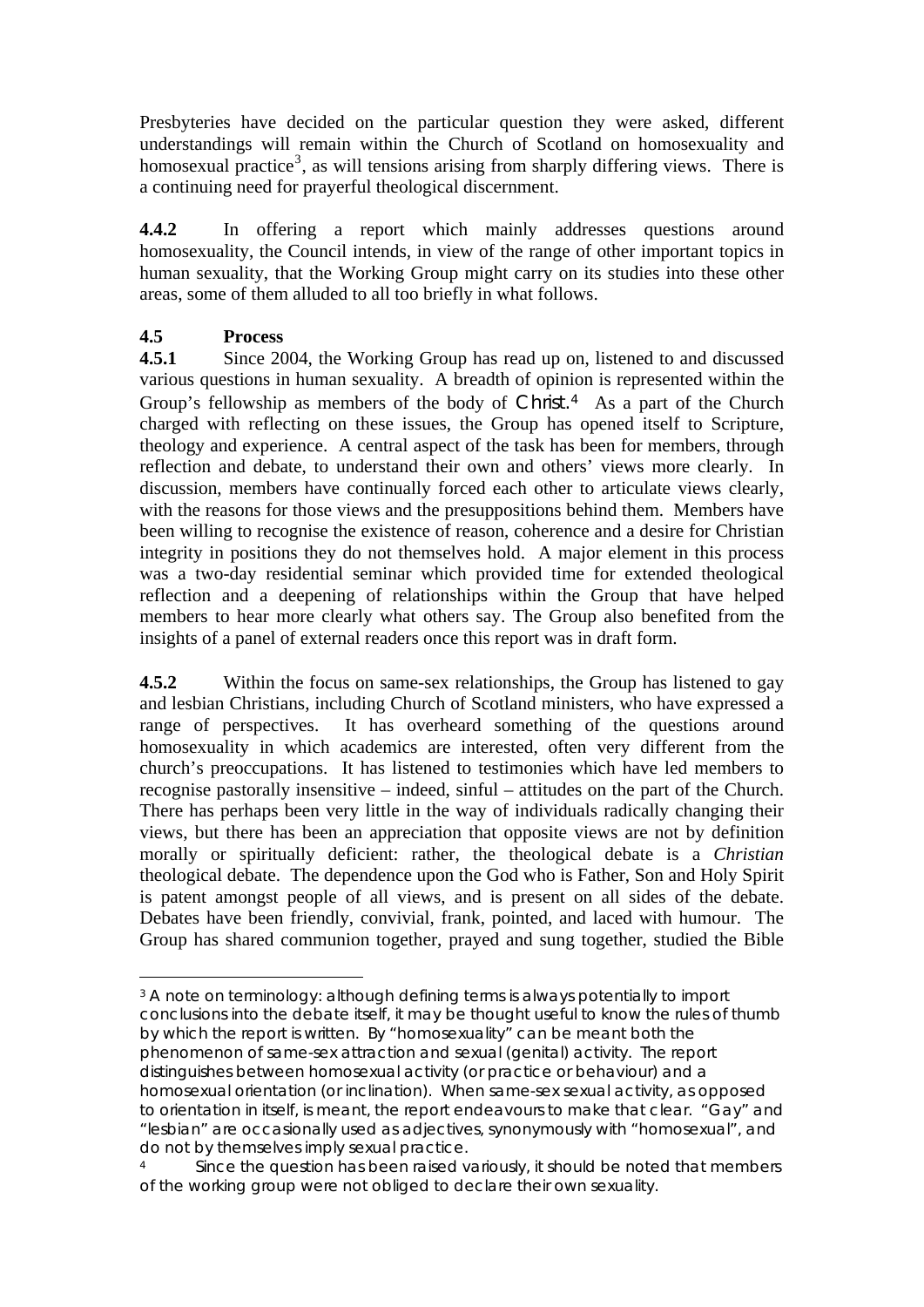together, often through sharp disagreements, and eaten together. It is hoped that this small Group, a broad theological spectrum but ultimately and practically one in Christ, may be a small but hopeful model for the National Church.

## **4.6 Sexuality in Christian Understanding**

**4.6.1** Confined issues within human sexuality can only be understood in the context of Christian reflection on human sexuality more generally. It may be impossible here to attempt more than a brief mention of that wider context, but it is an important situating of the more developed consideration in this report of same-sex desire, orientation and sexual activity.

**4.6.2** That human beings are sexual is a multi-faceted fact of our existence. We are male and female. We have sexual organs. We experience desire for sexual satisfaction. We find other people attractive. A potential outcome of sexual intercourse between men and women is conception. Sex is necessary to the procreation of the human species. Sex, although it can and does take place between strangers, or between people with little feeling for one another, is found to be an aspect of loving, an activity which deepens love between people, giving expression to desire, affection, tenderness and mutual togetherness.

**4.6.3** Christians recognise that sexuality, essential to the procreation of the human species, is part of God's creative purpose. Rather than seeking to trivialize sexuality, Christian approaches acknowledge the fundamental importance of sexuality to our biology, our closest relationships, family life, and ordering of society. While those outside the church may consider the church to be obsessed with questions of sexuality, the church may respond that given the central nature of sexuality for so much in life, a proper Christian approach must not treat it lightly. We belong to a world being redeemed in Christ, and our actions, by the grace of God, must be considered not as some adjunct to our faith but as the arena in which our faith is lived, our redemption is expressed. For the Christian to profess "Jesus is Lord" means to submit every facet of existence to that Lordship, mind, spirit and body. It is part of the church's mission to bring the values of Christ's kingdom – such as love, holiness, justice, selflessness – to bear on every part of human existence, sexuality at least as much as any other.

**4.6.4** Sexual intercourse has conventionally been seen as appropriate in a context where it is open to the possibility of conception, and where the two partners to the sexual act would as parents bring up the child. Clearly, the church's view of marriage is closely connected with this basic understanding of the role of sexuality, though it has also valued its place in cementing intimacy and mutual belonging between husband and wife. A marriage may be defined essentially as the exclusive relationship between a man and woman in which each is faithful to the other, and which forms a union, a family unit in which any children are brought up.

**4.6.5** This said, marriage and understandings of sexuality have undergone much development in the history of Christian thought. Orthodox, Roman Catholic and Protestant models have differed and modified over the centuries. In Western society marriage has been a central aspect of social and political relationships, not only providing a relatively stable unit for the rearing of children, but working for the uniting of families and the forming of communities. It would be an exaggeration to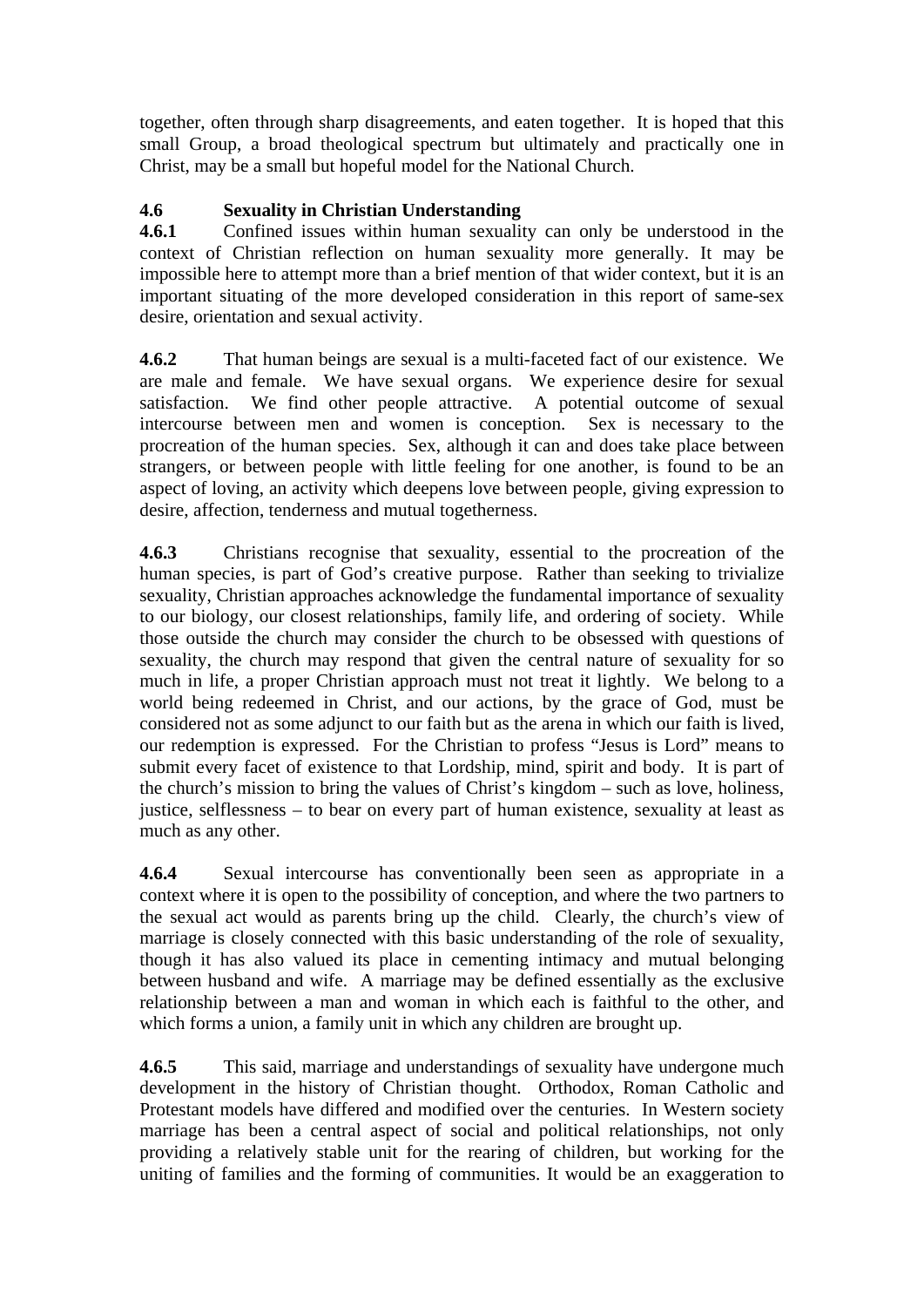say that it has been consistently a source of blessing, for in line with other modes of partnership and single living, it has in practice been open to destructive attitudes and behaviour as well as to that which has been beneficial. However, marriage as the context for sexual activity has not been merely a unit of two, one's own discrete family: marriage has been a linchpin of the ordering of wider social and geographical networks. Marriage is public.

**4.6.6** It should also be recognised that there has been a range of patterns of social organisation other than marriage. Monasticism, men and women living together, sometimes with children but in any case without being married, households in which unmarried adults have played their full part have all had their place. And historically there have been shifts of thinking in regard of the rite of Christian marriage and who should have it, and where and when.

**4.6.7** Homosexual acts, however, have been consistently considered in Christian tradition as sinful. The Church Fathers drew heavily on Scripture in their condemnation of homosexual behaviour, with anal intercourse being especially disapproved. Medieval thought, for example Thomas Aquinas, developed consideration of homosexual acts as being a species of lust, contrary to the natural order for human sexual relations. Ecclesiastical discipline of people engaged in homosexual behaviour in monastic life was developed in lists of offences with the degree of penance required. Reformation approaches, often emphasising the primacy of Scripture, saw no great change in the traditional condemnation of these practices. This consistent view was reflected in various patterns of societal codification of homosexuality as both sin and crime, and punishment thereof. While civil law has been changing fairly recently in some countries, there are still places where it remains a crime to engage in certain homosexual practices.

**4.6.8** Twentieth and twenty-first century theological approaches to marriage and sexuality emphasise possibly even more than before how sexual activity is not only a means of procreation but also a contributor to an individual's own ends, such as pleasure, happiness, fulfilment, wisdom, generosity or a number of other ends.

**4.6.9** Furthermore, there is a strong reaction in modern Christian thought away from the perception of sex as somehow inherently sinful. There has been a great deal of Christian ambivalence about our bodiliness. This has often been expressed in the elevation of the soul over against the body as the locus of human personhood, and in the appropriation of a Greek philosophical understanding of the immortality of the soul within subsequent Christian thought on life beyond death. Sex, too, has been associated with sin, perhaps foundationally in popular misreadings of Genesis. These assume that Adam and Eve covered their nakedness because it was sinful, whereas the text is clear that it is not their nakedness which is sinful, but that, having sinned in eating the fruit of the Tree of Knowledge of Good and Evil, that sin has caused them to be ashamed of their bodies. Sex has also been understood as inherently sinful in the influential Augustinian view that original sin was passed from one generation to the next literally through the transmission of seed. By contrast, there is a strong emphasis in contemporary Christian thought on the goodness of human bodies as part of our creaturely existence, on the essential bodiliness of the human person, on sexuality as a gift of God to creatures to be enjoyed, at least partly, for its own sake. The resurrection of the body has been held to be the principal and particularly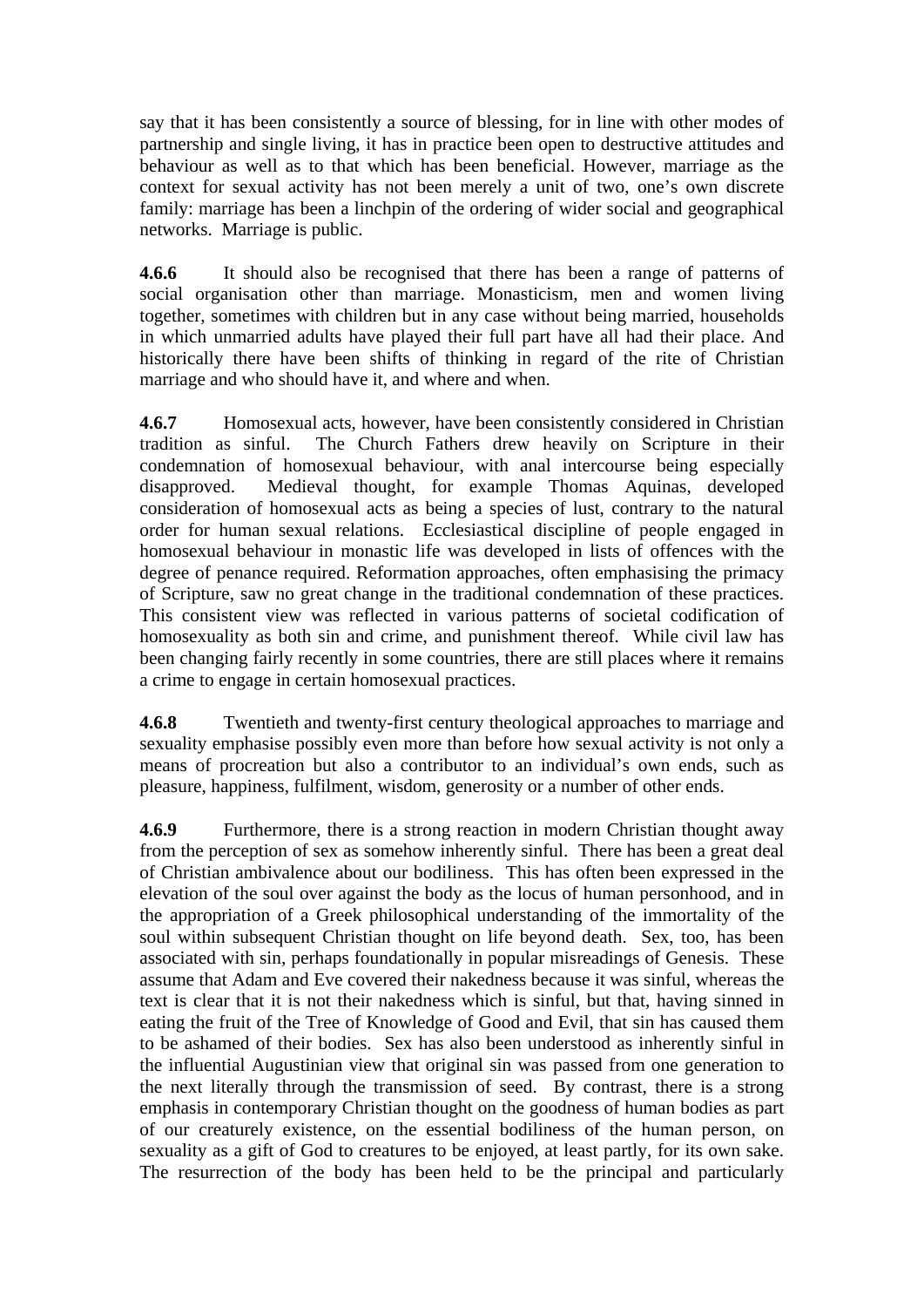Christian way of understanding the life of the world to come. Nevertheless, such a positive view of human bodiliness and sex should not blind the church to the reality that sex, including sex within marriage, has furnished sites of countless examples of unjust, cruel, oppressive and violent behaviour. $5$ 

**4.6.10** Another aspect of the contemporary Christian paradigm is as follows. Whether sexual activity is appropriate is judged by many, not principally according to whether it takes place within marriage, but whether it is good in itself. Do the sexual relationship and activity reflect the love of God: faithful, generous, spontaneous, freely given, with a passion for and delight in the other? Do the relationship and activity embody values of the redeemed community brought about in the life, death and resurrection of Jesus Christ – loving, compassionate, peaceable, honest, without trace of oppression, coercion, greed or hypocrisy? A typical approach to sexual morality along these lines would ask to what extent the triune God's faithfulness to creation, God's self-offering of love, God's delight in the other, God's granting of freedom to creation and God's loving judgment of creation are reflected in our human relationships. This may give a grounding from which to approach incest, paedophilia, sexual abuse, rape, bestiality, prostitution, promiscuity, group sex and other questionable sexual practices.

**4.6.11** So in many modern Christian thinkers a model of interpersonal values has been brought to bear on the historical teaching of the church. However, there are other theological voices saying that apart from the merits of the modern interpersonal approach, there is a risk of an insufficiently developed understanding of the public nature of marriage, and of sexuality more generally. Sex is much more than one's own individual sexuality. Desire which is not narcissistic immediately involves another. And sex is also much more than a couple's relationship: for one thing, they may have children, and in many cases their sexual activity will be open to the possibility of conception. Moreover, the couple belongs to a wider network of their family and friends who share in their relationship in conversation, shared activity, support and mutual bonds of love. Even more broadly, a couple's relationship is open to the world: in the fields of law, money, public policy and work, the couple is interwoven with much wider concerns than their own relationship. Last but not least, a Christian couple is part of the body of Christ, and their relationship forms part of the fellowship of people bound together in Christ, by his redemptive life, in the outpouring of his Spirit upon his people. Their relationship, while containing elements that are properly private, is also public to the church.

## **4.7 Change in societal understandings**

1

**4.7.1** In Scotland, domestic and family relationships are currently undergoing a profound transformation. Fewer people are marrying, they are marrying later, they are not delaying sex until marriage, they are divorcing more frequently. Children are increasingly born outside marriage; gay and lesbian people are increasingly rearing children within established family units; and, as already stated, civil partnerships were introduced in 2005. These changes have involved a radical reappraisal of previously

<span id="page-6-0"></span><sup>5</sup> Note Pope Benedict XVI's cautionary word in his first Encyclical "Deus Caritas Est":

<sup>&</sup>quot;The contemporary way of exalting the body is deceptive. Eros, reduced to pure 'sex', has become a commodity, a mere 'thing' to be bought and sold, or rather, man himself becomes a commodity" (Paragraph 5).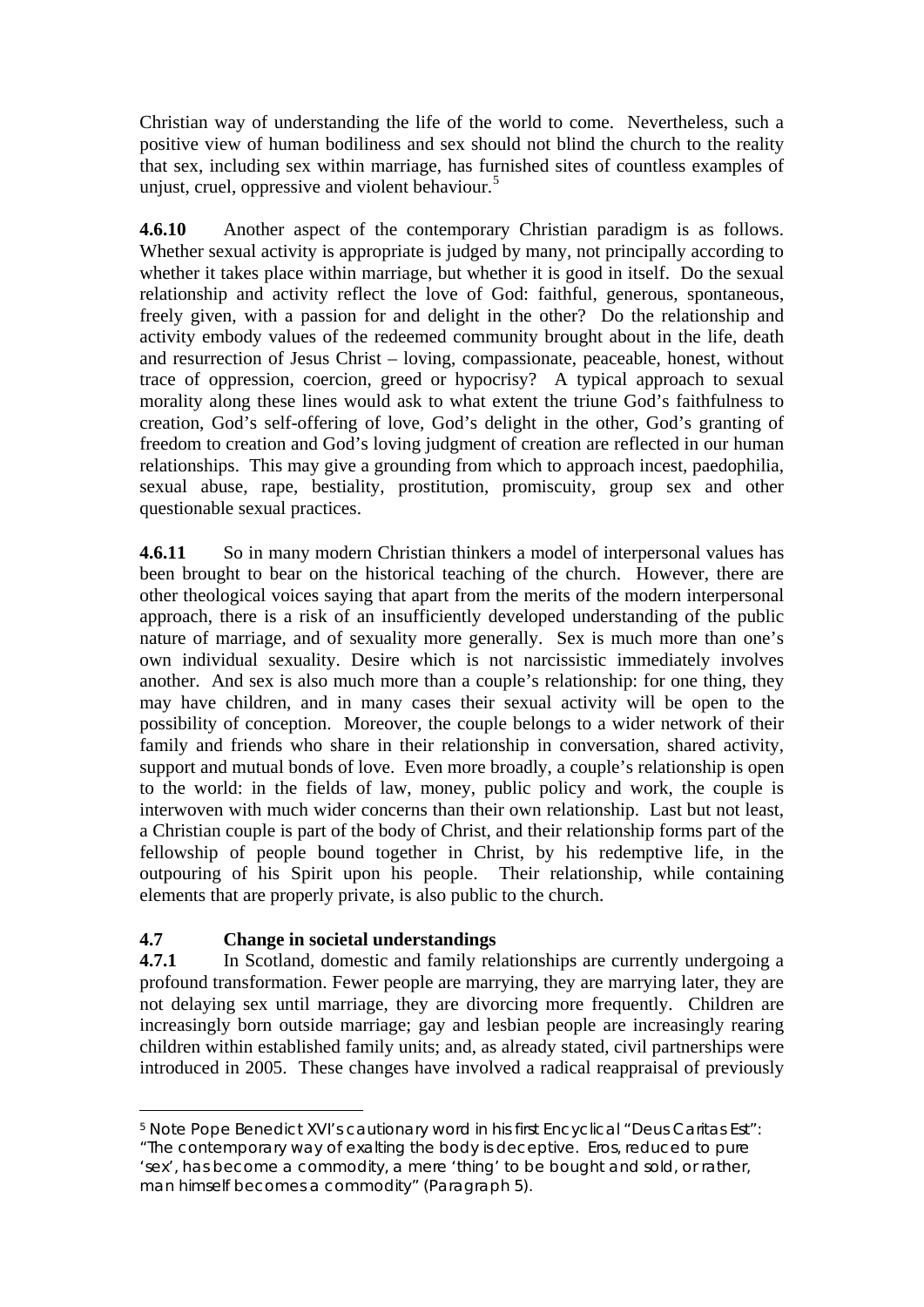held assumptions concerning the roles of men and women and the nature of the family unit. At a time of cultural shifts society's moral compass, while oscillating between different extremes, is generally pointing away from traditional Christian sexual ethics, namely, that sex is for marriage alone.

**4.7.2** Furthermore, society seems increasingly obsessed with sexuality. This is evident in the all-pervasive presence of sexual themes in fiction, newspapers and magazines, popular music, drama, film, television and the internet; in the increasing sexualisation of the young, through magazines, advertising, and television, advocating adult, sexy styles of clothing and make-up for pre-pubescent girls and early teens; in high rates in the UK of teenage sex and pregnancy, and high rates of divorce. Although this report will not take up the issue of the increasing sexualisation of the young in our communities and portrayals in the media, it remains a strong concern.<sup>[6](#page-7-0)</sup>

**4.7.3** A particularly profound shift in recent societal mores is the perception and position of homosexuality – with indeed the very concept being a modern one.<sup>[7](#page-7-1)</sup> There is little consensus on the questions around the origins or causes of homosexuality. Biological science has no fixed view on why some people are attracted to members of the same sex, or both sexes, or the opposite sex. There is no clear picture as to whether genetics hold the key to homosexuality. Indeed, it is strongly disputed whether physiological causes alone are responsible for our patterns of desire. It is quite possible that, if physiological factors are central to our sexuality, they are likely to be multiple, varied and sensitive to environmental triggers; furthermore, even our physiology can be significantly affected by life experiences. The force of environmental influences on sexual orientation are also much debated. Evidence appears to indicate that there is no overwhelming cause or group of causes for homosexual preferences.

**4.7.4** And so what remains unclear is whether homosexuality is largely innate to the human being, or constructed throughout life. Indeed, it may not be possible to judge between these two fields of causes (broadly nature or nurture) because it is not a dichotomy of much use in the understanding of sexuality: sexual preferences are a function perhaps both of inheritance and environment, and there is no simple model which applies across the board. Men have been having sex with men, and women with women, throughout the ages, but until the 19th century, sexual acts were not seen as determining one's sexual identity in anything like the way they are today, when, increasingly, people who desire the same sex are defined, often by themselves, as gay or lesbian or, in the case of desiring members of both sexes, bisexual.

**4.7.5** There is, therefore, a range of issues in this area. Society has become familiar with the concept of a homosexual "orientation", or "inclination", and people use the self-descriptions rooting their sexual orientation as a fundamental part of their identity. Sexual preferences are not necessarily fixed for everyone. It may be better to say that there is a spectrum of sexual desire going from the poles of homo- to hetero-

<span id="page-7-0"></span><sup>6</sup> The Board of Social Responsibility reported to the General Assembly of 1993 on Young People and the Media, concluding that children have access to pornography, and that some content in magazines for teenage girls is anything but

innocuous.

<span id="page-7-1"></span><sup>7 &</sup>quot;Homosexuality" as a concept was introduced in the 1860s and became popular only in the 20<sup>th</sup> century.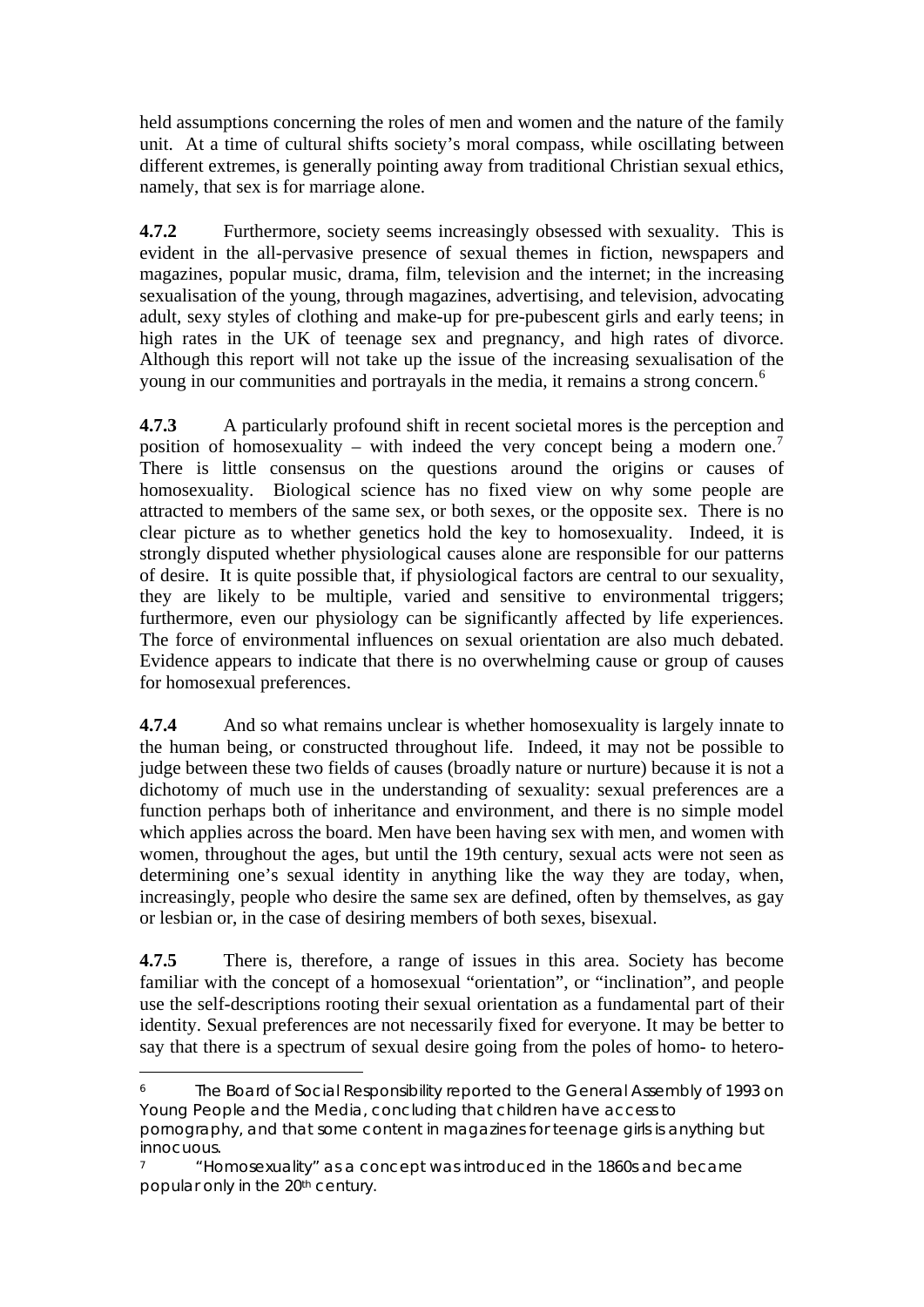sexual attraction, with a majority experiencing predominantly heterosexual desire, but with many people elsewhere on the spectrum. Then indeed, not only is sexuality not confined to a few fixed points on the spectrum, but an individual's sexuality is not necessarily confined to one point on the spectrum through time. Whatever the questions over the possibility of deliberately converting from one pole to another, this does not mean that an individual's orientation cannot shift over time. Human beings are used to this, in a sense, in the way that sex drive fluctuates also.

**4.7.6** Societal attitudes on homosexuality are many and varied. Alongside the openness with which the subject is discussed, and the campaigns for recognition, there continues to be hostility and prejudice, though few would now consider that homosexual people, in virtue of being homosexual, are psychologically unbalanced. Evidence suggests that homosexual people are no more likely than heterosexual people to abuse children sexually. It is equally questionable whether homosexual people are any more promiscuous than heterosexual people. It is widely believed to be impossible to change someone forcibly from a homosexual orientation. Many, perhaps most, gay men and lesbians would not wish to change their orientation. Civil law in Britain is moving towards protecting homosexuals from discrimination.

**4.7.7** The church, caught up in societal change, also has to reckon with there being homosexual people, sexually active or celibate, in its midst. To make a distinction between orientation and act has been central to the approaches of many churches worldwide, particularly with reference to ordination. Homosexual orientation, as a relative given, is not seen to present the same level of challenge to the church as homosexual practice. Commonly, those who have a homosexual orientation are permitted to serve in ordained roles in the church, so long as they do not engage in homosexual acts.<sup>[8](#page-8-0)</sup> There are also churches, however, where there is no bar on gay men and lesbians who are sexually active being ordained to serve.

## **4.8 The church and power**

**4.8.1** The changing context, and the debate over how to respond to it, is set against a backdrop of the church having held and continuing to hold a formidable institutional power.<sup>[9](#page-8-1)</sup> Church attitudes to homosexuality and homosexual people are connected to complex power relations in which the church participates. The right regulation of sex has been a cultural anxiety in every place and time, and the church has been and is a voice with a certain power in the debate. This can be evidenced both positively and negatively, as Christian values and teaching are publicly both articulated and disparaged. In this time of fast-moving change in sexual patterns and norms, churches and Christian groups find it difficult to watch from the side, but feel strongly that they should say something, that their views should be heard, and that

<span id="page-8-1"></span><span id="page-8-0"></span><sup>1</sup> 8 But see the 2005 "Instruction Concerning the Criteria for the Discernment of Vocations with regard to Persons with Homosexual Tendencies in view of their Admission to the Seminary and to Holy Orders" from the Roman Catholic Church's Congregation for Catholic Education which states that the Roman Catholic Church "cannot admit to the seminary or to holy orders those who practise homosexuality, present deep-seated homosexual tendencies or support the so-called 'gay culture'." Here it would appear that a homosexual orientation is a bar to ordination. 9 Some discussion of this was presented to the General Assembly by the Panel on Doctrine in 2004.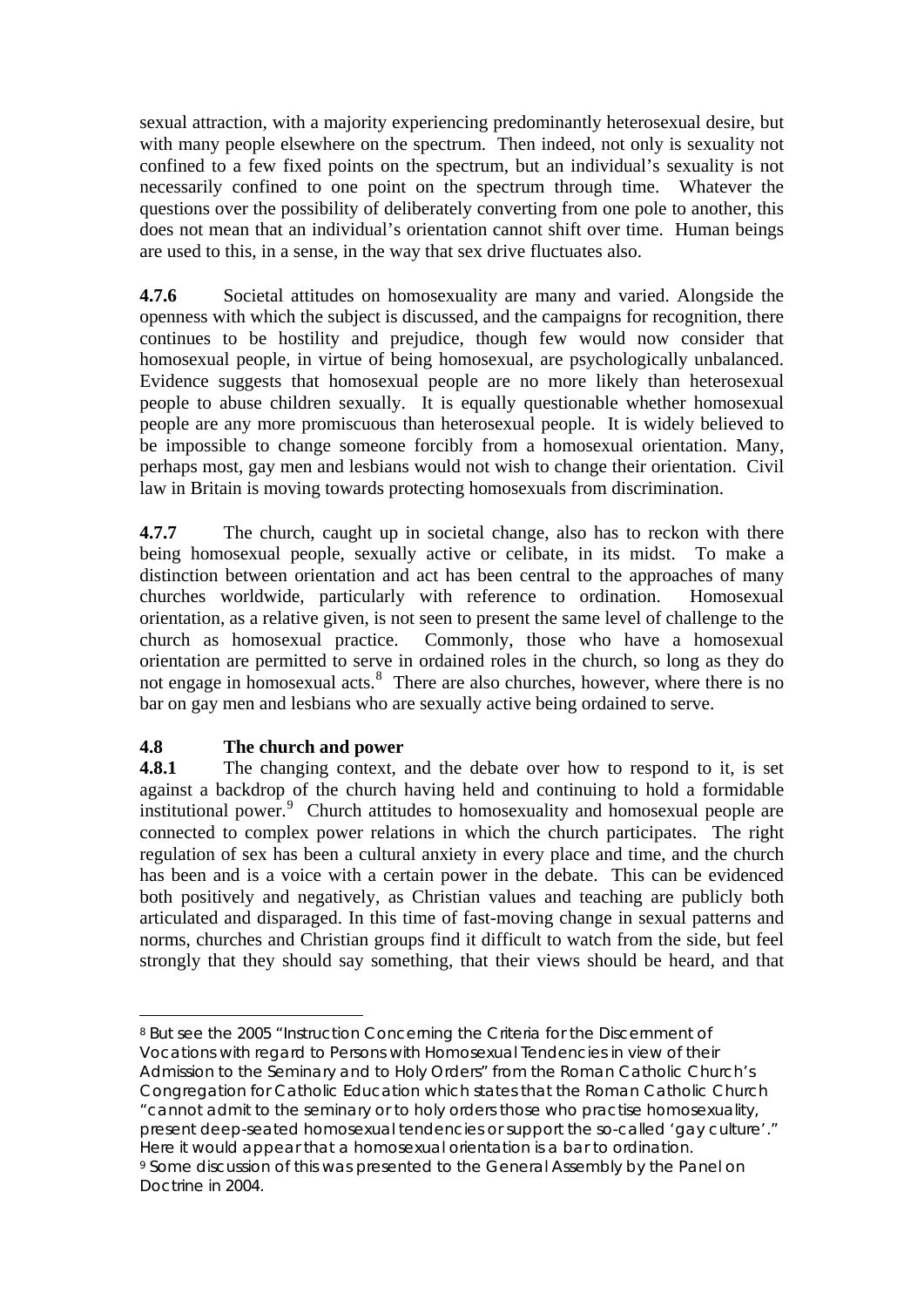their policies towards sexual matters should be clear and correctly followed. (This report is not immune from this tendency.)

**4.8.2** But while churches participate in sexuality debates, there is a newer emphasis within the churches that power is exercised through service, according to which the churches align themselves not least with the poor, weak, marginalised and alienated in society and in the world as a whole. In other words, the church increasingly identifies with people conventionally excluded from power. Part of this emphasis includes listening to the voices of gays and lesbians, especially gay and lesbian Christians. Hitherto it has been very difficult for people to speak openly in the church of homosexual desire or orientation, fearing judgment and punishment. This report plays a small part in developing this process of listening to voices from previously unheard quarters.

**4.8.3** Nevertheless, it is not straightforward to say that homosexual people are vulnerable and denied access to power. Since in Western countries today, homosexuals largely have legal recognition and protection and are less likely to be subject to psychiatric misdiagnosis than was once the case, many are economically successful, and some have successfully served in political office. Acceptance of homosexual lifestyles, a nostrum of liberal Western thought, is critical of religious arguments to the contrary. However, homosexual people may still remain among the most vulnerable groups in society, facing prejudice, verbal and physical abuse, as well as a larger risk of HIV/AIDS than the heterosexual population, and probably higher rates of suicide.While public policy may be becoming more gay and lesbianfriendly, private opinion is often critical of homosexual people.

**4.8.4** There is then a timely call to the church to make clear its gospel. Theological approaches to homosexuality which present gay or lesbian people as unlovable or less loved by God than any other person are unacceptable. The doctrine of salvation would not imply that they require a special redemption from sin. Without in any sense diluting the place of sin in human lives, the doctrine of creation includes humility and thankfulness for all that God has made. The commandment not to judge, all too commonly flouted in practice, has a vital place in a faith shaped by God's redemptive purpose in Jesus Christ; "embrace is grace". While Christians may view another's activity as sinful, the naming of sin is for the sake of repentance and inclusion. Rather often, it has been badly mishandled, for the sake of exclusion.<sup>[10](#page-9-0)</sup> In the church's life, there may be a full participation of homosexual people in leadership and service. Identified sexuality which is gay is not a bar in itself to baptism or to communion. Being gay or lesbian by orientation is no bar to serving God as church member, elder, reader, deacon, minister or moderator. And in pastoral care there should be no discrimination; for example, a homosexual partner should be accorded all dignity as a chief mourner on the occasion of a partner's death.

**4.8.5** It is a regrettable witness that people in churches have sought to use their power in such ways as to exacerbate societal disapproval of homosexual people as people. We have been complicit in prejudice and worse. May we say to one another: I will love you as my neighbour, and if your sexuality or my sexuality prevents my loving you, then I am failing in the Christian way. All Christians are to be moved to

<span id="page-9-0"></span><sup>10</sup> On inclusion and exclusion, see Miroslav Volf, *Exclusion and Embrace*.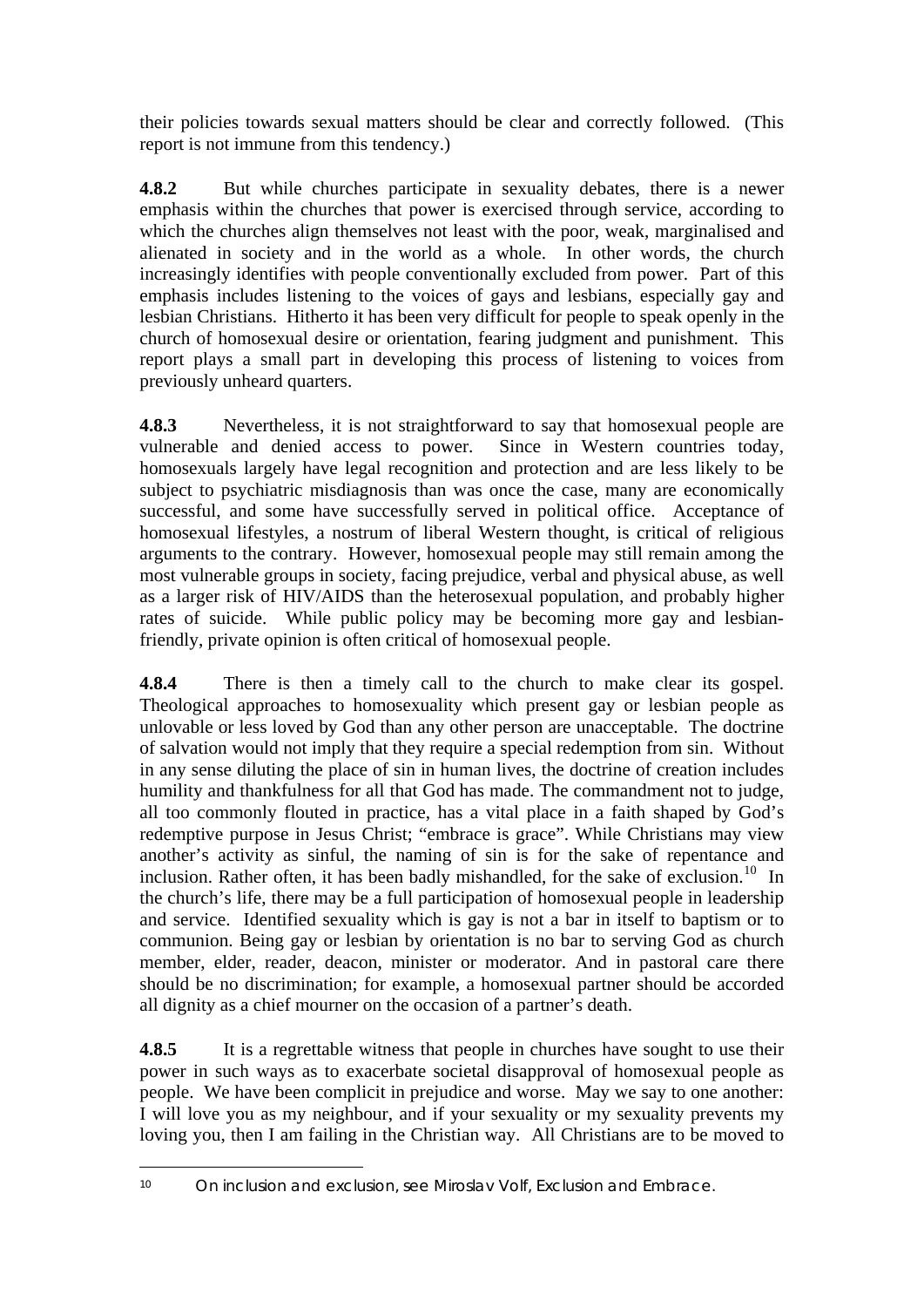repent of unloving attitudes, pronouncements and behaviour towards others. In a society encouragingly taken up with issues of freedom and human dignity, the church equally has a distinctive contribution to offer, and it cannot be only words. There must be action too. The church will insist that our true humanity and a glorious freedom is found in Christ and that no other marker approaches the significance of that, but this is a gospel for all people: no-one should feel themselves so unwelcome and only halfbelonging as some have done.

# **4.9 Gay and Lesbian Experience**

**4.9.1** Identity matters in this conversation. While people with a predominantly heterosexual orientation may be less conscious of their self being defined by their desire for the opposite sex, the marker of sexual identity counts for many people who are not heterosexual, those who are found somewhere else on the spectrum. It arises not least because of the prejudices, difficulties and dangers that homosexual activity and lifestyles have involved. It should not be surprising that *being homosexual* looms large in self-understanding, however much we may be dismayed at tendencies in popular discourse to exaggerate the significance of sex in contemporary living. Sex is not necessarily more important in lesbians' and gay men's lives than in the lives of those who are heterosexual.

**4.9.2** Sexuality is a major but only one aspect of a person's identity. Countless other aspects of self-understanding matter to people, among them their family relationships, friendships, work, interests, skills, political beliefs, musical passions, sporting allegiances, and so on. For those for whom faith commitment is a central part of their identity, *being Christian* is a large marker of identity, and perhaps increasingly so as society turns its face in other directions. Trust in God, following Jesus Christ, belonging to his Church, living out our baptism, being shaped by Scripture, participating in worship, partaking of communion – all combine to form the consciousness of being Christian. And Christian identity is more than a consciousness: it comes through one's being the object of God's redeeming love in Christ.

**4.9.3** These identities will overlap. Many people identify themselves as homosexual and Christian, and they are able to maintain both these facets – both fairly life-determining facets – with integrity. But there are other people who find the integration of homosexual desire and Christian faith an immense struggle. Their lives may be marked by a sense of guilt, that they are succumbing to temptation, being disobedient, and are unworthy to belong to the church. A further factor is the extent to which people have come out, disclosing their sexuality to family, friends, colleagues and church. The Group met gay and lesbian Christians as part of their work, and heard from them how they integrate these two aspects of their identity, and relate to other people including the church. In no case had it been an entirely straightforward experience.

**4.9.4** A representative of the True Freedom Trust, a gay, Christian man, spoke of his experience. For him, Scripture is clear that God does not approve of sexual activity outside marriage between a man and a woman. And so he has lived his own life according to his Christian convictions: gay by orientation, celibate in practice. While he is immensely sympathetic towards his fellow-Christians who choose to have sex with partners of the same sex, he considers that that behaviour is not obedient to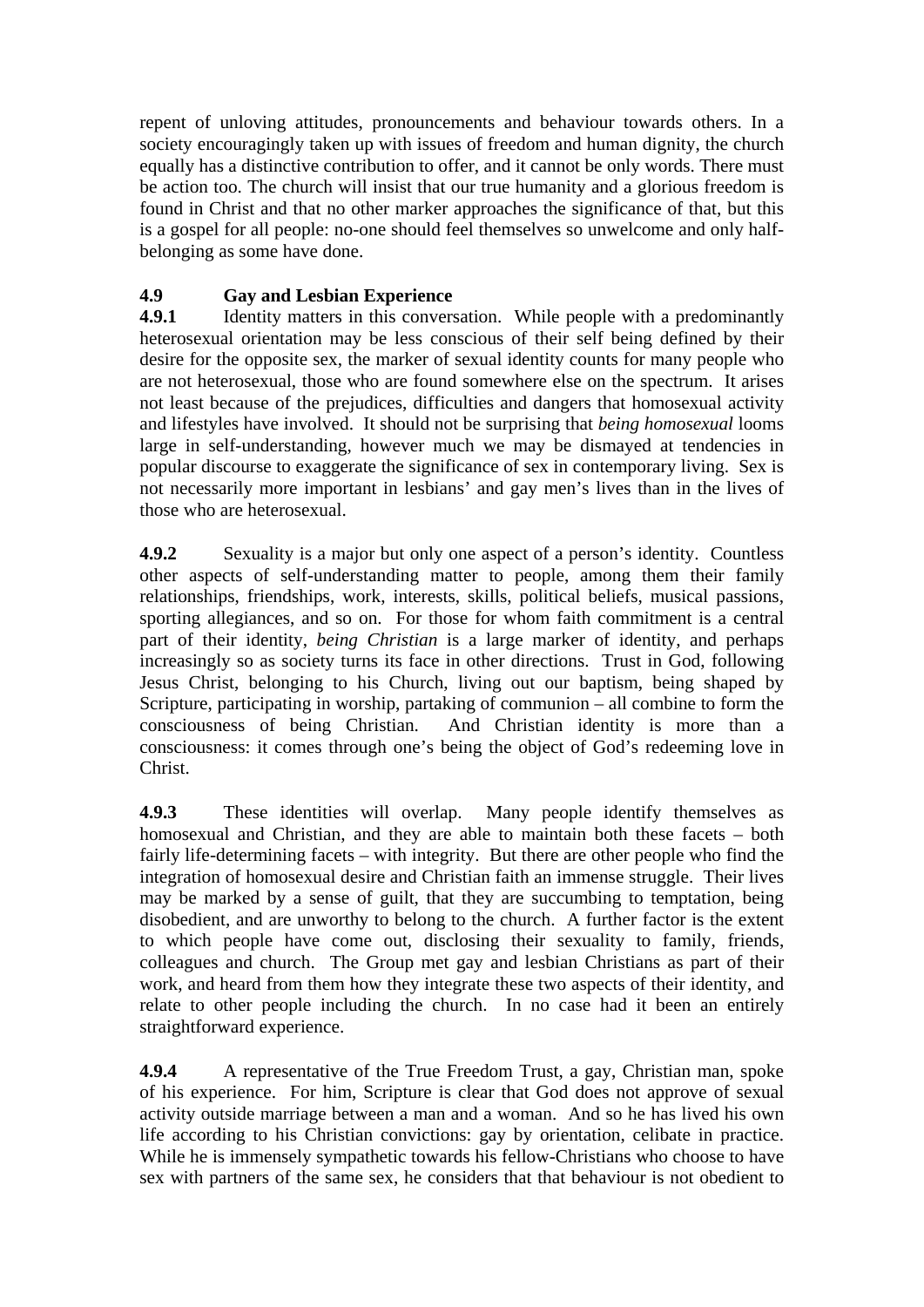the will of God as revealed in the Bible. The True Freedom Trust has also, in the past, advocated "special friendships." These friendships between gay and lesbian people with people of the same sex, were encouraged as a means of offering company, support, friendship and fulfilment to those denied sexual expression.<sup>[11](#page-11-0)</sup>

**4.9.5** Then the Pastor of a Metropolitan Community Church, together with a member of that church, shared their perspectives. Like the representative from the True Freedom Trust, they describe themselves as homosexual and Christian. Unlike him, however, they argue that it is acceptable to be involved in a sexual relationship. Sexuality is such a significant part of their identity that it would be dishonest to themselves to deny its expression. To demand a celibate lifestyle of them is to demand that they be inauthentic as people. One told of her conviction that we must bring our whole selves to God, leading to her understanding that a person's sexual orientation is the particular form in which people enjoy God's good and generous gifts of love, relationship, sexual desire and experience. As for Scripture, she argues, we must read it critically and in conversation.

**4.9.6** The Group also heard from two Church of Scotland ministers, one male, one female, who have both entered into civil partnerships with their respective partners. One of the ministers (henceforward A) described the experience of being a homosexual as follows: "I don't think I am making a choice. I am merely being the person God created me to be… On recognition and acceptance of my sexuality it felt like another part of the jigsaw that makes up my life had been put in place…. My sexuality is part of me as integral as my eye colour and my blood group." In terms of ministry, A regrets the secrecy which A feels is still necessary, and is deeply conscious of the range of approaches A feels to homosexuality within the church, from acceptance through toleration to condemnation. For A and A's partner, entering a civil partnership was an outward sign of their commitment to each other. A concluded: "For both of us as Christian people we wanted to honour God and place God at the centre of our relationship. For us this is a matter of bringing integrity into our faith and life."

**4.9.7** A second Church of Scotland minister (henceforward B) described life before and for the first decade of ministry as a celibate of homosexual orientation. But from that point onwards B has been in a sexual relationship. B came to believe that such a relationship was acceptable through an appreciation that if scriptural texts constitute a rule that forbid physical expression of homosexual love, then it is a rule that admits of exceptions. For B, a guiding principle must be harm: if sexual activity

<span id="page-11-0"></span><sup>11</sup> See, e.g., Martin Hallett, "Truth and Love in Our Sexual Feelings," in Timothy Bradshaw, ed., *The Way Forward? Christian Voices on Homosexuality and the Church* (London: Hodder & Stoughton, 1997), 133-4. "Liberty Christian Ministries" in Australia has similarly been set up for the sake of lesbian and gay Christians – C. Keane (ed.), *What some of you were* (Kingsford, NSW: Matthias Media, 2001). Note also William Still's suggestion: "Perhaps frustrated Christian counsellors should find it in their hearts to pray that it might be in the divine will for such people to find someone with whom a friendship can be formed and a level of association maintained which helps in bearing each other's burden in Christ, according to Christ's rules of purity." William Still, "A Pastoral Perspective on the Problems of our Fallen Sexuality," in David Searle, ed., *Truth and Love in a Sexually Disordered World* (Fearn: Christian Focus, 2006), 64.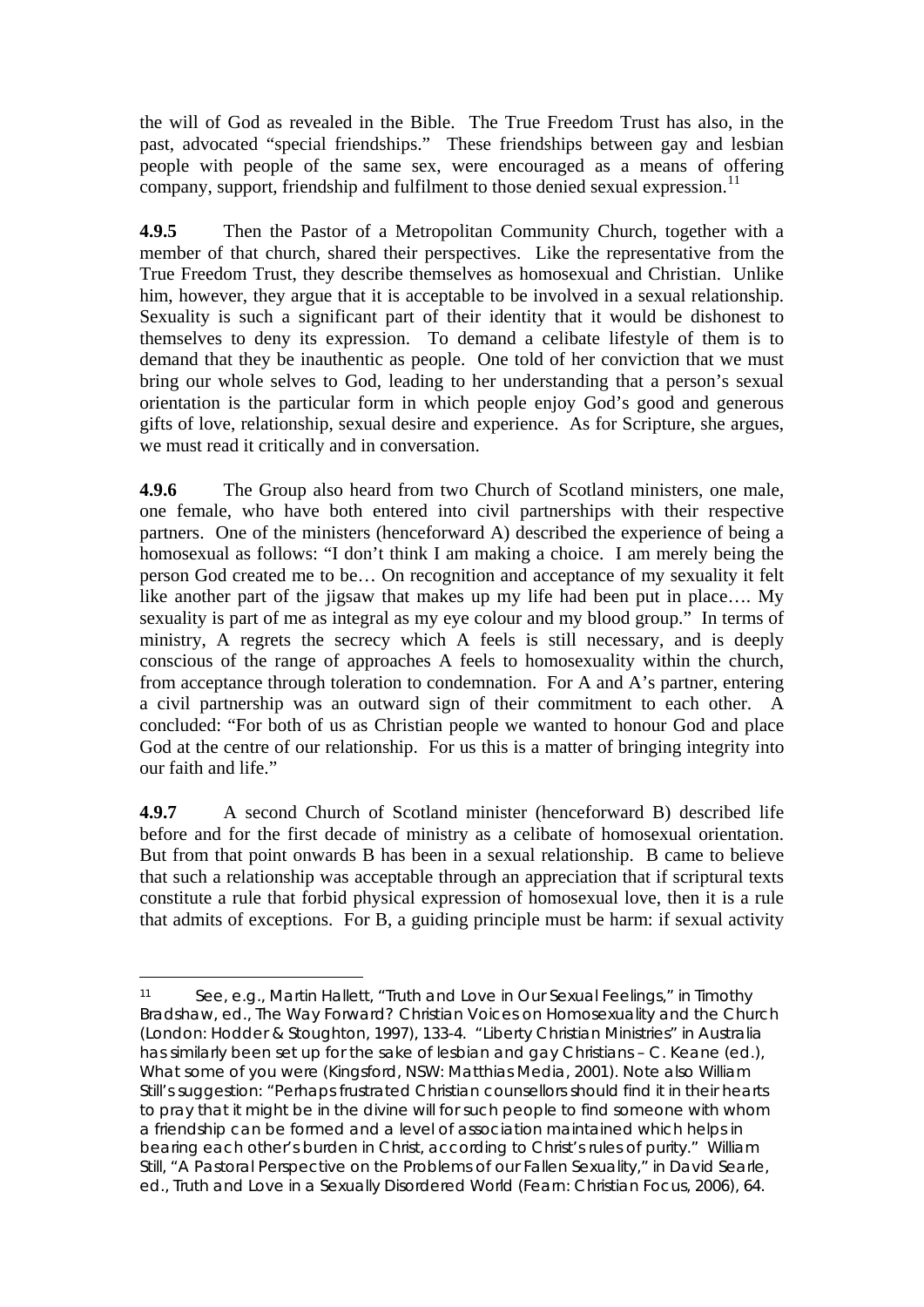does no harm, then perhaps it cannot be wrong.<sup>[12](#page-12-0)</sup> B further commented that it had not been easy as a homosexual minister, both when celibate and when not, because of secrecy and the fear of being exposed publicly.

**4.9.8** Authenticity, or wholeness, is at the heart of these experiences. Gay and lesbian Christians who choose celibacy feel it is the only Christian approach they may take. None of the following ways of life – a same sex partnership, or casual sexual encounters, or a marriage which is more a sham than a source of fulfilment – would be authentically Christian. They involve unfaithfulness to Scripture, to God and to other human beings. Gay and lesbian Christians who choose a long-term partnership on the other hand also feel that that is the authentic path for their life. Neither celibacy nor a partnership in which there is no sexual fulfilment allows for the proper expression of their sexuality – God-given as they see it.

**4.9.9** It is clear that once one starts to consider the recent history of debate on sexuality in Christian tradition, homosexuality, change in societal perspectives, the relationship between the church and power, and the identities of gay and lesbian Christians, one quickly begins to recognise the importance of interpretation – of tradition, experience, and of Scripture. So let us turn to matters of interpretation, and in particular Scripture. How should Christians live, with particular reference to sex and sexuality, as people of the book?

### **4.10 The Interpretation of Scripture**

1

### **4.10.1 Matters of interpretation: changing approaches**

If the church wishes seriously to engage with the issues of homosexuality, and consider whether its position on sex outside the bonds of marriage and involving those of the same gender, held over centuries with little alteration, is now open to revision, it needs to understand both how it is possible and when it is correct to change its view on ethical issues. Christianity is far from an unchanging monolith, taking different forms relative to cultures across place and time; language, scientific, social and political world-views have interacted with it, and there have been prophetic voices. The modifying of doctrines, beliefs, practices, rules and norms takes account of experiences in changing circumstances and environments. The tradition has been reviewed with different emphases brought out, as new arguments were articulated, heard and gained ground, and as the scriptural witness was interpreted influentially in once implausible ways.

**4.10.2** Instances here would be the shifts of thought in regard to slavery, democracy, universal suffrage, artificial contraception, and debate over sacraments and ministries, divorce and remarriage, the arts, other religions, warfare, Sabbath-day observance and many other important areas. Where changes have occurred, the church has often left behind previously dominant approaches to the issue at hand, setting aside particular readings of Scripture which no longer appear to be compelling, often discerning in Scripture itself a critique of the earlier view. Yet in the course of the change, those who oppose the change are often hurt by the letting go of accepted

<span id="page-12-0"></span><sup>12</sup> No direct harm, perhaps, but recall the earlier comment (1.6.4) that sexual activity is not merely private, but belongs to wider spheres, with consequences for other people and groups, including the church.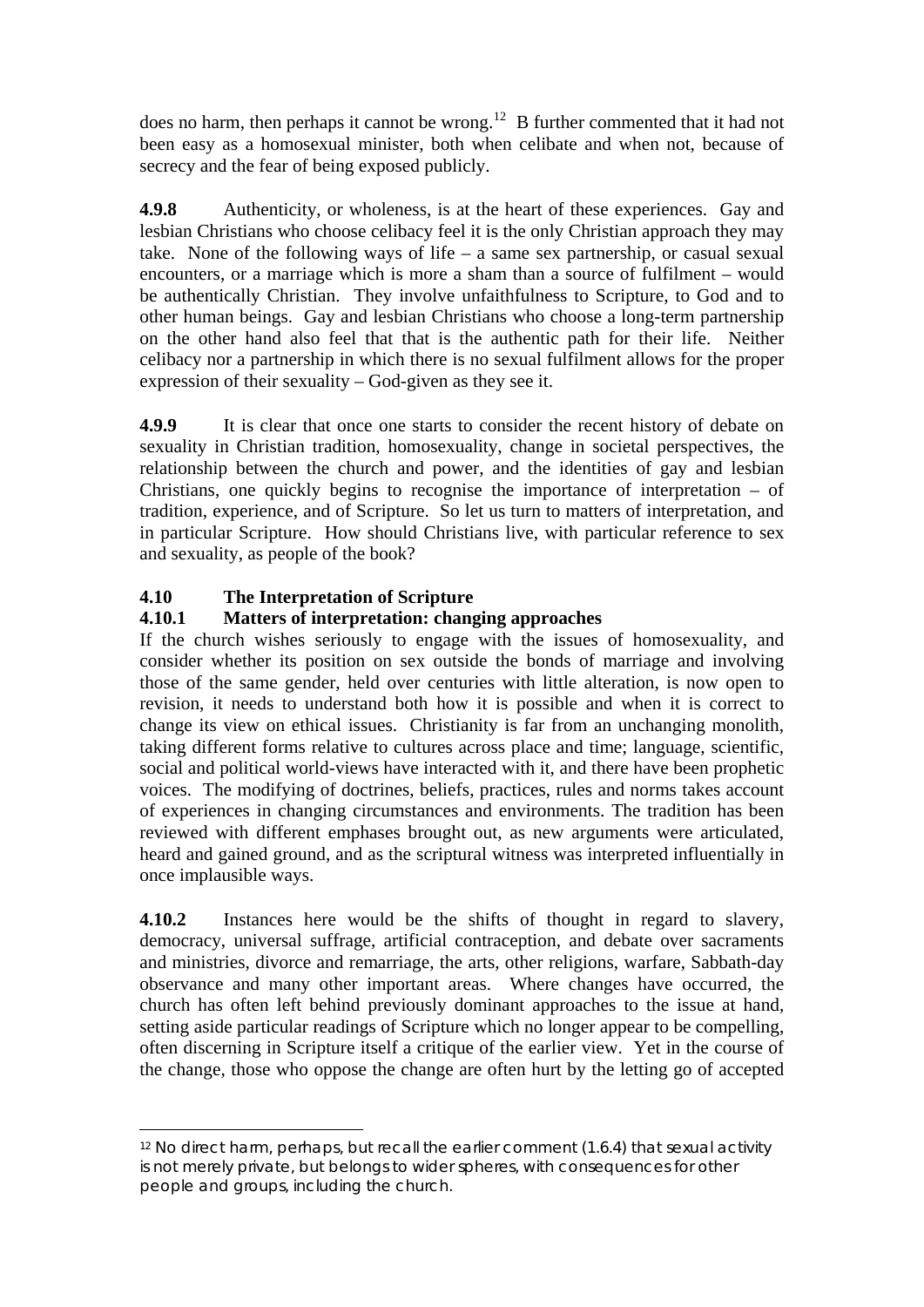interpretations and positions. It is as the years pass that it often becomes clearer how significant the shift was.

**4.10.3** Within the church today, there are many who would argue that similar principles which led forebears to argue for the incompatibility of slavery with Christianity, or for the ordination of women, apply in regard of the case of gay and lesbian people and their sexual practice. It would be an ethical change following from similar emphases in Scripture, related arguments on the grounds of justice and evidence from the experience of Christians who belong to the group in question. But for others, many of whom would accept, say, the ordination of women, the issues of homosexuality are not similar. The witness of Scripture and tradition, and the character of the church in which we are called to obedient discipleship, prevent a shift in the traditional view.

### **4.11 The interpretation of Scripture**

**4.11.1** How do we read the Bible? When the General Assembly heard the 1994 report on marriage from the Panel on Doctrine, which proved so divisive within the Panel, one consequence was that the Panel was sent back to explore the issue of Biblical interpretation. In 1998, the Panel's report entitled *The Interpretation of Scripture* was presented to the General Assembly. The Report begins from the conviction that the Bible is authoritative for Christian life and the church. But it is clear as soon as two readers of Scripture discuss a passage that interpretations differ, no matter that both acknowledge scriptural authority. And so the Report offered 12 guidelines under three headings for the interpretation of Scripture, as follows:

Be attentive

*Determine what kind of passage you are reading and read to gain a sense of the whole.* 

*Be aware that different kinds of texts make different kinds of claims. Locate the passage in the overall story-line of Scripture. Be aware of how one text may allude to, repeat, fulfil or modify another.*

Be open

*Acknowledge your prejudices and presuppositions. Determine what the authors could have meant in the original context. Become familiar with the history of biblical interpretation. Relate difficult passages to simpler ones.*

Be obedient

*Read in the believing community. Distinguish the descriptive from the prescriptive. Prayerfully perform the Scriptures. Use Scripture to form, inform and reform your heart, mind and imagination.* 

**4.11.2** In the Group's discussion of scriptural passages and themes, a number of these guidelines came into play, and the Council advocates their use in the sexuality debate as elsewhere. Of course, members' interpretations still differ. Members have their own prejudices and presuppositions. They disagree as to the particular genre to which certain passages should belong in contemporary application. Most fundamentally, the descriptive is distinguished from the prescriptive in different places: for some readers, a narrative describes the understanding of the people of God at that time, and while its principle may apply today, its detail is not applicable. For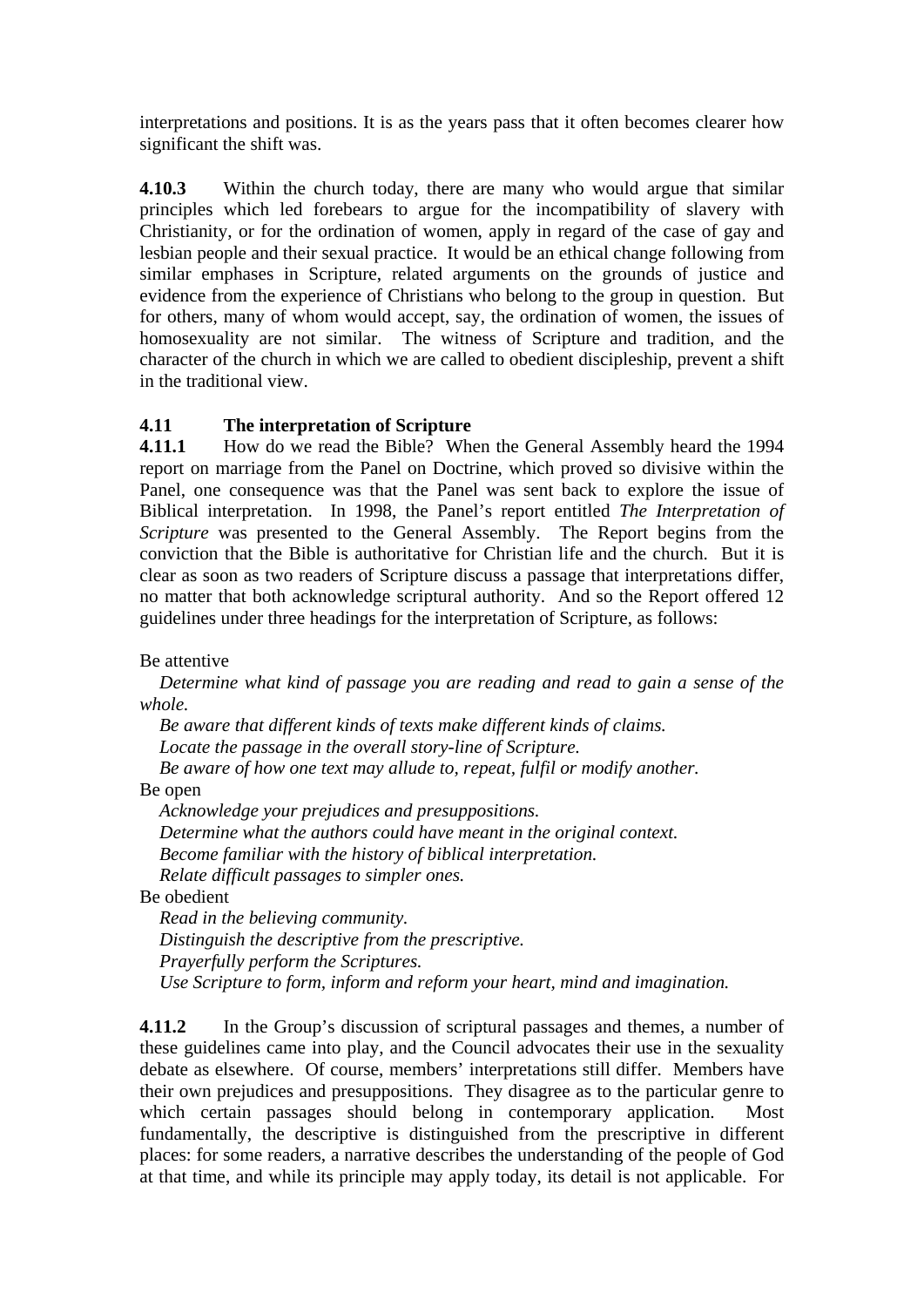others, the very same chapters are prescriptive, and offer a sure guide to the will of God for human society today. The Group did not find (nor is there, perhaps) a failsafe way of deciding between these divergent approaches to certain crucial passages and themes in the Bible. But it was learnt that a more traditional reader of Scripture does not necessarily ignore genre, historical context, and the history of interpretation. And awareness came that a less traditional interpreter does not necessarily neglect what the authors meant in the original context, the claims made on the reader, and the possibility that a passage is prescriptive.<sup>[13](#page-14-0)</sup>

**4.11.3** In 1998, the Assembly resolved to "affirm the conclusion drawn in the Report that, drawing from a common Gospel, there is a variety of valid ways of interpreting Scripture, always under the guidance of the Holy Spirit." *Valid* is a slippery word, but each member of the Group would agree that, besides particularly fruitful approaches to scriptural interpretation which they favour, other approaches also may have a coherence and integrity.

**4.11.4** What is not always so clear in the debate over scriptural interpretation is the extent to which Scripture is one element among many making up one's theological convictions and response to any issue. Theology reflects on Scripture. But theology is also formed by our own individual experience and that of the people of God as a whole, in life and liturgy. Furthermore, tradition plays a significant role in our development of Christian approaches. (This report has already alluded to a number of previous reports to the General Assembly, for example.) And when we come to a view on theological subjects, we employ our reason. While various theological approaches emphasise one or more of these sources over others, all theological approaches maintain some form of balance or even tension between them. In approaching the questions around homosexuality, we should be conscious in any argument as to what the sources are, what is privileged, and what is neglected. In the distinctive views taken by the representatives of the True Freedom Trust and Metropolitan Community Church laid out above, one might categorise that debate as marked by different sets of principles shaping the integration of Scripture, experience and reason in their theological thought.

**4.11.5** However, Christians should be careful not to assume that those with whom they disagree theologically are neglecting a resource precious to themselves. Revisionists should not assume that traditionalists downplay experience, nor should more traditional interpreters imagine that revisionists are not led by Scripture. Different approaches shape their emphasis of interpretation – of Scripture, tradition, experience – differently.

The Reformed tradition of which the Church of Scotland is a part holds Scripture to be authoritative. But acknowledging the authority of Scripture does not mean that all Christians treat that authority in the same way in their lives. A further question then in these matters of interpretation is what is the relationship between scriptural

"conservative" and "liberal" – have been avoided as potentially misleading, particularly given the technical sense that "liberal" has in the history of theology. Although the issue of homosexuality, as with theological debate generally, does not fall neatly into two parties, the terms "traditional" and "revisionist" are used in the report to describe those of more and less traditional views respectively.

<span id="page-14-0"></span><sup>1</sup> 13 The terms commonly used for approaches to Scripture and theology -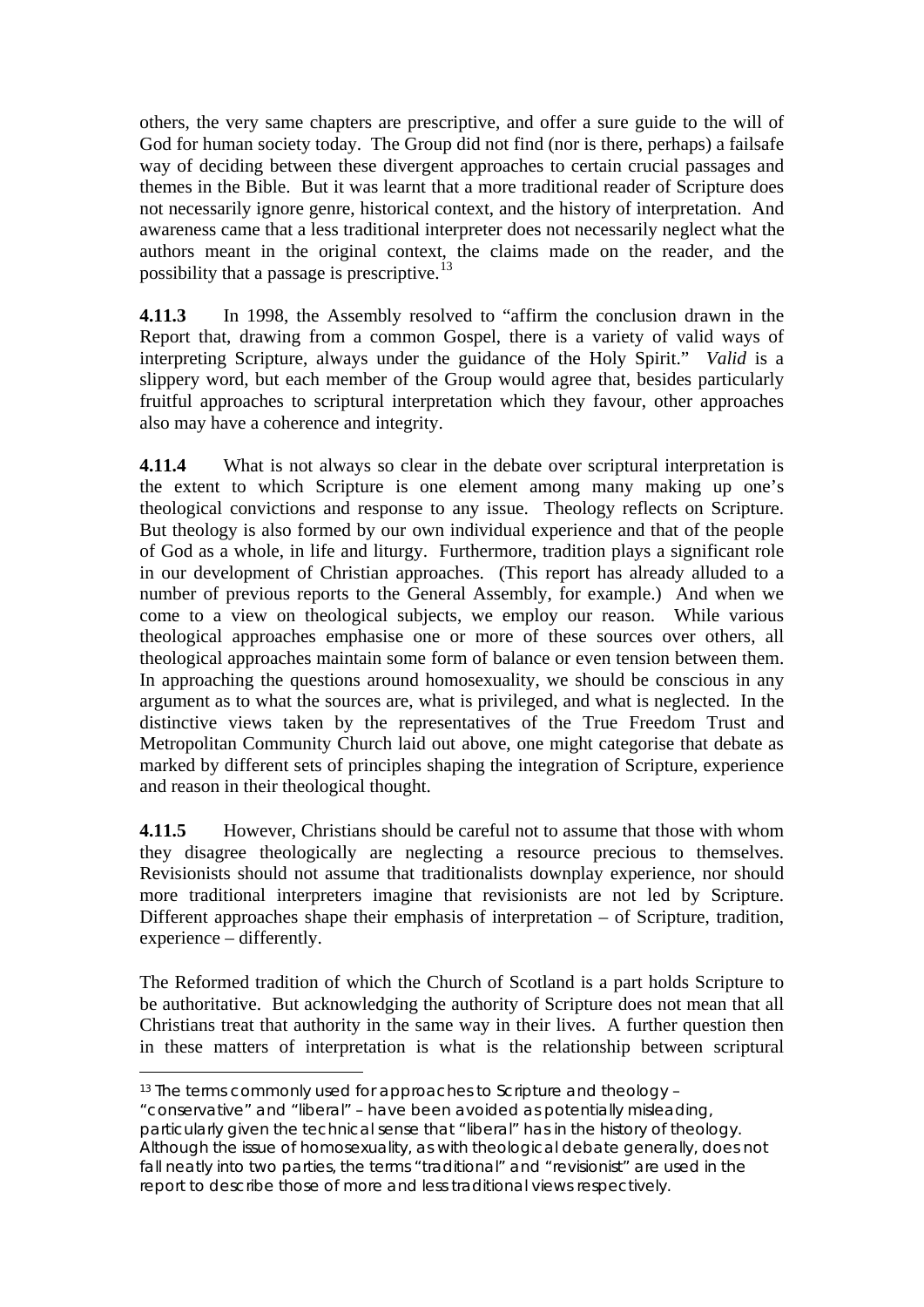understanding and life? What in Scripture is authoritative? For many who would consider themselves conventional Christians in the mainstream of historical understanding, they may reply straightforwardly that they do what the Bible commands, and turn away from what the Bible rejects, so far as they are able by the grace of God. They love their neighbour. They do not commit adultery. But they recognise that not all prescriptions in Scripture are prescriptive today. As for those who profess to live by the authority of Scripture but in their lives have moved away from scriptural norms on sexuality, the answer often involves what they consider to be overarching principles of God's relationship to creation which Scripture reflects. They obey, so far as they are able by the grace of God, the loving openness of God, faithfulness within partnership, compassion for the weak, solidarity with the vulnerable. Note that these attitudes to the authority of Scripture are not mutually exclusive: one may live a Christian life in broad obedience to a general principle of God's love, but on occasion try to fulfil a specific word of Scripture.

**4.11.7** For all who take Scripture as authoritative, comparable questions will arise. A revisionist interpreter may be asked why scriptural prohibitions on homosexual practice are not regarded as decisive, while statements on, for instance, social justice are. Similarly, a more traditional interpreter may be asked why scriptural prohibitions on homosexuality are regarded as decisive, while statements, for instance, prohibiting women's leadership or the re-marriage of divorcees might not be. Why are some statements defined as universally normative and others seen as contextually specific? Slippery-slope arguments cannot be applied only to one side.

## **4.12 The status of the differences**

**4.12.1** But perhaps the most difficult tension in matters of interpretation is: just how important is this issue anyway? What is at stake in holding different approaches to the interpretation of Scripture on matters of sexual behaviour? After all, a church may disagree on countless matters. Is communion better served in individual glasses or a common cup? Should clergy wear vestments? Is private baptism at home acceptable? Some people feel strongly about these: yet they do not threaten to divide churches down the middle today. Why is the church's doctrine as to whom we may have sex with so church-dividing? The answer seems to be twofold. First, the issue has typically been seen by Christians as central to the gospel, in that which practices are appropriate to the follower of Christ arise out of an irreducible core of Christian belief. No church may expect every member to have identical beliefs, but a church may legitimately ask of its members subscription to certain non-negotiable items of faith. And questions of love, faithfulness and sexual activity form, for many, an area of Christian practice following necessarily from beliefs which belongs to this category. It seems to many that Scripture is so clear that the male-female relationship is the only God-approved environment for sexual expression that for a church to countenance services marking a same-sex partnership cuts right at the heart of Christian discipleship.

**4.12.2** The second reason why homosexuality is so difficult an issue is implied in the first. The seeming clarity of Scripture on the importance and uniqueness of the male-female relationship and in particular marriage as the context for sex, which is the very vehicle for family life and continuation of humanity, makes the possible sanctioning of same-sex blessings a sign for many of a wholly new and deficient attitude to Scripture. Scripture does not decide for us what are the right vessels for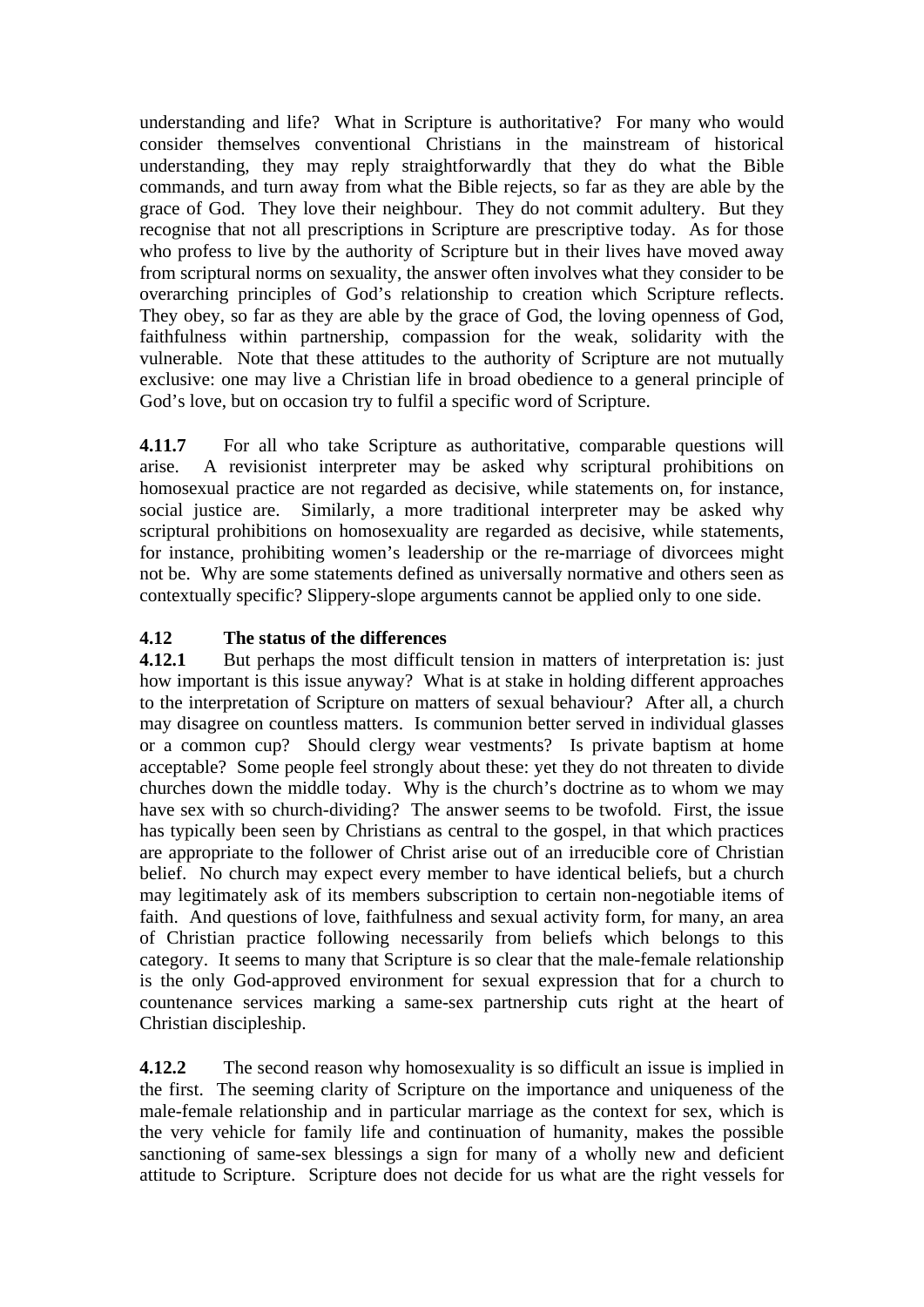communion wine, or what Christian ministers should wear, or where baptism must take place. But Scripture does appear to be consistent that God approves of sexual union between a man and a woman, and that within marriage. The issue may then be paraphrased as defined by some as follows: *this is not about homosexuality; it is about many in the church deliberately setting aside the Bible's teaching, a teaching which expresses clearly the will of God.* 

**4.12.3** Similarly, there are some who believe that a revisionist approach to homosexual orientation and practice follows from the essential core of Christian belief, based in Scripture, which informs theological reflection on experience, from which emerge principles of God's love, and openness to the marginalised. It is not that the norms of contemporary culture lead the church to dispense with Scripture, but rather that the witness of Scripture itself leads to a understanding of God which involves re-evaluation of traditional interpretations and patterns of Christian teaching on homosexual activity.

**4.12.4** Others may see this issue as important but would insist on an important distinction between the irreducible core of belief and practical conclusions for this aspect of Christian living. In this category are people who think homosexuality is an acceptable Christian lifestyle and those who do not: what they have in common is the view that the question is a non-essential part of Christian belief. In other words, they are prepared to agree to disagree.

**4.12.5** So the debate is asymmetric: for some it is about the very nature of the church we belong to; for others it is a difference in an important but not central matter. This makes finding a way of managing these differences all the harder. One can allow freedom of pastoral conscience to the colleague who insists on baptising children in their living-rooms, while privately grumbling that it ought to be in face of the congregation. But few would argue that such a practice is a deliberate disobeying of the clear will of God expressed in the Bible. It is a difference, stemming from pastoral, traditional and scriptural concerns, but remains a manageable difference. But in the case of an asymmetrical difference such as homosexuality, "freedom of pastoral conscience" appears to many to be an unacceptable way of managing the difference.

**4.12.6** The Group's hope is that in recognising the reason this issue is so divisive, and articulating the asymmetric nature of the dispute, the Church is better able to find a way to manage our difference. There is a tension between which items of Christian doctrine and practice are necessary to our Church's definition and calling, and those on which there may legitimately be pastoral freedom. As long as that tension is real and acute, the Church must not fail in its Christian calling of love, forbearance, patience and an eagerness for unity.

## **4.13 Biblical readings (i)**

**4.13.1** Given the authority of Scripture for the church, it is essential that Christians learn to listen to Scripture on its own terms. We tend to come to Scripture not only with preconceived ideas as to the answers, seeking texts to support our position, but indeed also with pre-formed questions. We interrogate the Bible with ethical questions such as "Is this lawful?" However, it is necessary that we view Scripture not simply as a witness to question, but as the authority that questions us.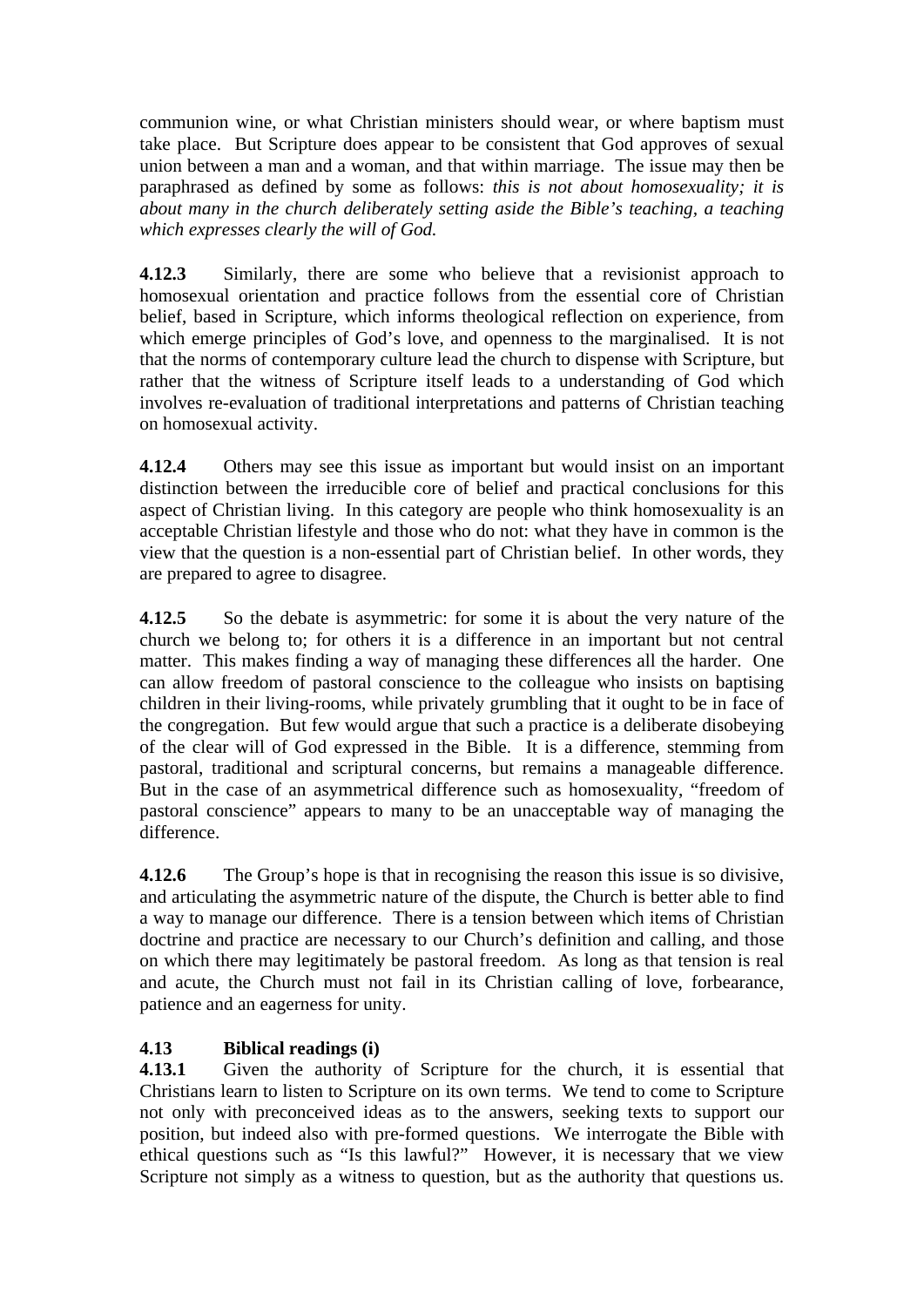When asked "Is it lawful?" rarely did Jesus respond other than to question the assumptions, motives, and limited worldview that produced the question in the first place – and to call his interrogator to a fuller discipleship. Naturally, the church cannot avoid assessing the scriptural evidence being appealed to in this debate, but this is guided by the conviction that proof-texts alone would be a poor way of thinking through these matters.

**4.13.2** Although this Report speaks throughout of sexuality and homosexuality, clearly these are not terms found in the Bible. Yet, as discussed immediately below, there are many sexual themes explored in Scripture, including the relationship between male and female, marriage, the body, conception, love and desire, adultery, divorce, and certain sexual practices. If contemporary presentation of these issues tends to use the concepts of sexuality, homosexuality and orientation, the church should be careful to recognise that Scripture approaches the issues in different ways.

**4.13.3** A central narrative for the traditional understanding of human sexual relations is Genesis 1-3. These early chapters of Genesis are seen as establishing the parameters of biblical sexuality and becoming the pattern for God's covenant relationship with God's people, and Christ with the church. Humankind is created, and is created in God's image, and this image is in the two sexes:

> God created humankind in his image, in the image of God he created them; male and female he created them. (Gen  $1:27^{14}$  $1:27^{14}$  $1:27^{14}$ )

In Genesis 2, this insight is deepened with words about sexual union between the two sexes:

> Therefore a man leaves his father and his mother and clings to his wife, and they become one flesh. (Gen 2:24)

Strongly implied here is that the sexual relationship between a husband and wife is a good relationship, one which, inaugurated before the serpent's temptation and human disobedience of God, is innocent. In becoming one flesh, this union appears to be marked by intense mutuality.

**4.13.4** Genesis 3 lays out the temptation, the first sin and its consequences, which include drawing sexuality within the consequences of fallenness – this is why Adam and Eve are ashamed of their nakedness. The central thrust of Scripture thereafter – Law, wisdom, prophecy, incarnation, cross and resurrection – is the account of God's redemptive activity in and for creation. And infused throughout is hope for an ultimate consummation of creation, beyond even the goodness of Eden.

**4.13.5** Throughout the Old Testament, story after story describes the making of marriages, the birth (often after many years of childlessness) of children, and the

<span id="page-17-0"></span><sup>14</sup> Unless otherwise stated, the Scripture quotations contained herein are from The New Revised Standard Version of the Bible, Anglicized Edition, copyright © 1989, 1995 by the Division of Christian Education of the National Council of the Churches of Christ in the United States of America, and are used by permission. All rights reserved.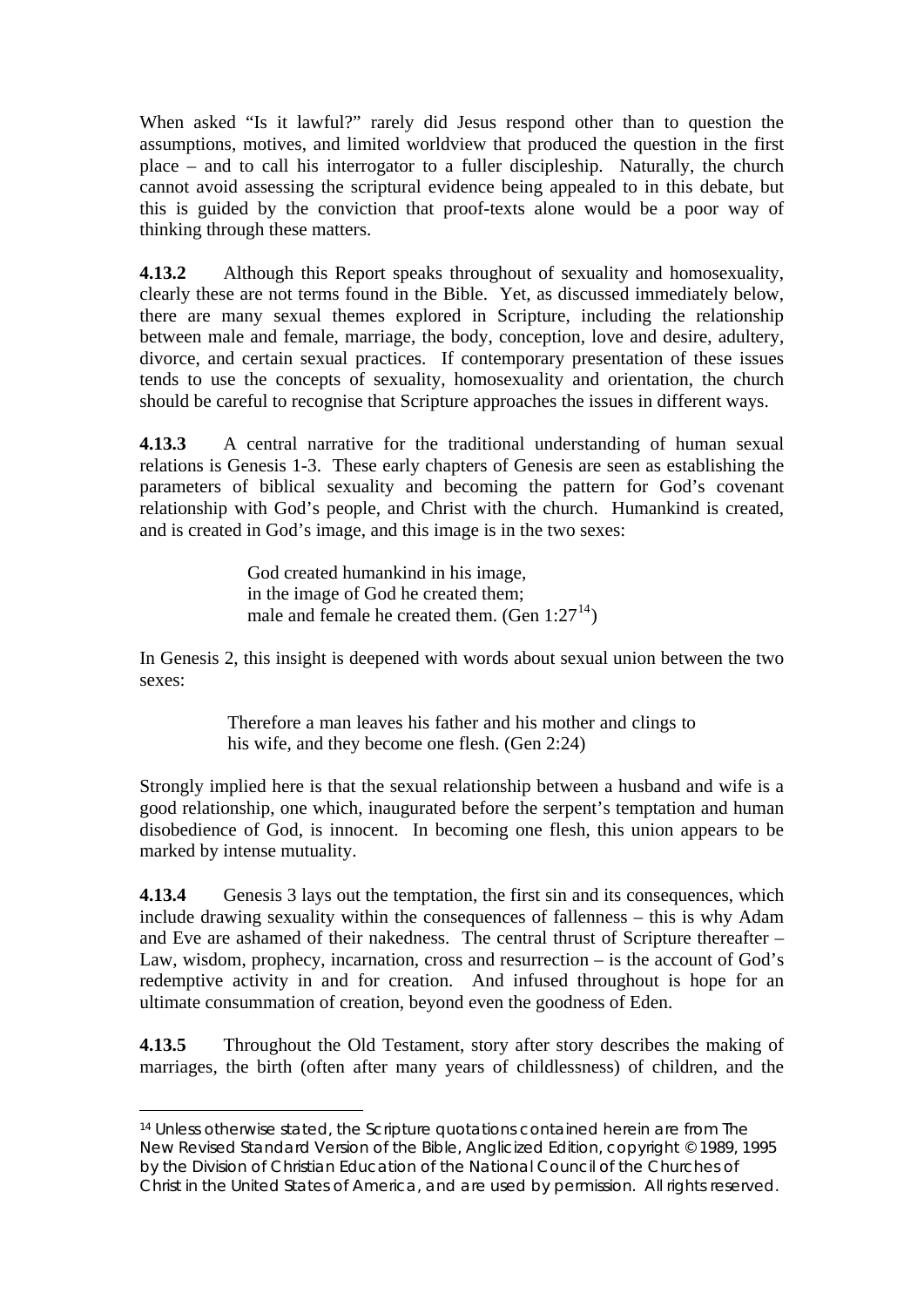complicated relationships between spouses and between parents and children. Marriage is rarely romanticised, but nor is it relativised to any great extent. It is presented as an imperfect but nevertheless appropriate context for the faithful response of women and men to God's law. Indeed, in Hosea, marriage is the supreme image for the love and faithfulness of God to God's people. Song of Songs, in celebrating human desire and beauty, contains some of world's finest love poetry.

**4.13.6** It is in this context, according to those who advocate a more traditional approach, that the occasional Old Testament references to homosexuality should be understood. They fall into place as examples of human sexual practice which lie sinfully outside the God-given complementarity of men and women, which exemplify indeed the fallenness of humanity, and which point to the redemption both wrought in the present and hoped for in the end. In Genesis 19, God destroys Sodom, a city in which the men threatened to rape two angels they took to be men. In what is known as the Holiness Code, we read according to Leviticus 18:22, "You shall not lie with a male as with a woman; it is an abomination." Later, in Leviticus 20:13, a punishment is included: "If a man lies with a male as with a woman, both of them have committed an abomination; they shall be put to death; their blood is upon them." In Deuteronomy 23:17-18, temple prostitution involving both sexes is condemned: "None of the daughters of Israel shall be a temple prostitute; none of the sons of Israel shall be a temple prostitute. You shall not bring the fee of a prostitute or the wages of a male prostitute into the house of the LORD your God in payment for any vow, for both of these are abhorrent to the LORD your God."

**4.13.7** In the New Testament, Christological considerations govern instruction. The Corinthian Christians were "washed, justified and sanctified" in Christ (1 Cor 6:11), and incorporated into the holy people of God. What Christians do follows from who they are. And so, as sexuality and marriage are discussed in the New Testament, the questions for Jesus and the writers are as follows: What is the kingdom of God like? How does the disciple best live for the kingdom? How do we relate to each other in Christ? What must I do to be saved? How should I live in the last days? The text is not a moral treatise, is not abstract, and emerged partly out of specific controversies of the early Christian communities.

**4.13.8** There is no reference to homosexual activity in the Gospels. Nevertheless, Jesus does speak of sexual situations. In response to questions concerning divorce, Jesus appeals to Genesis 1:27 and 2:24, and reaffirms that the Creator's will is for the life-long inviolate union of husband and wife. However, while the concern of the Pharisees is with the ethical question "What is permitted?" Jesus' concern is continually with how the disciple is best to live in the light of the Kingdom. The answer is always a radical surrender of the self (and not least the sexual self) to the demands of the Kingdom. Not only adultery, but lust itself is to be eschewed. Divorce is either prohibited (Mark 10:9) or restricted (Matthew 19:9). And in response to the disciples' question "Is it better not to marry?" Jesus offers the eunuch as a model for Kingdom living "for those who can accept it" (Matthew 19:10-12). While Christians typically ask ethical questions about the limits to be placed on our desire for self-fulfilment and expression, the agenda of the Gospels is radical selfdenial – a critique that should be heard by heterosexual and homosexual Christians alike.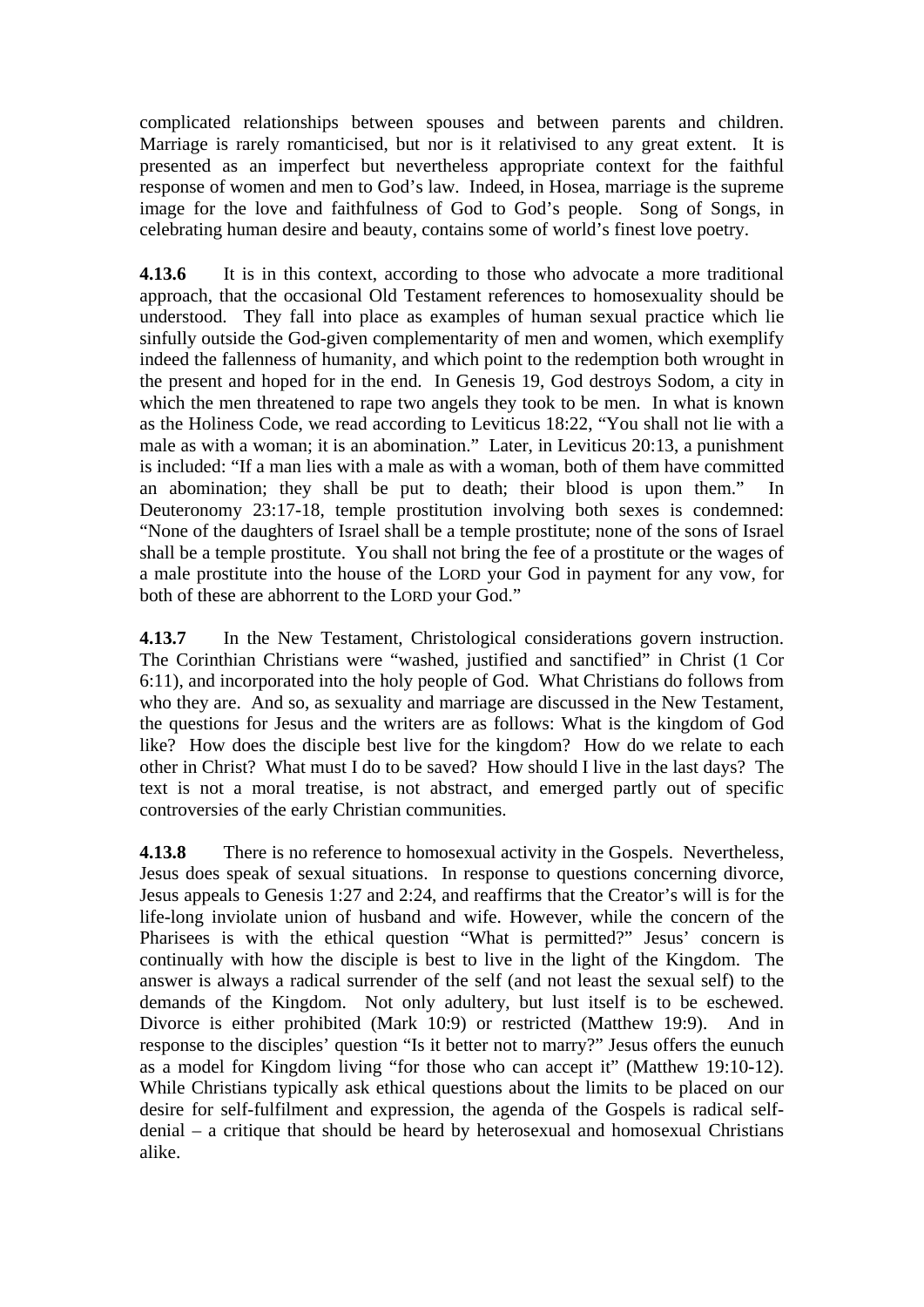**4.13.9** The other side of this counsel of perfection and self-denial is seen in Jesus' attitude of grace to those who are broken, and not least sexually broken, for example, the haemorrhaging woman, the sinful woman who anoints Jesus, the Samaritan woman met at the well, and the woman caught in the act of adultery. Even at the risk of his own reputation, he repeatedly reaches to those stigmatised by their experience of brokenness. The kingdom is open above all to such as these, so that the tax gatherer and the prostitute are entering the kingdom of heaven ahead of the respectable (Matthew 21:31-32). This is a grace which is both accepting and transforming. Forgiveness and healing are found in the call to self-denying discipleship. While Jesus does not condemn, he nevertheless invites the sinner to "go and sin no more". A theology of cheap grace, which would accommodate brokenness without a call to a new life of discipleship, should not be proclaimed.

**4.13.10** Moreover, the Gospels also critique any division between "fallen" and "righteous" humanity. Those who see themselves as "respectable" are to recognize that they too are broken and in need of forgiveness. That recognition is a precondition of receiving grace and entering the Kingdom. Those that do not commit adultery must recognize their lust. Those that would condemn immorality in others must recognize that they are not without sin (John 8:7). Any theology of sexuality worthy of the name "Christian" must begin by considering the need for every believer to acknowledge brokenness, and so to know about repentance and grace.

**4.13.11** Paul, as do the Gospels, assumes the goodness of the Creator and the order of creation. Yet, this creation, and in particular humanity, has been corrupted by sin. For Paul, corruption involves not just wrong human choices, but also that the human will and indeed the whole order of nature, has fallen from the Creator's intention. However, in Christ, new creation has begun – and this work of new creation is to be embodied in the Church. Christians are called to live as holy people, called out of a corrupt humanity to exist (as with Israel) in contradistinction to gentile society. This holy living pervades every aspect of the Christian's existence: lifestyle, speech, relationships, and sexual behaviour. For Paul, the Lordship of Christ involves our bodies: the body is for the Lord and not for immorality; it is the Temple of the Holy Spirit; we must glorify God in the body (1 Cor. 6:12-20). Sexual behaviour must be seen in this context.

**4.13.12** As for marriage, Paul affirms that it is a good option for Christians, not to be denied, and the only permissible place for sexual relationships. Nevertheless, marriage was seen by Paul as an impediment to the follower of Jesus in an undivided concern for the things of the Lord, and so he commends celibacy. Such a calling follows from the Christian's fundamental relationship with the risen Lord, which questions the then traditional religious imperatives – to marry, and to bear children.

**4.13.13** Marriage has a further significance in the New Testament as a fundamental image of Christ's relationship with the church. For Paul, the love of a husband for wife may mirror Christ's love for the church (Ephesians 5. 21-33), and Revelation envisages the marriage supper of the Lamb and the church (Revelation 19:6-10). The weight of such accounts manifest a high regard for the institution of marriage, consonant with earlier prophetic thought.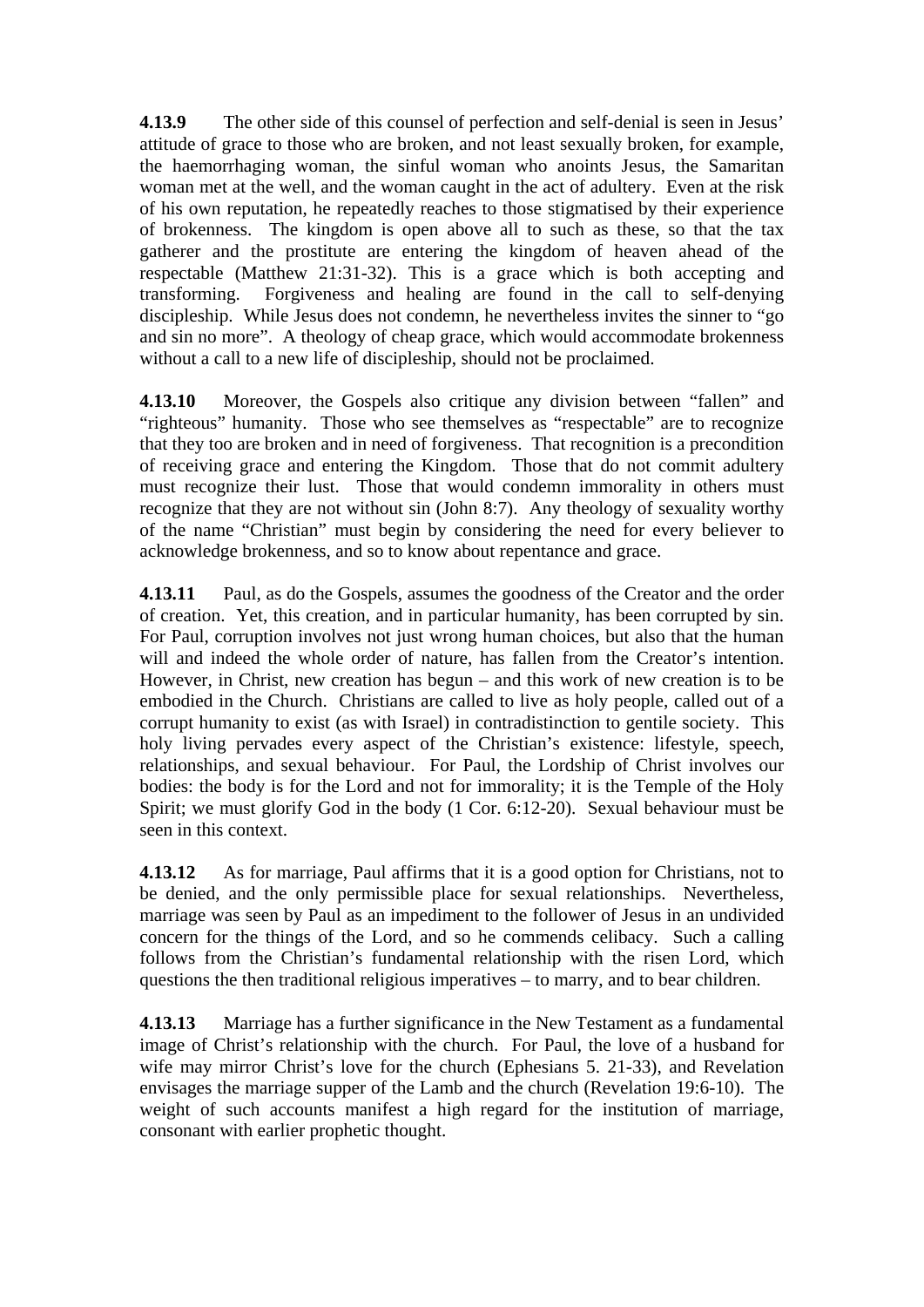**4.13.14** In the question of homosexual behaviour, likewise there are clear echoes in New Testament letters of the Old Testament. Paul lists those who will not inherit the kingdom of God: "Fornicators, idolaters, adulterers, male prostitutes, sodomites, thieves, the greedy, drunkards, revilers, robbers" (I Cor 6:9-10). A further list of unholy and profane includes sodomites (1 Tim 1:10). Jude writes that Sodom and Gomorrah "indulged in sexual immorality and pursued unnatural lust" (Jude 7).

**4.13.15** The central text discussed in much of the literature is Romans 1:18-32. According to Paul, humanity's deliberate rejection of a knowledge of the Creator God, available to it from nature, leads to a descent into idolatry and is the root cause of a disordered and degenerate world. The consequence of this wilful rebellion is that God "gives up" humanity to unnatural sexual immorality and other vices. Creation is corrupted, in both its mindset and behaviour. The key verses are as follows:

> For this reason, God gave them up to degrading passions. Their woman exchanged natural intercourse for unnatural, and in the same way also the men, giving up natural intercourse with women, were consumed with passions for one another. Men committed shameless acts with men and received in their own persons the due penalty for their error. And since they did not see fit to acknowledge God, God gave them up to a debased mind and to things that should not be done (Rom 1:26-28).

The passage attributes homosexual acts (including the only reference to lesbian acts in the Bible) to a general disordering of creation caused by the fallenness of human nature, perhaps homosexual acts being for Paul one of the most visible examples of the disordering of creation, and one that runs counter to the apparent foundational ordering of human creation.

**4.13.16** Care must be taken here. We could imagine inter-testamental Judaism using thoughts like those in Romans 1 to define a righteous "us" as against an immoral "them". But that is not Paul's intention in this text. Indeed the whole thrust of Romans 1-3 is that "all have sinned and fallen short of the glory of God" (Rom. 3:23), so that the gospel is the power of God for the salvation of all humanity. The mention of homosexual acts serves to demonstrate the fallenness of all humanity rather than to single out any subsection as particularly depraved or condemned. No one does right. This text must preclude the reader from feelings of moral superiority (or inferiority).

**4.13.17** Scholars have discussed at length the exact meaning of terms used in these New Testament references to homosexual behaviour translated in the NRSV as "sodomites" and "male prostitutes".[15](#page-20-0) Moreover there have been intriguing reinterpretations of the passage in Romans. Is it possible that those who show homosexual behaviour in Romans 1 act contrary to nature in the sense that they go against their own heterosexual natures? Some have argued so. But others point out that that interpretation seems to import into Paul a distinction between orientation and act which, as the report has already made clear, is a much more recent distinction. It

<span id="page-20-0"></span><sup>1</sup> 15 The translation itself of the original Greek raises challenges of interpretation.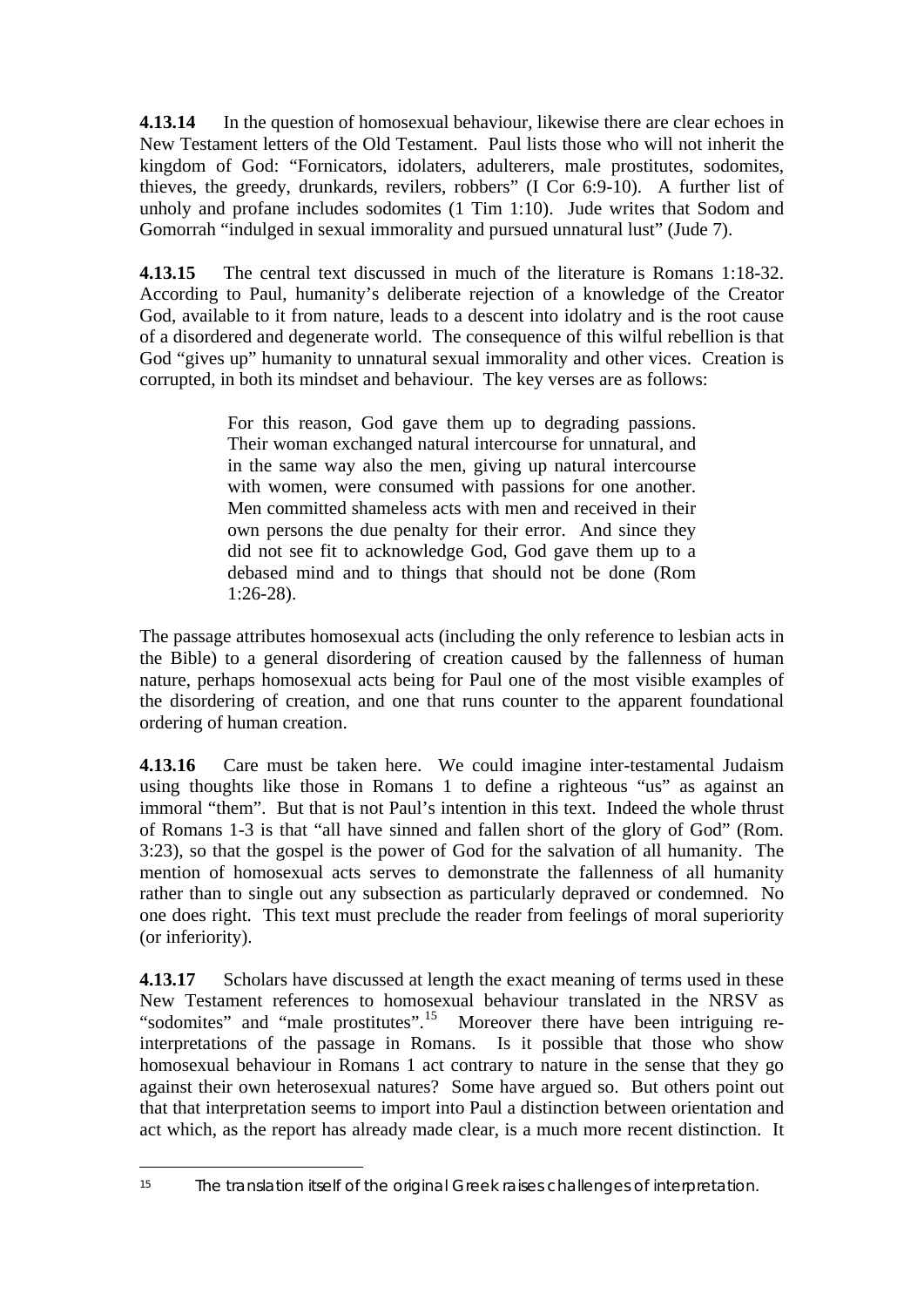is fair to say that that a large majority of New Testament scholars find that the text, from a starting-point of theological convictions about the Creator God and God's intention for creation, clearly and unequivocally disapproves of homosexual activity.

**4.13.18** Although the Group reflects different views on what the church's attitude to homosexuality should be, there was somewhat surprise at the degree of concord reached regarding the plain reading of Scripture in the specific mentions of same-sex sexual activity. There was almost a weariness with interested readings of certain key texts, which tortuously attempt to repudiate the writer's clear intention to condemn behaviour as bad. The Bible, when it occasionally takes up the subject of same-sex activity, presents it as a wrong choice.

### **4.14 Readings of Scripture (ii)**

1

**4.14.1** Nevertheless, as was described above in section 2.2, there is more to scriptural interpretation than discerning the text's original meaning. Revisionists often stress a number of other factors which they believe should be considered in the interpretation of scriptural texts regarding marriage and sexual activity. Thus the contexts in which the Scriptures were written need to be recognised, with their social, political and scientific presuppositions. It is noted that much of the scriptural material is set within a context that was patriarchal, often presupposing the legitimacy of proprietorial attitudes towards women. Recognising this informs Christian understanding of marriage among many other issues. Revisionists further emphasise that those Old and New Testament texts discussed above are concerned with homosexual acts rather than the modern category of homosexual orientation, nor do they have in mind contemporary patterns of long-term same-sex partnerships. Moreover, given that homosexual behaviour is far from being a major theme in Scripture, it is suggested that traditional readings derive too much weight from occasional references.

**4.14.2** On points of exegesis, it is observed that the Sodom narrative describes acts which are presented as wrong on a number of counts, even though traditional interpretations have tended to concentrate on the homosexual aspect. The scholars point out that these are also acts of sexual violence, which further betray the significant principle of hospitality.<sup>[16](#page-21-0)</sup> Furthermore, it is suggested that the prohibition on homosexual sex follows out of a thought-world which feared disorder, disharmony, impurity, uncleanness and defilement – to be distinguished today (though not then) from sin as rebellion against God.

**4.14.3** More traditional interpreters are not persuaded by the implications of these considerations. They may hold that neither the lack of reference to homosexual orientation nor the rarity of scriptural references to homosexual activity means that such texts can be ignored. Furthermore, sociological interpretations of law in Scripture should be seen as secondary to the more basic understanding of Scripture as the revelation of God's will for humankind. Moreover, it cannot easily be denied that

<span id="page-21-0"></span><sup>16</sup> According to Ezekiel, Sodom's guilt was that she had "pride, excess of food, and prosperous ease, but did not aid the poor and needy" (Ezek. 16:49). Jude, however, as was seen in 2.6.6, writes that Sodom and Gomorrah "indulged in sexual immorality and pursued unnatural lust" (Jude 7).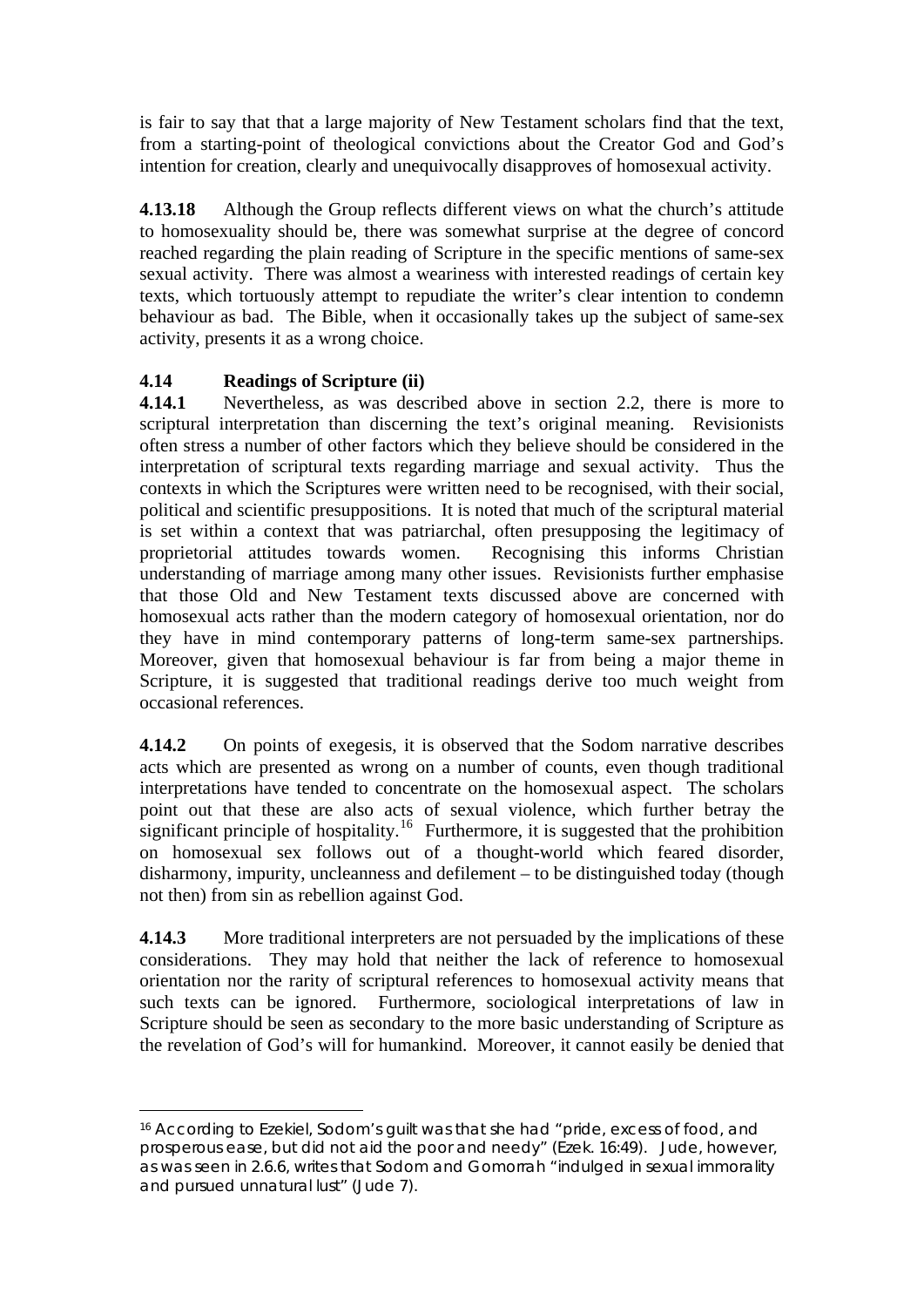neither Old nor New Testament says anything explicitly in support of homosexual sex, while its pronouncements against it are unequivocal.

**4.14.4** Yet despite the to and fro of argument on specific texts in Scripture on homosexual activity, it remains the case that the fundamental considerations driving more traditional approaches to homosexual behaviour is the pattern of sexual relationship laid out in their view in the first three chapters of Genesis and reaffirmed throughout the rest of the biblical witness, namely the union of a man and a woman.

**4.14.5** Those who may be inclined to persuade the church to move towards the acceptance of homosexual activity will not rest content at that. They will argue that with regard to the book of Genesis, and the discovery of a pattern there which is sustained through the rest of Scripture about the union of a man and a woman, the impact of a whole range of modern questions to the biblical text is potentially considerable. From the sciences have come rather different understandings of the chronology and patterning of life on earth, and indeed the shaping of the planet itself; and in a separate vein the methods of reading Scripture, for instance via a feminist critique, would likewise raise serious and searching objections to more traditional readings. And what exactly was the Fall, if not occasioned literally by the eating of a fruit in the way recounted in the Genesis narrative? Issues of sex and sexuality are very much within the scope of these re-evaluations.

**4.14.6** Revisionist approaches to Scripture also emphasize the basic theme in the New Testament of the boundary-breaking nature of the gospel. Cultural, indeed biblical, distinctions between Jew and Gentile (and perhaps to a lesser extent between men and women) are relativised, if not eradicated, by the gospel. Grace, fundamentally, is inclusive. A good example is Luke 4:16-30, when Jesus lays out how God's grace has frequently gone to outsiders – the widow of Zarephath, Naaman the Syrian – and how his mission would extend to Gentiles. Much of the New Testament wrestles with the distinction implicit in Jesus' sermon at Nazareth – between Jew and Gentile. And in time, the realization comes to the early church that Gentiles too could receive God's Spirit, that they did not need to renounce their non-Jewishness to follow Christ. The revelation is found in the words of Peter: " 'You yourselves know that it is unlawful for a Jew to associate with or to visit a Gentile; but God has shown me that I should not call anyone profane or unclean' " (Acts 10:28).

**4.14.7** It is certainly true that that Scriptural principles of justice and inclusiveness have in the past led the Church to go beyond (if perhaps not against) the specific instruction of Scripture. The Bible does not explicitly condemn slavery, but Christians would believe our modern abhorrence of it to be consistent with the biblical witness to God's creation of humankind, and the demand for justice towards all. Equally, our Church has relatively recently affirmed gender equality in ministry. Christians believe that they hold that position on biblical principles, even if specific texts point in other directions. Could the same type of reasoning hold ground here, even against a "plain reading" of Scripture?

**4.14.8** Revisionist theologians argue that not calling anyone profane (recalling Acts 10:28) is a positive command to build something different, a new sacred order, a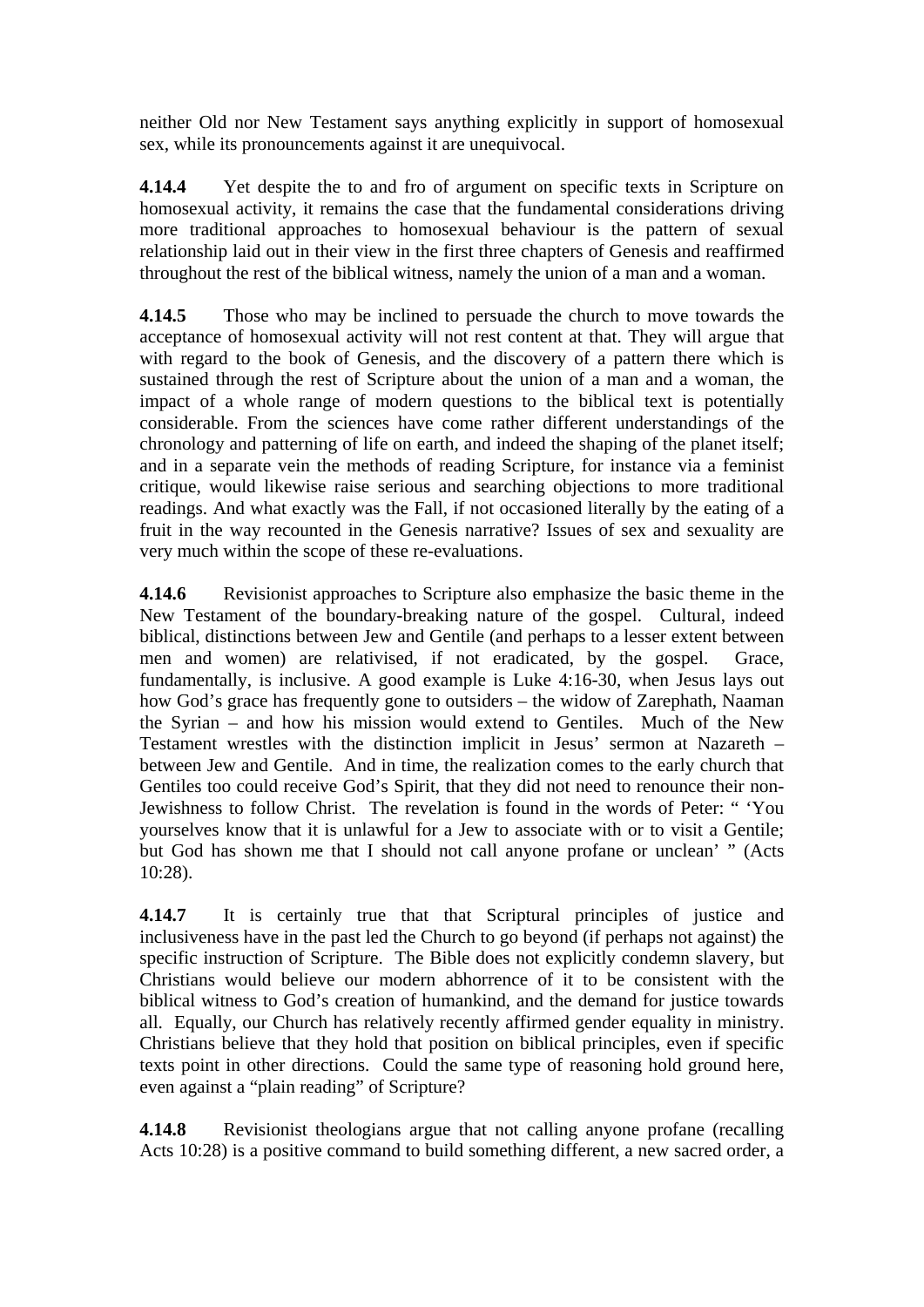community of inclusion, without victims.<sup>[17](#page-23-0)</sup> They maintain that the contemporary church cannot follow this narrative of the recognition of God's inclusive grace to Gentiles without applying it, as it has been applied afresh to slaves, black people and women in the past, to homosexual people, whom they believe have been excluded by the church from the sphere of grace.

**4.14.9** A different line in the searching of the Scriptures takes up from the accounts of relationships between members of the same sex, particularly Ruth and Naomi, and David and Jonathan. Although the church has found Ruth's words to Naomi applicable to marital commitment, that relationship has also been commonly cited in church debates on homosexuality. While on the one hand the comparative rarity of models of actual marriages in the Bible which may be recommended to the faithful is noted, the closeness of the two women is underlined. The relationships of Abraham and Sarah, or Rebecca and Isaac, or David with his troubled marriages, do not furnish the poetry of intimacy found on the lips of Ruth:

> Where you go, I will go; where you lodge, I will lodge: your people shall be my people, and your God my God. Where you die, I will die – there I will be buried. May the Lord do thus and so to me, and more as well, if even death parts me from you. (Ruth 1:16-17)

The Bible nowhere suggests that Naomi and Ruth were lesbians. Nevertheless, this partnership of mother-in-law with daughter-in-law, both widowed, surely was one of love, commitment and honour.

**4.14.10** The relationship of David and Jonathan, also presented scripturally in highly exalted terms, is often cited in literature sympathetic to homosexuality. David's marital infidelity is notorious, yet "the soul of Jonathan was bound to the soul of David, and Jonathan loved him as his own soul" (I Sam. 18:1-2). This love led Jonathan to make a covenant with David, giving him his robe and armour. Jonathan "took great delight in David" (I Sam 19:1), defended David to his (Jonathan's) father Saul, and spoke to Saul on David's behalf. Saul was angry: "Do I not know that you have chosen the son of Jesse to your own shame, and to the shame of your mother's nakedness?" (I Sam 20:30) Jonathan then advises David to flee the angry Saul: at their parting they kissed and wept with each other, and swore that the Lord would be between them and their descendants for ever (I Sam 20:41-42). These two men love each other deeply, place the other above family and kinship ties, take immense risks for the other, and show emotion in their relationship. Certainly the text does not say that their relationship was sexual, but it has the hallmarks of fidelity, commitment, passion and love, which the church advocates today in marriage. Furthermore, these are hallmarks of deep friendship too, an underdeveloped theme in Christian preaching and ethics, which is taken up below in 4.16.2.3

<u>.</u>

<span id="page-23-0"></span><sup>17</sup> See, for example, James Alison, *Living in the End Times: The last things re-imagined* (London: SPCK, 1997), 105-107.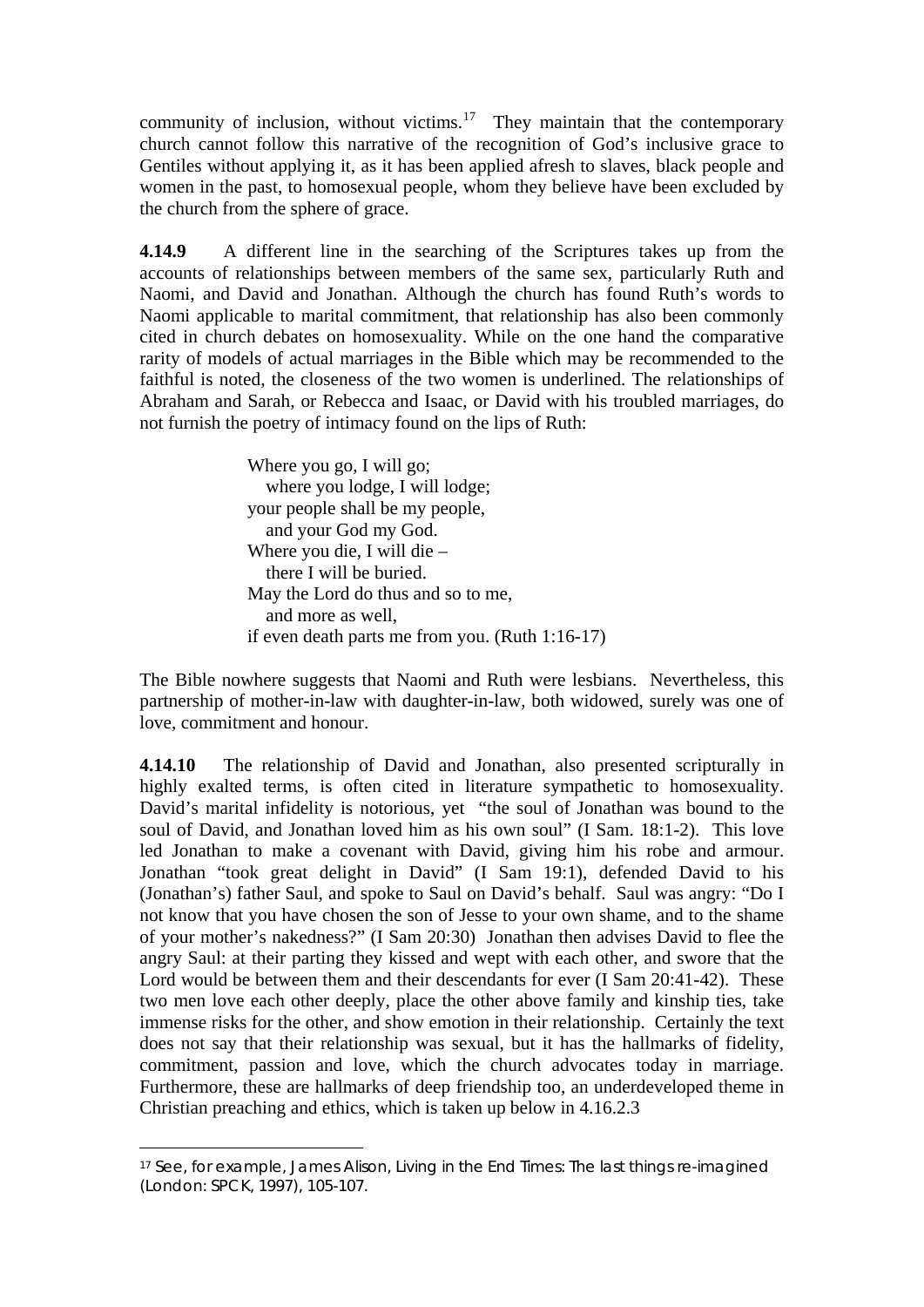**4.14.11** Taking into consideration the emphasis on the inclusive nature of the gospel, and biblical narratives of close same-sex relationships, albeit presented as non-sexual, grounds then are found for contending that the grace of God in creation hallows relationships between men and men, and women and women, as well as women and men. That same grace is continually understood as extending beyond traditionally defined categories; Christ came for the stranger, the outsider, the outcast. And so for those moving beyond traditionalist readings, the conclusion falls into place - that despite the explicit prohibition on homosexual activity in Scripture, the witness of the Bible is to a God who loves what God makes, and hallows our generous love wherever it grows.

**4.14.12** Clearly many readers of Scripture find the approach and conclusions of less traditional interpretations to be not at all persuasive. It may be tempting then to say that Scripture is not a good place from which to begin debate. But the Group remains convinced that no Christian approach to questions of sexuality – revisionist as well as traditional – can bypass the Bible. A Reformed church, in particular, in holding that Scripture is authoritative, can only find a way forward in discerning how God speaks in this matter *through* Scripture, rather than around it. Yet it is also true that Christian reflection on any hard subject cannot depend entirely on Scripture. Scripture is always interpreted, and the standpoint of the reader is inescapable. All Christians have presuppositions and these ought to be made clear in exegetical and theological conversation. Furthermore, theological consideration requires the balancing of Scripture – which may involve different calibrations for different Christians – with tradition, experience and reason. And so theological reflections on the matter at hand are now explored.

## **4.15 Theological Approaches**

#### **4.15.1 Natural Law**

**4.15.1.1** One strand of theology often invoked in the debate is a natural law approach, commonly associated with Roman Catholic thought. This approach to theology has been foundational to the historical understanding of marriage, the bearing and upbringing of children, sexual desire and activity, not only indeed in Catholic thought, but also in a great deal of Protestant and Reformed approaches. While Reformed theology stresses the authority of Scripture in theological deliberation, ideas of naturalness, complementarity of male and female, and the proper context for childrearing are also evident. Calvinist theology has been fertile ground for discussions of the place of natural law. As we have seen in the section above entitled *Sexuality in Christian Understanding*, many modern Christian thinkers have proposed quite different criteria for assessing the status of sexual practices, often allied to a critique of natural law thinking. And so no discussion of how the church should approach questions of human sexuality can ignore this consistently influential stream of thought.

**4.15.1.2** This is how the *Catechism of the Catholic Church* deals with the issue of homosexuality:

> Basing itself on Sacred Scripture, which presents homosexual acts as acts of grave depravity, Tradition has always declared that 'homosexual acts are intrinsically disordered.' [Congregation for the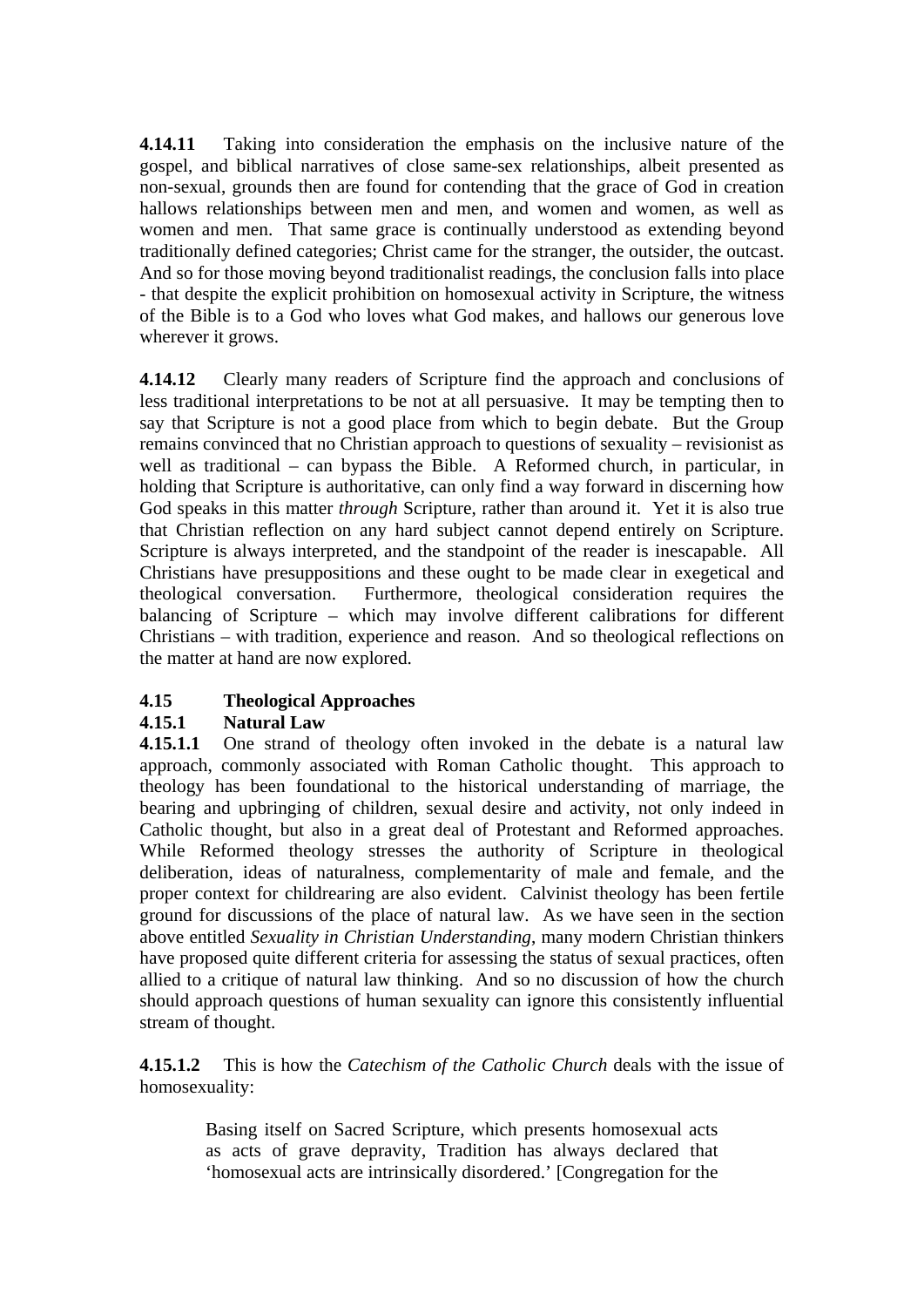Doctrine of the Faith, *Persona humana*, 1975] They are contrary to the natural law. They close the sexual act to the gift of life. They do not proceed from a genuine affective and sexual complementarity. Under no circumstances can they be approved. (2357)

Official Roman Catholic teaching recognises the distinction between homosexual orientation and the practice of homosexual acts; nevertheless, a homosexual orientation is still problematic. Cardinal Joseph Ratzinger (now Pope Benedict XVI), in a Letter to the Bishops of the Catholic Church on the Pastoral Care of Homosexual Persons in 1986, put it like this: "Although the particular inclination of the homosexual person is not a sin, it is a more or less strong tendency ordered towards an intrinsic moral evil, and thus the inclination itself must be seen as an objective disorder."[18](#page-25-0) In different language, the Protestant Richard Hays makes a similar point, that simply because a homosexual inclination may not be chosen does not make acting upon it moral: "The very nature of sin is that it is not freely chosen… We are in bondage to sin but still accountable to God's righteous judgment of our actions. In light of this theological anthropology, it cannot be maintained that a homosexual orientation is morally neutral because it is involuntary."[19](#page-25-1)

**4.15.1.3** The 1986 Letter goes on to outline the theological premises which lead to these conclusions regarding homosexual orientation and acts. Since humankind is created in the image of God, male and female, the complementarity of the sexes reflects the inner unity of God. Furthermore it is by acting generously in concert with one another that the sexes co-operate with God in the transmission of life. In other words, men and women, in having sex, can produce children. And "The Church… celebrates the divine plan of the loving and life-giving union of men and woman in the sacrament of marriage."[20](#page-25-2) Only sex within marriage can be morally good. The consequences for homosexuality are as follows. Choosing someone of the same sex for sexual activity annuls the symbolism, meaning and goals of God's sexual design. It is unnatural. It is not complementary – not a man and a woman. It cannot transmit life – since children cannot be born of the partnership. It is essentially self-indulgent. And, as the Catechism made clear, it is not merely that men's and women's bodies do not fit together with men and women respectively, but that affectively men do not fit with men, nor women with women. It is not love as develops in a good marriage between husband and wife. The correct course for the homosexual person thus is celibacy, sacrificing his or her own will to the will of God.

<span id="page-25-2"></span><span id="page-25-1"></span><span id="page-25-0"></span>18 Joseph Ratzinger, "Letter to the Bishops of the Catholic Church on the Pastoral Care of Homosexual Persons," in Jeffrey S. Siker, ed., *Homosexuality in the Church: Both Sides of the Debate* (Louisville, Kentucky: Westminster John Knox, 1994), 40. 19 Richard B. Hays, "Awaiting the Redemption of our Bodies: The Witness of Scripture Concerning Homosexuality," in Jeffrey S. Siker, ed., *Homosexuality in the Church: Both Sides of the Debate* (Louisville, Kentucky: Westminster John Knox, 1994), 10. 20 Ratzinger, "Letter," 41-2. See also "Deus Caritas Est," which in discussing God's *eros* for humankind as entirely *agape*, makes the following comment: "From the standpoint of creation, *eros* directs man towards marriage, to a bond which is unique and definitive; thus, and only thus, does it fulfil its deepest purpose. Corresponding to the image of a monotheistic God is monogamous marriage. Marriage based on exclusive and definitive love becomes the icon of the relationship between God and his people and vice versa. God's way of loving becomes the measure of human love." There is no mention of homosexuality in "Deus Caritas Est."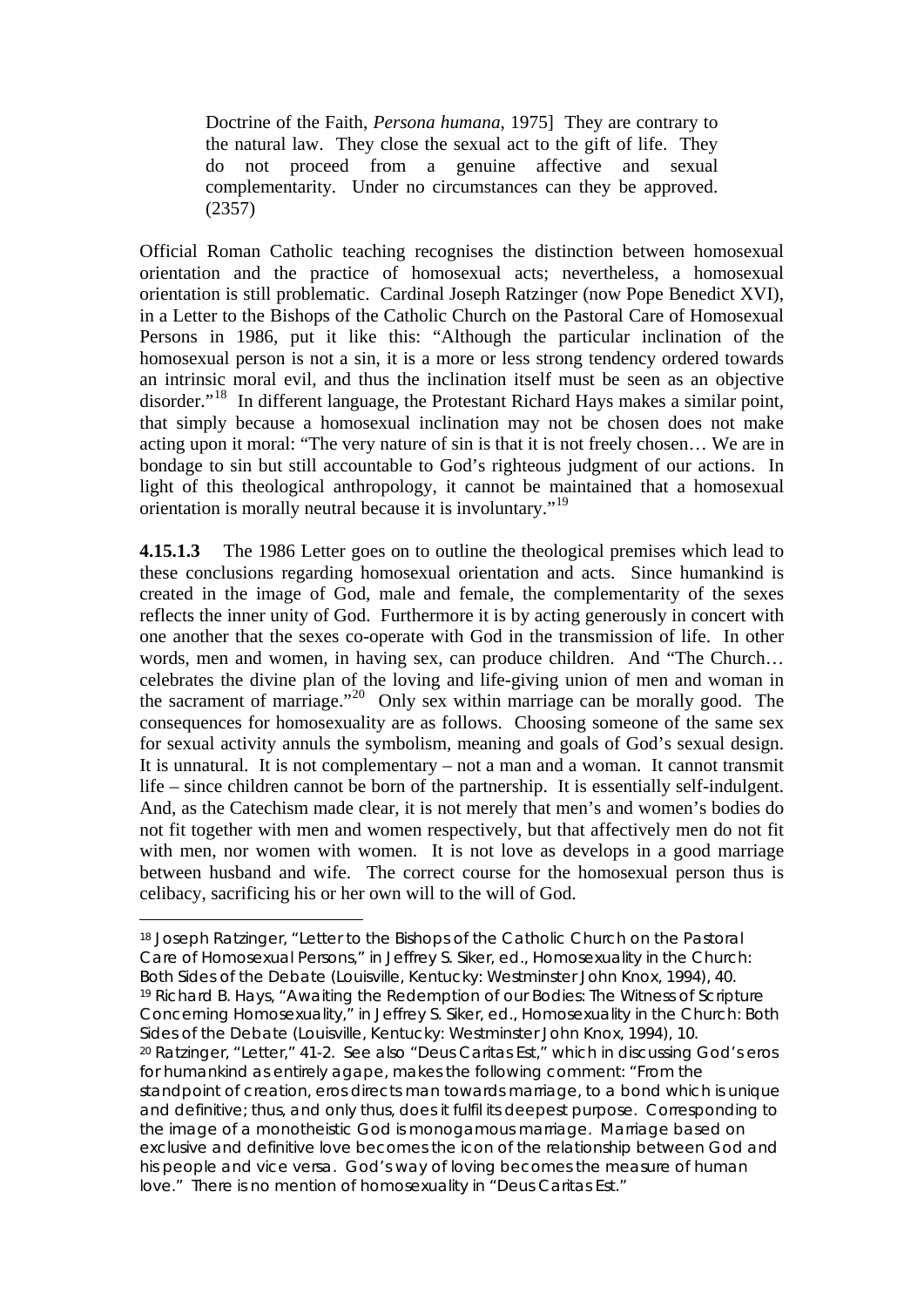**4.15.1.4** There is a deal of opposition to this traditional theological approach. It is commonly brought out that arguments which depend on descriptions of nature, such as natural law arguments, find it difficult to get from the *is* to the *ought*. There are two sexes: *so sex ought only to be between members of the two sexes*. Male and female sexual organs fit well together: *so all other combinations ought to be avoided*. Children follow from some sex between men and women: *so all sex ought to be open to the possibility of children following*. In each of these cases, there is a hidden premise which requires separate justification. And these justifications are all questioned.

**4.15.1.5** For one thing, many have asked whether too much is made of the complementarity of men and women. They see instead that if we are created male and female in the image of God, this only implies that we are created to be in relationship with each other – but without any necessity of our sexual relationships being male-female ones<sup>[21](#page-26-0)</sup> – and with God.<sup>[22](#page-26-1)</sup> Furthermore, there is a strong feminist critique of complementarity arguments along the lines that they reflect patriarchal thought-forms: "men and women turn out to be complementary; they fit each other socially because women occupy the space defined and left for them by men."<sup>[23](#page-26-2)</sup>

**4.15.1.6** Moreover, revisionists question whether particular sexual practices used by homosexual men and women are unnatural. An analogy is offered by Jeffrey John.<sup>[24](#page-26-3)</sup> Many people, particularly people with a disability, paint with their feet: and we applaud this use of their creative gifts. Why should homosexual people not use their bodies in similarly unconventional ways when having sex? Furthermore, practices such as manual, oral and anal sex are not unique to homosexual sex.

**4.15.1.7** As for the argument that homosexuality is unnatural because it is not open to the possibility of procreation, this has been steadily eroded in much Protestant theology over the past hundred years or so. In this time, the importance of sex for itself, for pleasure, for love, has been emphasised as much as its procreative function. As Rogers puts it: "The chief end of sex is not to make children of human beings, but to make children of God."<sup>[25](#page-26-4)</sup> This is paralleled by changes in society. Despite evidence that there is a lot of sex taking place, the birth rate in much of the Western world is at a historical low. Artificial methods of contraception are extremely widely used. Many couples are unable to conceive. Many couples enjoy sex when the woman is too old to bear children. Given all this unprocreative sex, homosexual sex, in not being open to the possibility of bearing children, does not seem so strange.

<span id="page-26-0"></span><sup>21</sup> Robin Smith, *Living in Covenant with God and One Another* (Geneva: WCC, 1990), 31, from a 1982 British Methodist Church report.

<span id="page-26-1"></span> $22$  See also the discussion above at 2.8.1 of one interpretation of the opening chapters of Genesis which would support this critique of male-female complementarity.

<span id="page-26-2"></span><sup>&</sup>lt;sup>23</sup> Alison Webster, quoted in Elizabeth Stuart, "Dancing in the Spirit," in Timothy Bradshaw, ed., *The Way Forward? Christian Voices on Homosexuality and the Church* (London: Hodder & Stoughton, 1997), 77.

<span id="page-26-3"></span><sup>24</sup> Jeffrey John, "Christian Same-Sex Partnerships," in Timothy Bradshaw, ed., *The Way Forward? Christian Voices on Homosexuality and the Church* (London: Hodder & Stoughton, 1997), 48.

<span id="page-26-4"></span><sup>25</sup> Eugene F. Rogers, *Sexuality and the Christian Body: Their Way into the Triune God* (Oxford: Blackwell, 1999), 207.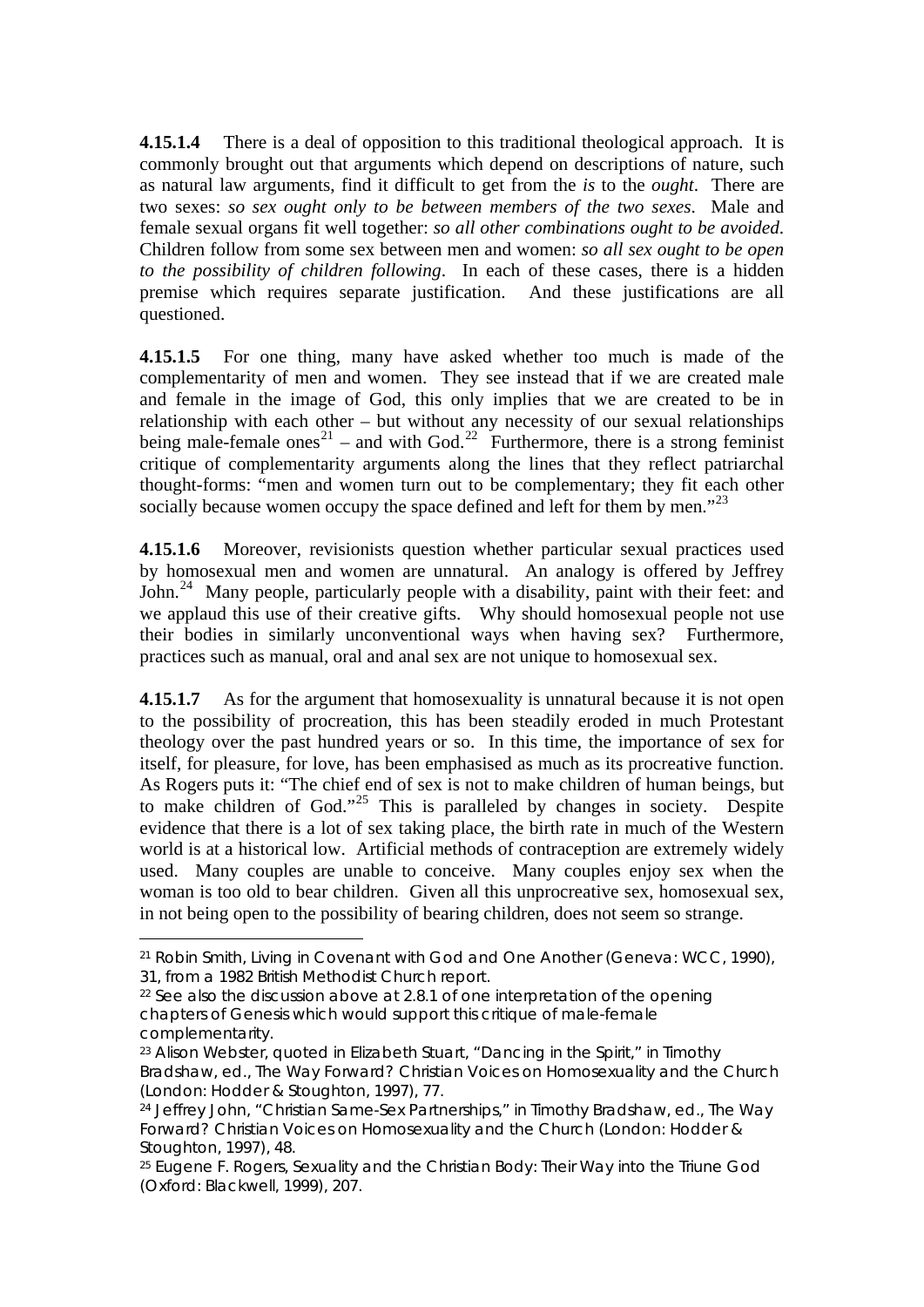#### **4.15.2 Homosexuality: natural?**

**4.15.2.1** Another theological approach prefers to begin, not from the complementarity of male and female, but the existence of desire, love and sex between couples who are not male and female. Christian understanding of creation need no longer be locked into a "creationist" paradigm. The evidence of science in astronomy, cosmology, geology, plant sciences, biology and other fields has made it clear that the universe's history is an immensely complicated story of the development of matter and life. The history of nature abounds with unfruitful developments, extinctions, unsustainable populations, rapid changes in environment and habitat, and seemingly inexplicable developments. An evolutionary understanding of the change and increasing complexity and intelligence of earthly life has pushed its way within Christian understanding towards supplanting earlier accounts of the suddenness of creation. This does not entail that the Christian must give up on believing that God is Creator, or hold that God is merely the origin of the universe who watches it unfold from a position of transcendence alone. An acceptance of evolution is compatible with belief in the creative power of God, creative beyond and within time and space, a God active in the world. However, acceptance of evolution does make the believer in God unable to accept a wholly deterministic account of the development of life. God may uphold creation, accompany it, guide it, bring about good in it, and inspire spiritual beings who live in it – in other words, act providentially on and within creation – but creation may have more than a small degree of its own spontaneity and freedom.

**4.15.2.2** What then of love and sex in the context of an evolutionary understanding of creation? First, a duality of sex has developed: most human beings are straightforwardly male or female, although there is a minority whose chromosomal make-up places them neither simply as male or female – the term *intersex* is used. Second, most human beings predominantly experience sexual desire for people of the other sex, and acting on this desire was, until recent scientific advances, the only way to conceive children. The urge to have sex acts strongly within many people's lives, and is enjoyed by them. Sex, within a Christian view of an evolutionary creation, is a gift of God. Third, many human beings experience sexual desire for both sexes or for members of their own sex only – and this is not unique to human beings. It may appear within an evolutionary understanding that same-sex desire is something of a cul-de-sac, offering no possibility of procreation, yet it is a fact of creaturely existence which has emerged in human beings and other species.

**4.15.2.3** Many then go on to argue that on a basis of an evolutionary understanding of God's creative purpose, homosexuality may be a given in creation, much like race. This does not imply that any one person who experiences homosexual desires does so because of a particular reason. Rather it is the broader point that the existence of homosexual desire at all is a feature of human existence which has emerged in evolutionary development, much like race. Further evidence supporting the givenness of homosexuality is that at all times and places in human history, people have experienced homosexual attraction. The existence of gay men and lesbians is not only a modern phenomenon, although the forms of their relationships and nature of their identity and self-identity are closely linked with contingent factors (as is the case with heterosexual relationships too). For many gay and lesbian people, it is an important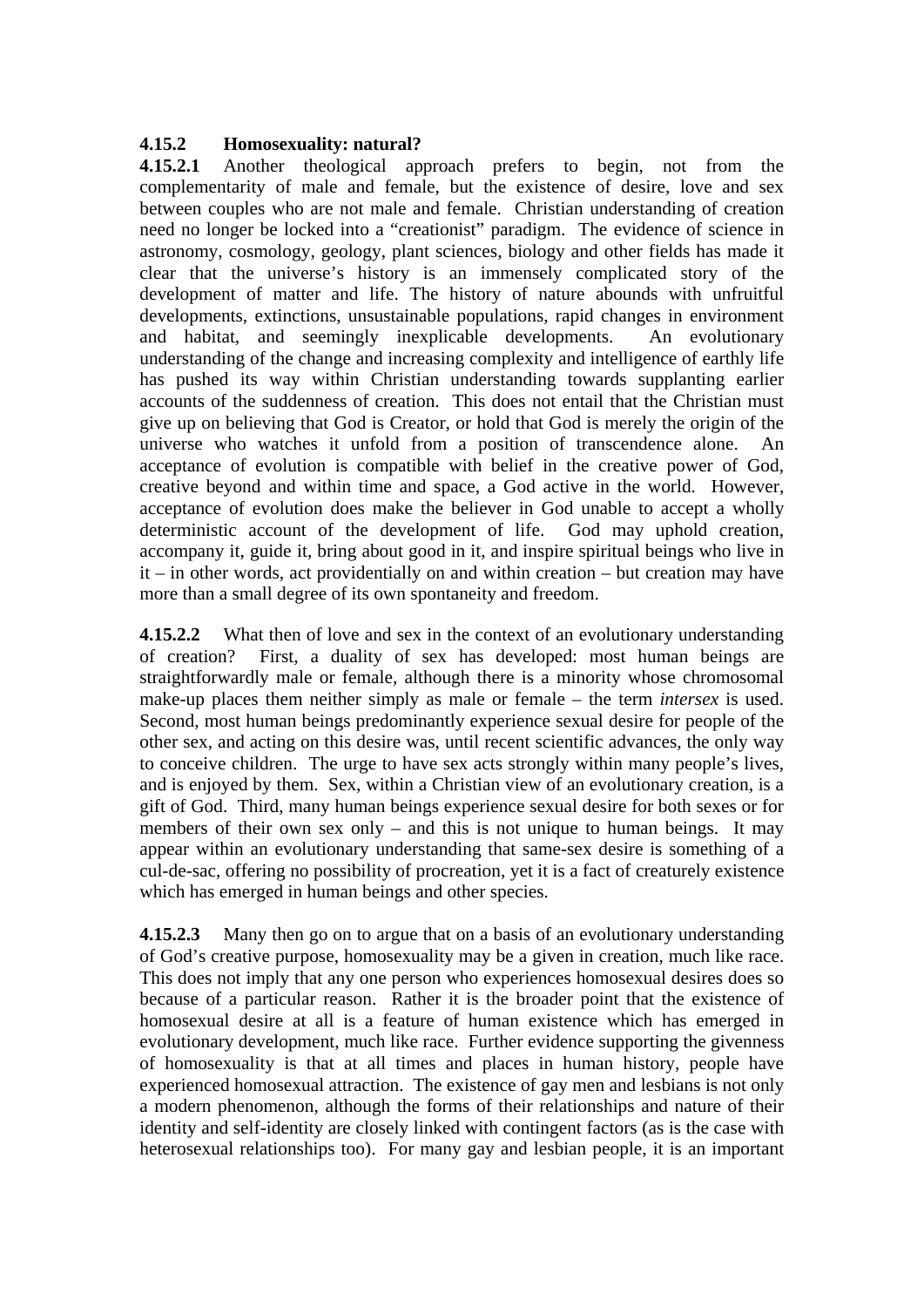part of their identity that they are homosexual. Jeffrey John, whose potential bishopric was so divisive for the Church of England, put it like this:

> It is simply the case that a large minority of people find themselves overridingly, unchangeably and often exclusively attracted to their own sex. This is a very important part of their personal identity in this life and they are not being foolish or misguided when they choose to say so.<sup>[26](#page-28-0)</sup>

In support of this is the paucity of evidence that homosexual people can become heterosexual. Psychological treatments have largely been given up as failures, though some organisations claim that there are people whose orientation alters through treatment<sup>[27](#page-28-1)</sup>

**4.15.2.4** Rowan Williams has observed that the analogy with race is particularly interesting partly because of the history of discrimination which black people have faced.[28](#page-28-2) Indeed such discrimination did at times consider black people to be at moral fault for being black, under the curse of Ham and in particular, more prone to promiscuity than people of other races.<sup>[29](#page-28-3)</sup> Today, however, the Christian church speaks almost with one voice in understanding race as simply a given of our created make-up. It is neither an inadequacy nor a failure to belong to any particular racial group.

**4.15.2.5** The analogy which the revisionist tends not to pursue is that being gay or lesbian is like belonging to a particular class. Most of us belong to a certain class, indeed, from an early age. But class is not fixed: people do not always end up the same social class as they started out. To a limited extent – though perhaps less so for those caught in poverty – once adults, we choose our class. And so this analogy may appeal to some traditionalists on homosexuality who believe that gay people, to some extent, choose their sexual orientation. Rowan Williams remarks that "one of the areas of disagreement between those who do and those who don't wish to reaffirm the Church's historical position on homosexuality could be characterised according to whether sexual orientation was seen as more like race than class or vice versa."<sup>[30](#page-28-4)</sup>

**4.15.2.6** His line of argumentation continues as follows. If being gay is like having a minority racial identity, and ethnic difference is a given aspect of God's good creation – a fallen creation, to be sure, but not fallen specifically with regard to race – then it follows that being gay is an aspect of God's creation. Of course, gay men and women are part of a fallen creation, and they are subject to sin as all creatures are.

<span id="page-28-0"></span><sup>26</sup> John, "Christian Same-Sex Partnerships," 45.

<span id="page-28-1"></span><sup>27</sup> Both the American Psychiatric Association and American Psychological Association argue strongly that reparative therapies do not work, and that claims to the contrary do not stand up to close scrutiny.

<span id="page-28-2"></span><sup>28</sup> Rowan Williams, "Knowing Myself in Christ," in Timothy Bradshaw, ed., *The Way Forward? Christian Voices on Homosexuality and the Church* (London: Hodder & Stoughton, 1997), 13-14.

<span id="page-28-3"></span><sup>29</sup> See Rogers, *Sexuality*, 54-63.

<span id="page-28-4"></span><sup>30</sup> Williams, "Knowing Myself in Christ," 14. But note that people of mixed race sometimes move between one racial group and another, at times claimed as belonging, at others banished for being different.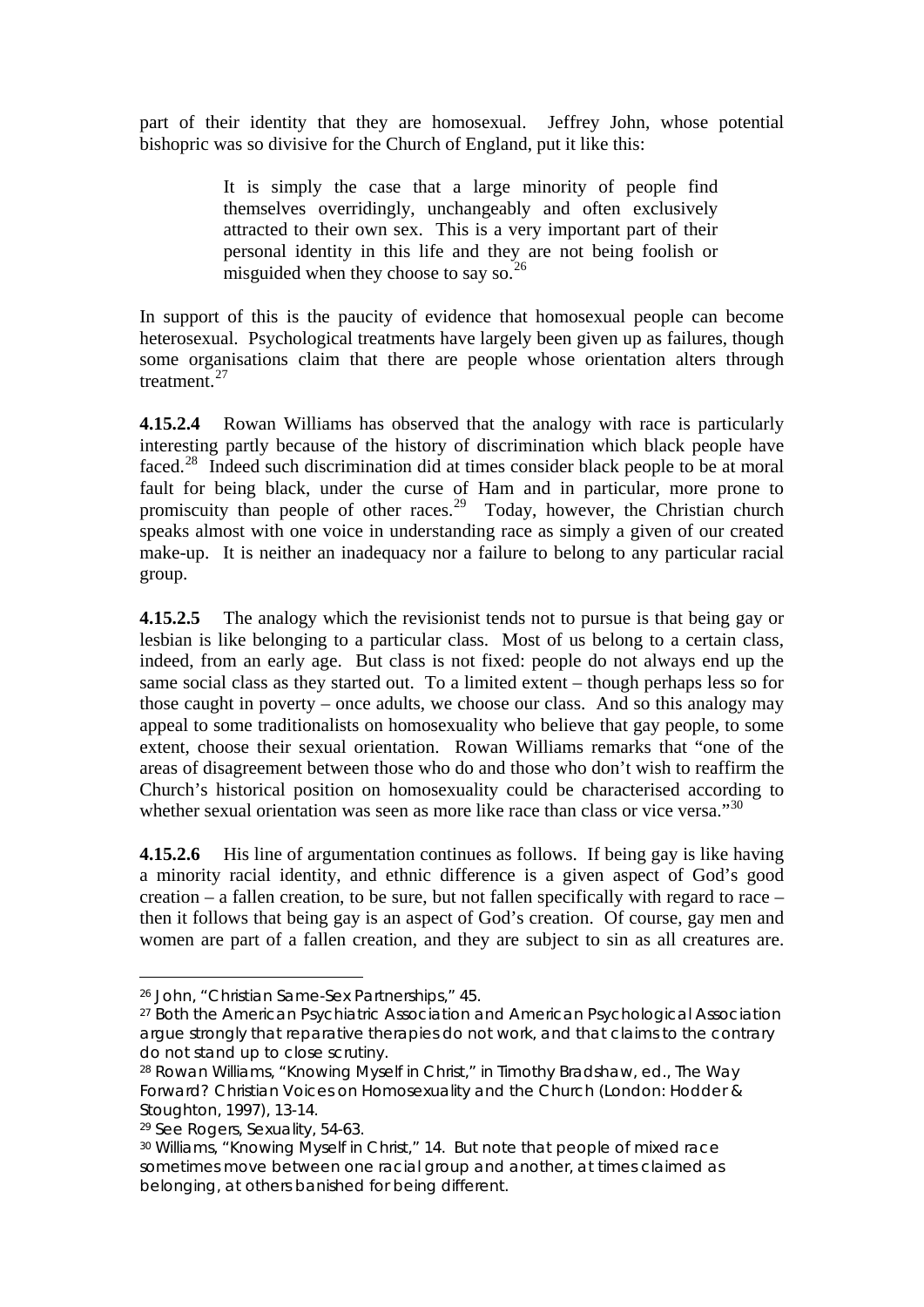But their being gay is not a specific instance of fallenness; rather it is an example of finitude. We are finite in many ways, in our ability to know, sense, manipulate the world. Similarly, it is an aspect of our finitude that our sexual desires are limited – towards the other sex, or the same sex, or to only a handful of individuals. This is not to say that fallenness does not impinge on our sexual lives: clearly selfishness, objectification of the other, pride, and the hurting of the vulnerable are as present in sex as in any aspect of relationships. But, the revisionist argues, homosexual orientation is not in and of itself a sign of creaturely sinfulness. [31](#page-29-0)

**4.15.2.7** The difficulty of course in adopting this method of assessing what may follow from the nature of homosexual orientation is that it seems as bound to a similar understanding of nature as is the more traditional line. This revisionist approach begins from certain facts – the existence of homosexual orientation, the experience of pleasure in homosexual activity, the development of love, tenderness, support, faithfulness and joy in long-term same-sex partnerships – and infers from these that they furnish direction for the Christian's way of living within the kingdom. It is clear however, that just as arguments from nature for the limiting of sex within marriage contain some hidden premises, the same is true of these natural arguments. Principally, what is presupposed is that homosexual orientation is natural. But this is a large and unproven presupposition, because, as outlined above, there is no overwhelming consensus as to the causes of homosexual orientation. Indeed, the evidence from natural and social sciences suggests that homosexual orientation is influenced both by nature and nurture; in other words there are different patterns of innate and extrinsic conditions which influence the desires, actions and chosen identities of individual gay and lesbian people. It is surely somewhat premature, given our ignorance as to homosexuality's causes, to build lofty arguments on the premise that homosexual orientation is like racial identity.

**4.15.2.8** Even if such arguments were accepted, they may not be sufficient to show that homosexual behaviour is consonant with living faithfully as a member of the body of Christ. Just because some feature of human nature exists does not mean that exercising it is morally acceptable. As the discussion of the New Testament's approach to sexuality above made clear, all Christians are called to exercise their freedom in denying themselves certain objects of desire, and denying the fulfilment of greed, lust, and gluttony amongst other temptations. The Church has rightly emphasised self-discipline in the life of faith.

<span id="page-29-0"></span><sup>&</sup>lt;u>.</u> 31 John J. McNeill expresses this approach as follows: "God so created humans that they develop with a great variety of both gender identities and sexual-object choices. Consequently, the attempt to force humans into narrow heterosexist categories of what it means to be a man or a woman can destroy the great richness and variety of God's creation. Always and everywhere a certain percentage of men and women develop as homosexuals or lesbians. They should be considered as part of God's creative plan. Their sexual orientation has no necessary connection with sin, sickness, or failure; rather, it is a gift from God to be accepted and lived out with gratitude. God does not despise anything that God has created." John J. McNeill, "Homosexuality: Challenging the Church to Grow," in Jeffrey S. Siker, ed., *Homosexuality in the Church: Both Sides of the Debate* (Louisville, Kentucky: Westminster John Knox, 1994), 50.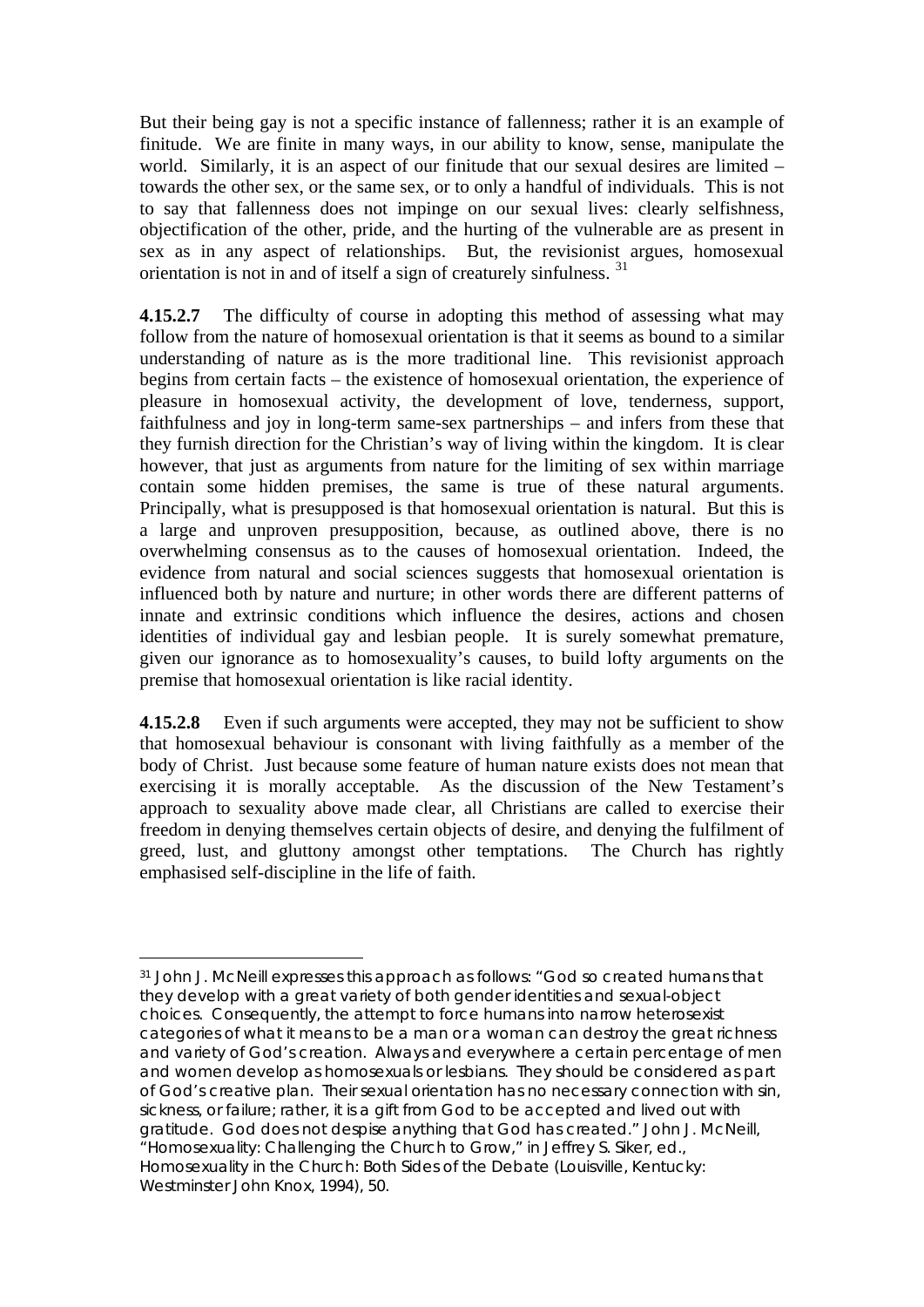**4.15.2.9** Having considered in turn Christian arguments from nature used both to defend the Church's traditional disapproval of homosexual orientation and practice, and to promote an acceptance of homosexual orientation and practice, it seems that both, while insightful and influential, are subject to difficulties. Approaches from the order of creation which privilege what is natural to the human being are thus problematic methods on which primarily to base the church's reflection on issues of sexuality.

# **4.16 Drawing Threads Together**

# **4.16.1 An overarching narrative?**

**4.16.1.1** Can an account be developed as to how the church should assess the many difficult questions in human sexuality, which is conscious of the conflicting evidence from nature, and which, drawing on the Christian conviction that God speaks in Scripture, places questions of sexuality within a broader framework of creation redeemed in the life, death and resurrection of Jesus Christ, into whom we are baptised as members of his body? A framework might be as follows:

 God the Father is the Creator of the universe, within which, in our world, male and female human beings emerged, capable (and born) of sexual activity.

 God's perfect will is for creaturely fulfilment but this has been spoiled by sin: one consequence of this is disorder in sexual relations.

 God continually reached out within this spoiled world through law, inspired prophets, wisdom, and definitively through the incarnation of God's Son, whose redemptive life, death and resurrection enables human beings to move towards freedom from sin, including disorder in sexual relations.

 God calls Christians to live holy lives, marked by the fruit of the Spirit, including self-control.

God is drawing all creation to its ultimate fulfilment in the new creation, the consummation, the marriage feast of the Lamb, in which under the judgment of God, love will be complete, disorder healed, sin redeemed.

**4.16.1.2** This indeed is a framework which, give or take emphases in language and recognising its focus on sexual manifestations of sin, the Group holds in common. It is potentially an immensely rich crystallization of the Christian faith. It includes huge areas of common ground, providing material on which to share Christian worship, work and debate.

**4.16.1.3** Disorder in sexual relations is widespread and common in all of humanity. However, while this is agreed, a difference emerges in the estimation of homosexual acts, whereby some will see all such acts as instances of disorder but others not, because they would see some homosexual activity as part of God's gift of freedom for creaturely fulfilment.

## **4.16.2 Considerations on Christian life**

**4.16.2.1** How then, as Rowan Williams put it, "does the homosexually inclined person show Christ to the world?"<sup>[32](#page-30-0)</sup> This question enables us to return to the point that we are too easily drawn into narrowing human life into sexuality and sexuality into sex. The homosexually inclined person, who is part of Christ's body, the Church, is surely the recipient of grace as all are, and is called to live out his or her faith in

<span id="page-30-0"></span><sup>32</sup> Williams, "Knowing Myself in Christ," 18.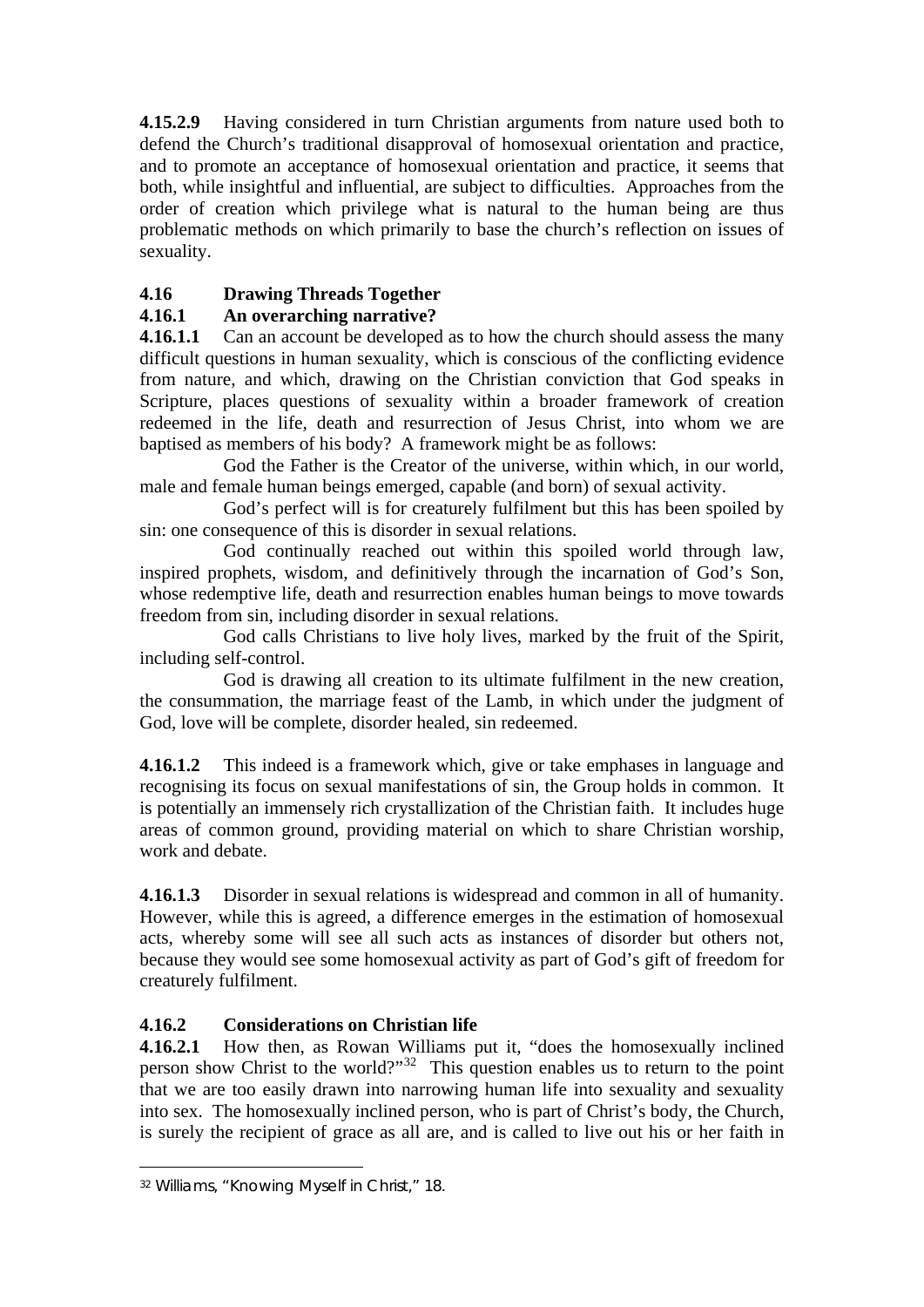community as all are – deepening in faith, praying and learning, worshipping, developing gifts, loving neighbour and enemy, embodying justice, working for peace, approaching holiness in countless ways. All people are sexual creatures. And so, in showing Christ to the world, all Christians are called to bring their sexual lives into that showing. Sanctification will involve different disciplines for different people: for some, faithfulness in marriage, for others and for many different reasons, celibacy. Both involve self-denial and sacrifice.

**4.16.2.2** In the next question, of what form, if any, of intimate relationship is appropriate for the homosexually inclined person, the answer begins similarly from sanctification, discipline, self-denial and sacrifice. This report has intimated that for traditional approaches, the answer is in chastity, understood as celibacy. This is undoubtedly a change from an earlier answer in the Church that the homosexually inclined person should rid him or herself of the inclination, since even to desire someone of the same sex was a  $\sin^{33}$  $\sin^{33}$  $\sin^{33}$  There is now, across the theological spectrum, a recognition that orientation – however it is come by – is a relative given.

**4.16.2.3** The often overlooked aspect of Christian relationships in this sort of debate is friendship. Moral theology has tended to shy away from thinking about friendship because of the difficulty of maintaining the distinction between friendship and sexual relations.<sup>[34](#page-31-1)</sup> Nevertheless, friendship (rather than family) has been significant for Christians in many different contexts, both historically and into our own day, and its significance in an age when sex and sexuality are overplayed is ignored at cost. As friendship blossoms through our understanding of the love of God, it is evident that friendship is a profound context for the Christian's sanctification, and that in no sense does friendship with people of the sex one desires sexually demand physical sexual expression. As discussed above (1.8.4), close, non-sexual same-sex friendships between people of homosexual orientation are certainly advocated by some gay and lesbian Christians as an appropriate response to problems of loneliness and isolation which homosexual Christians may face.

**4.16.2.4** With chastity, understood as celibacy, recommended for the homosexually inclined person, it is sometimes proposed that homosexual people have a vocation to celibacy, since marriage is unavailable to them.<sup>[35](#page-31-2)</sup> As this suggests that God not merely requires obedience from them in not yielding to sinful sexual activity, but that God specifically calls them to a celibate life as their path of sanctification, it has been often questioned by those who are clear that a vocation to celibacy is quite a different thing from being gay. No doubt some homosexual people may feel a particular call by God on their lives to renounce physical expression of sexuality, as a particular

<span id="page-31-0"></span><sup>33</sup> See, for example, the General Assembly of the Church of Scotland in 1958, which believed that those suffering from homosexual tendencies undergo difficulties and handicaps, and that "both psychiatric and medical treatment should be made available." Quoted in Peter Coleman, *Christian Attitudes to Homosexuality* (London: SPCK, 1980), 211. The present report follows the more recent Kirk reports (cf. above, 4.3), which did not recommend treatment.

<span id="page-31-2"></span><span id="page-31-1"></span><sup>34</sup> On friendship between men and men, the Greek and Roman legacy, which Christianity to some extent inherited, drew no very distinct line between friendship and homosexuality. For example, for Plato friends may be united in spiritual love, but physical attraction is a step on the way to this spiritual friendship. 35 See, for example, the "St Andrew's Day Statement," 9.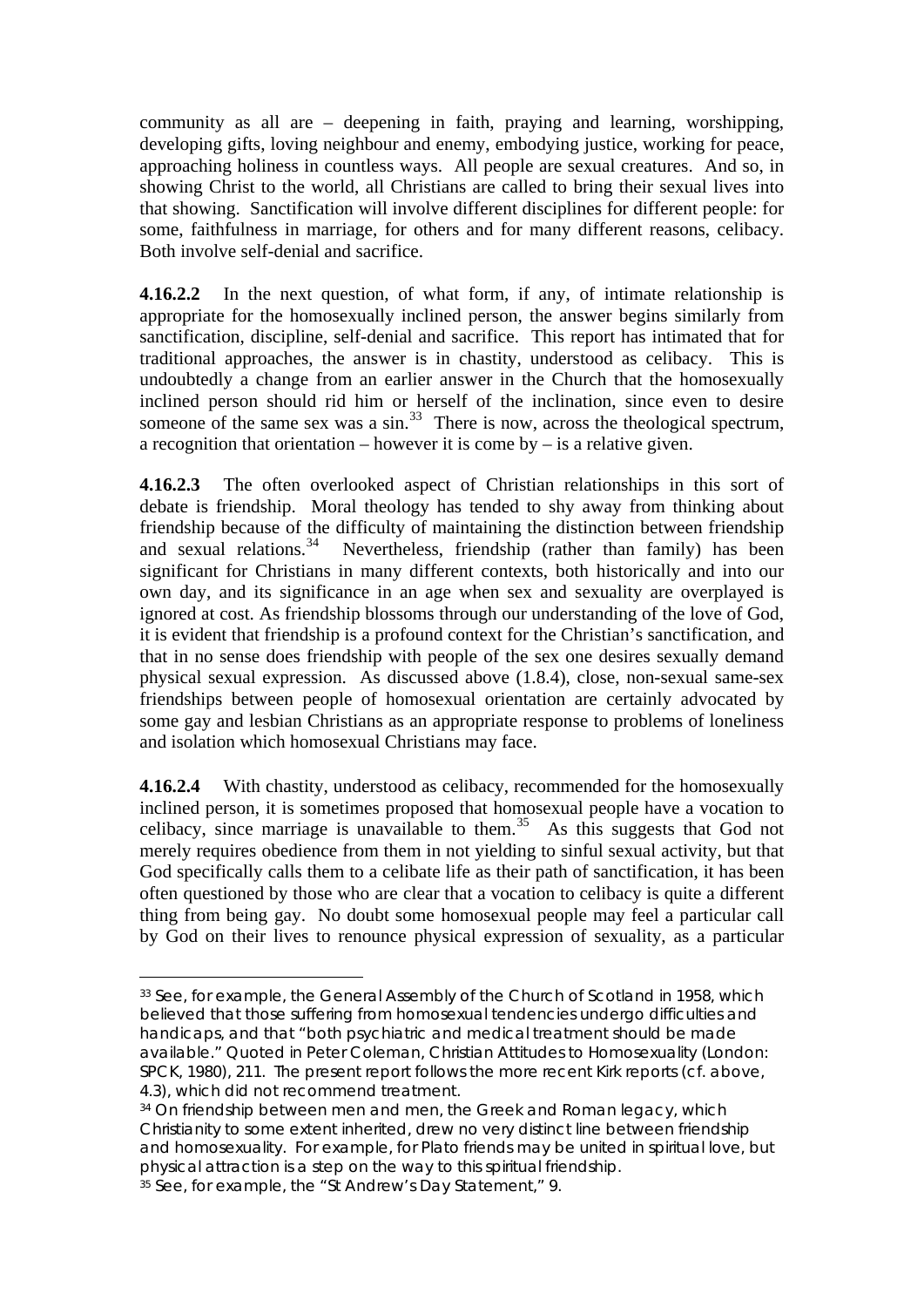outworking of their faith, but in that they are no different from some heterosexual people.

**4.16.2.5** However, it is still possible to advocate chastity which is celibacy as the correct way of showing Christ to the world in the area of intimate relationships without invoking the separate area of vocation. Instead, if homosexual activity is sinful, then what is required is discipline. After all, we do not need a vocation to honesty before we need recognise that telling lies is wrong. Those who promote celibacy for the homosexual person see this as part of a general understanding that sexual activity ought only to take place within marriage. And so the single, separated, divorced or widowed heterosexual person is also encouraged to show self-discipline, and refrain from sexual relationships. This is a particular concern for those Christians who believe they should only marry another Christian, which may involve reducing their likelihood of finding someone to marry. Likewise the married person, in sharing love with his or her spouse, is called to sexual discipline, refraining from sexual activity in violation of that bond. Human beings are not determined by their desires, and have the capacity to choose to act or refrain from acting on these desires. The Christian life is one of struggle in many fields of life to purity and holiness: in thought, speech and action; with regard to food, possessions and time; in embodying peace and justice. Temptations are widespread in many central areas of human existence, and the church does not recommend yielding.

**4.16.2.6** There is among traditionalist writers in this area a recognition that advocating celibacy is asking a great deal. John Colwell, for example, recognises that since such sustained sexual discipline is being called for, "the Church here supremely must be a community of mercy and grace."<sup>[36](#page-32-0)</sup> An evangelically-minded report presented to the Church of England, the St Andrew's Day Statement, while advocating singleness, also says that pastoral care needs "a certain flexibility … taking note of the circumstances which make each individual case different from every other."<sup>[37](#page-32-1)</sup> Our Church may be divided as to the question of the sinfulness of homosexual activity, but there is still much to be said for sensitive pastoral care with gay and lesbian Christians who have not chosen to live celibate lives.<sup>[38](#page-32-2)</sup> The earlier section on the danger of hurrying to judgement (1.7.3) should be recalled. It is of fundamental importance here that Christians recognise that discipline and holiness are part of all Christians' sexual lives, that none can claim perfection, and that all are subject to the redeeming power of the Spirit of God.

<span id="page-32-0"></span><sup>36</sup> John Colwell, "Christ, Creation and Human Sexuality," in Timothy Bradshaw, ed., *The Way Forward? Christian Voices on Homosexuality and the Church* (London: Hodder & Stoughton, 1997), 96.

<span id="page-32-1"></span><sup>37 &</sup>quot;St Andrew's Day Statement," 9.

<span id="page-32-2"></span><sup>&</sup>lt;sup>38</sup> The exercise of sensitivity in counselling requires great care and it seems likely that in many respects the Church is ill-equipped, and sometimes unwilling, to offer sexual counselling (of any kind). However, note that the 1994 Report of the Board of Social Responsibility to the General Assembly made recommendations regarding the development of pastoral care for those affected by issues of homosexuality. As a result of the report, a conference was run to assist those who were struggling with the issue of homosexuality, and thereafter groups of support for those who had concern regarding the implications of the issues in personal life, were set up by the Board of Social Responsibility, with professional external supervision.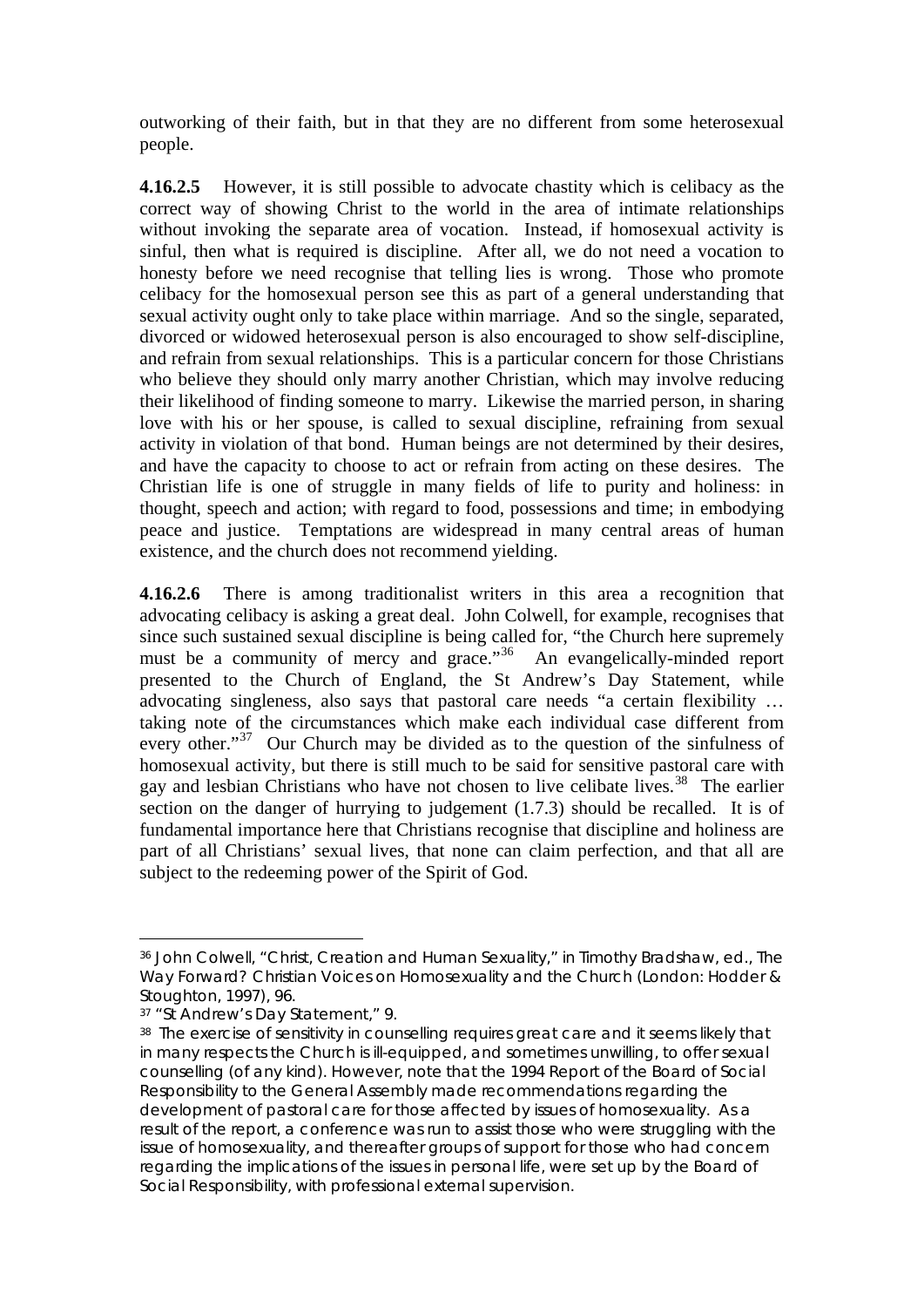**4.16.2.7** The alternative to the traditionalist line may also name itself as chastity, but is not celibacy. Chastity in the sense not of complete sexual abstinence, but rather the right ordering of our sexual lives, emerges as a path in the minds of those who would see potential for a gay or lesbian's sexual life being contained in a marriagelike relationship. Eugene Rogers' book, *Sexuality and the Christian Body*, picks up from the note that marriage is a means of redemption: men and women are sanctified through marriage. Marriage for the Christian is a means by which the individual becomes more Christ-like; marriage is "a community practice of asceticism for the whole person... a discipline of denial and restraint."<sup>[39](#page-33-0)</sup> Marriage is about transforming eros into agape: from falling in love to living with someone in increasing respect, tenderness and delight. $40$  On this basis, he would extend its benefits to gays and lesbians:

> The trouble with most conservative accounts is not that in denying same-sex couples the rite of marriage they would deny them true self-satisfaction, although they might. The trouble is that in denying same-sex couples the rite of marriage they would deny them true self-denial.<sup>[41](#page-33-2)</sup>

**4.16.2.8** It is here also that the possibility of vocation may return. Rather than seeing all homosexual people as having a vocation to celibacy, there are revisionist theologians who believe that some homosexual people have a vocation to a partnership with another. For Jeffrey John, a same-sex partnership, "in personal, spiritual and sacramental terms,… may be as much a vocation, as much a way of holiness, as much a covenant reflecting God's kind of love as a heterosexual marriage."<sup>[42](#page-33-3)</sup>

**4.16.2.9** There are Christians who live in such marriage-like, long-term, same-sex partnerships; and children are reared and relatives and friends cared for. It is these flesh-and-blood realities which are in the background to the current debate and polarisation of views. How do we respond? We might recognise that such partnerships offer companionship, love, tenderness and intimacy, the opportunity for increasing in selflessness, learning patience, respect and forgiveness. Like heterosexual relationships both in and outside marriage, they are open also to possibilities of coercion, unfaithfulness and cruelty. Various questions follow. Isn't the long-term union better than haphazard and furtive sexual encounters? Does it raise a threat to the institution of marriage as great as the widespread prevalence of casual heterosexual liaisons? Is it allowable within our understanding of the purposes of God? Within the church, marriage has been understood as containing the pattern of intimate sexual relationship which for many people is an aspect of their response to God's outpouring of love. The term "marriage" is one which many gay and lesbian people would not wish to describe their long-term same-sex partnerships, for a variety of reasons, including its associations with gender-based inequality. But it is

<span id="page-33-0"></span><sup>39</sup> Rogers, *Sexuality*, 70.

<span id="page-33-1"></span><sup>40</sup> See *Common Order*, First Order for Marriage, 196.

<span id="page-33-2"></span><sup>41</sup> Rogers, *Sexuality*, 70. "Marriage in Christianity is best understood as an ascetic practice of and for the community by which God takes sexuality up into God's own triune life, graciously transforming it so as to allow the couple partially to model the love between Christ and the Church. *Ibid.*, 72-3.

<span id="page-33-3"></span><sup>42</sup> John, "Christian Same-Sex Partnerships", 54.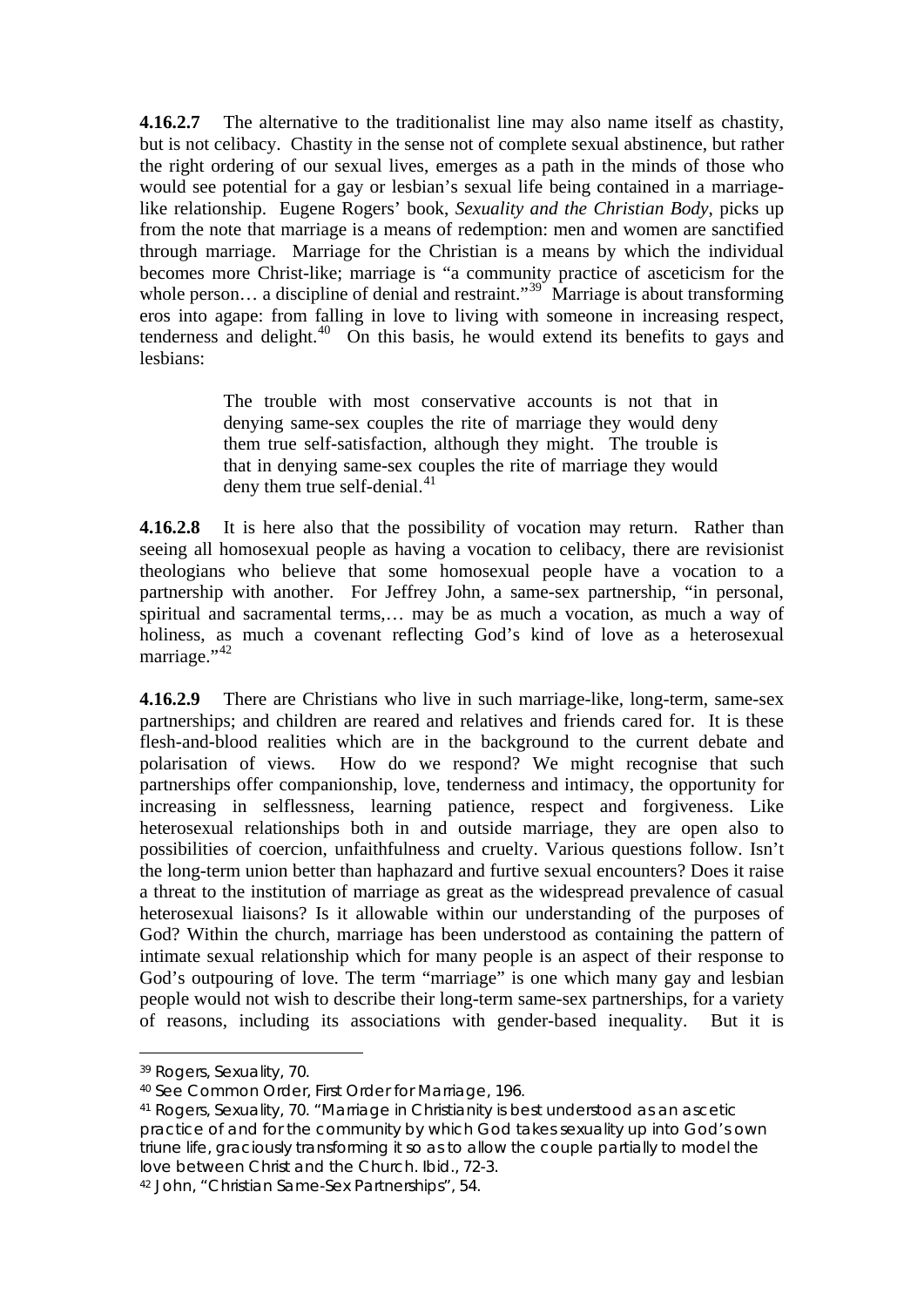presumably the analogy between a good Christian marriage, and the situation of gay and lesbian Christian couples who live faithful lives of partnership, which has led some to take the view that there might be services for marking entry into a civil partnership – the matter for consideration sent down recently under the Barrier Act.

# **4.17 Conclusion**

**4.17.1** The conflict of opinions on same-sex relationships as an issue in human sexuality has produced a degree of polarisation not only within our own Church but in the church more widely. In conclusion, it matters therefore to insist that on matters of sexuality the Church holds much more in common than that which divides us. We begin from the conviction that Christ holds his followers together through his incarnation, death and resurrection. The witness of Scripture is authoritative for the church in our understanding of sexuality, the church being the community of the redeemed who are being sanctified. All Christians require God's forgiving grace in sexual aspects of their lives. Our sanctification involves our sexuality and sexual activity: we tend to holiness or self-indulgence in these as in all other commitments of human life. We are called to reflect in our sexuality the loving generosity and faithfulness of God towards that which God makes: faithful to God, the church, the world, our circles of family and friends, our children, our loved ones, ourselves. There is an agreed emphasis on chastity, proper boundaries for all people – homosexual and heterosexual – in their sexual lives. This may be a holiness in single living, in voluntary or involuntary celibacy, in intimate relationship and in friendships. Sanctification, provisional in the life of this world, will be fulfilled in the encounter with the God of perfect love and judgment in the consummation of all things.

**4.17.2** This report has not looked closely at various important issues around singleness and celibacy, which perhaps deserve a fuller treatment. However, while questions of singleness and celibacy are not only relevant in the case of homosexuality, it is clear, in regard of homosexuality, that for many people, following on Scripture and tradition, celibate chastity is regarded as the central (perhaps only) properly Christian response of the individual to the phenomenon of his or her orientation.

**4.17.3** Such a conclusion is resisted by many voices within the church as well as outside it. As this difficult debate continues with scriptural, theological and sociological justifications being urged on all sides, pressing questions, as have been raised in this report, deserve continuing attention. What patterns of human life, love and relationship echo and exemplify God's redeeming purpose within the world? What forms of relationship offer an environment in which worship, holiness, service and discipleship may flourish? How are these questions answered by the homosexually inclined person? May long-term same-sex partnerships be an environment for the nourishment of faithfulness, discipline and generosity, a context for the transformative love of Christ in the redeemed? How does the Church remain faithful to Scripture and tradition – which includes the contemporary leading of the Holy Spirit – in its discipleship, liturgy and pastoral care?

**4.17.4** While it may continue to be emphasised that same-sex partnerships and friendships only really provide a context for Christ's transformative love insofar as the participants seek to remain celibate – with the implication that it is required of all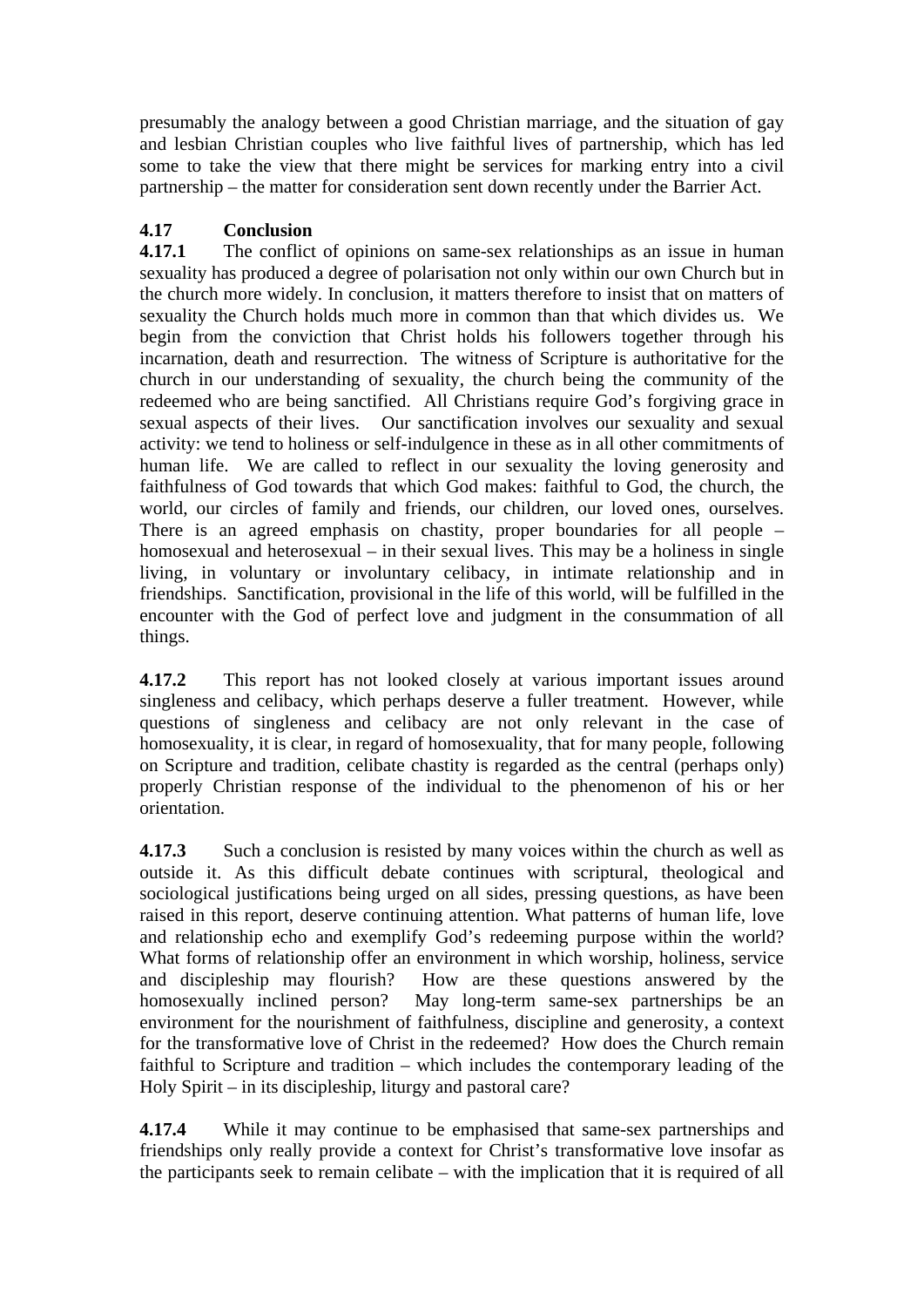lesbians and gays that in order to show Christ, they must sublimate sexual desires – many committed Christians will not share this perspective, and deep-rooted tensions remain. The Church cannot resolve these differences by imagining that they are only pseudo-differences. They are not: they are real. But then majority or minority decisions at General Assemblies are hardly a way forward. The experience of the Working Group would affirm that encounter and exchange is more productive in a context where it must be about more than winning or losing a vote. Prayer, confession of sin, humility, a breadth of vision – all of this matters. To borrow from the language of the also difficult ecumenical encounter of churches, the "dialogue of conversion" is that process by which we all together draw closer into the mind of Christ. For as long as we are divided, we can only throw ourselves upon God. "We only know that it is he who leads and that suffices us."<sup>[43](#page-35-0)</sup>

**4.17.5** This report has focused largely on a small yet significant aspect in Christian theology of what it means to be human. Sexuality is part of the human condition, and homosexuality a phenomenon within that, a lived reality for some in the general population and within the life of the church. Trends in society towards the cheapening and distortion of the place of sexuality and sexual activity in human life are to be deplored – such as issue in the premature sexualization of children or the commodification of sex or the gratification of self-regarding desires. Sex, in common with other aspects of personal life that may appear to be private, has wider ramifications throughout the family and society.

**4.17.6** The differences significant through the recent process of debate are numerous and include the following questions: how is God's creation and providence to be understood? To what extent should our understanding of humanity develop from thought about sinfulness or redemption? Are homosexual acts *per se* sinful? When is it legitimate to read certain scriptural texts as teaching one thing but to believe that the Holy Spirit is leading the church to set aside that reading? To what extent are faithful gay and lesbian relationships akin to marriages? Is conducting a liturgy for a couple following a civil partnership a matter on which ministers may act? What weight do we give to the various sources for our thought on these questions? The Church, recognising the breadth of opinion on these issues, needs circumspection in its decision-making procedures.

**4.17.7** Where there is now a strong measure of agreement is on the question of homosexual orientation. Many people are both gay and Christian; having a homosexual orientation is not a matter for censure; having a homosexual orientation does not preclude service to Christ in the church and the world. A homosexual orientation should not be a barrier to any role in church and state, and the Church should oppose all forms of discrimination on these grounds, both in environments where the Church carries authority and in society at large. There is a way to go here.

**4.17.8** Given the need for interpretive decisions in the reading of the authority of Scripture on the matter of homosexual activity, however, the church has not discerned with common agreement how this living tradition of Scripture speaks to a number of

<span id="page-35-0"></span><sup>1</sup> 43 Cf. John Paul II, *Ut Unum Sint*, sections 15-17, 35, for example; the second quotation is from Paul Couturier, cited in G Curtis, *Paul Couturier and unity in Christ* (SCM, 1964), 76.